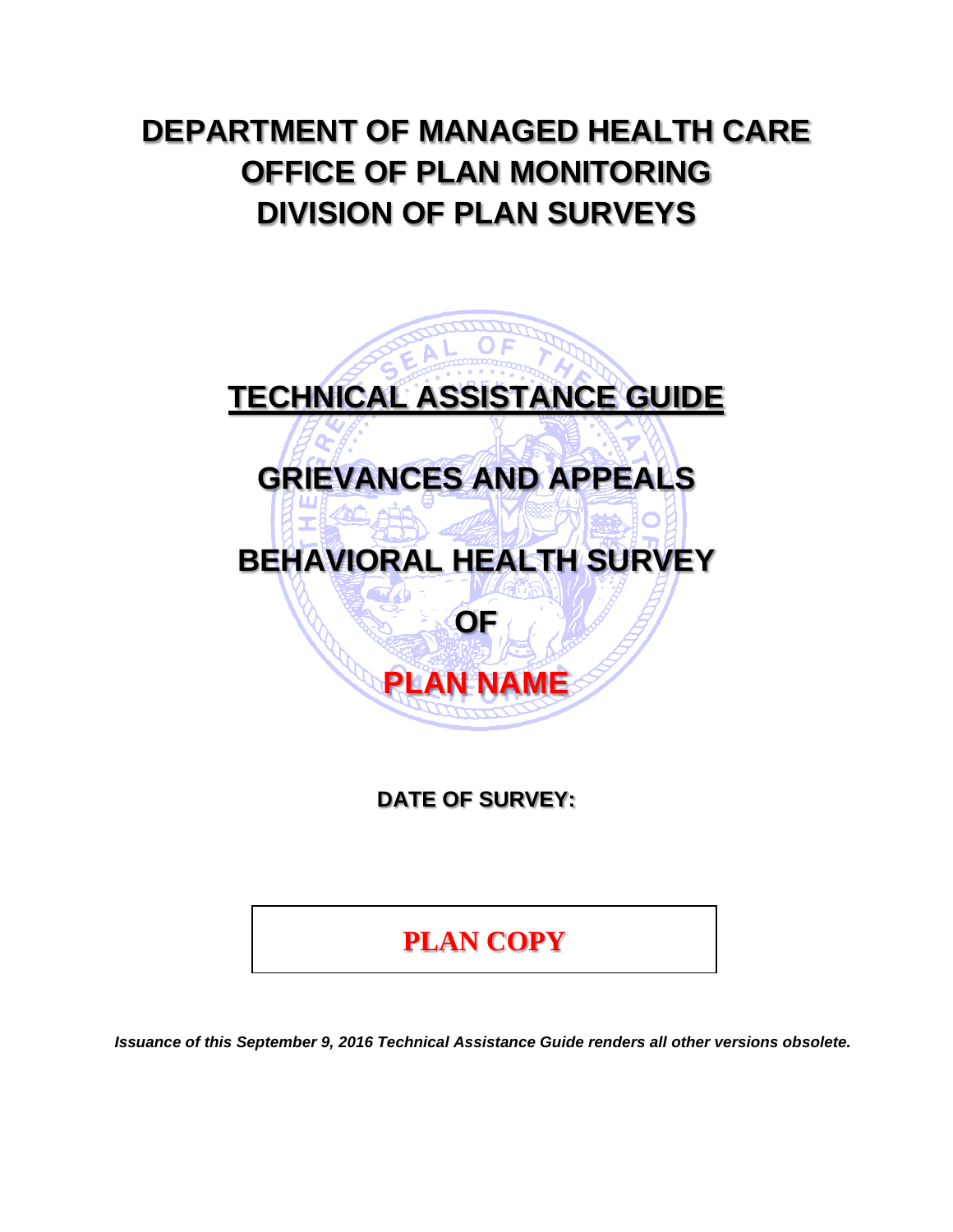## **GRIEVANCES AND APPEALS REQUIREMENTS**

## **TABLE OF CONTENTS**

| Requirement GA-003: Grievance Receipt, Review and Resolution  19    |  |
|---------------------------------------------------------------------|--|
| Requirement GA-004: Enrollee Education/Notification Requirements 27 |  |
|                                                                     |  |
|                                                                     |  |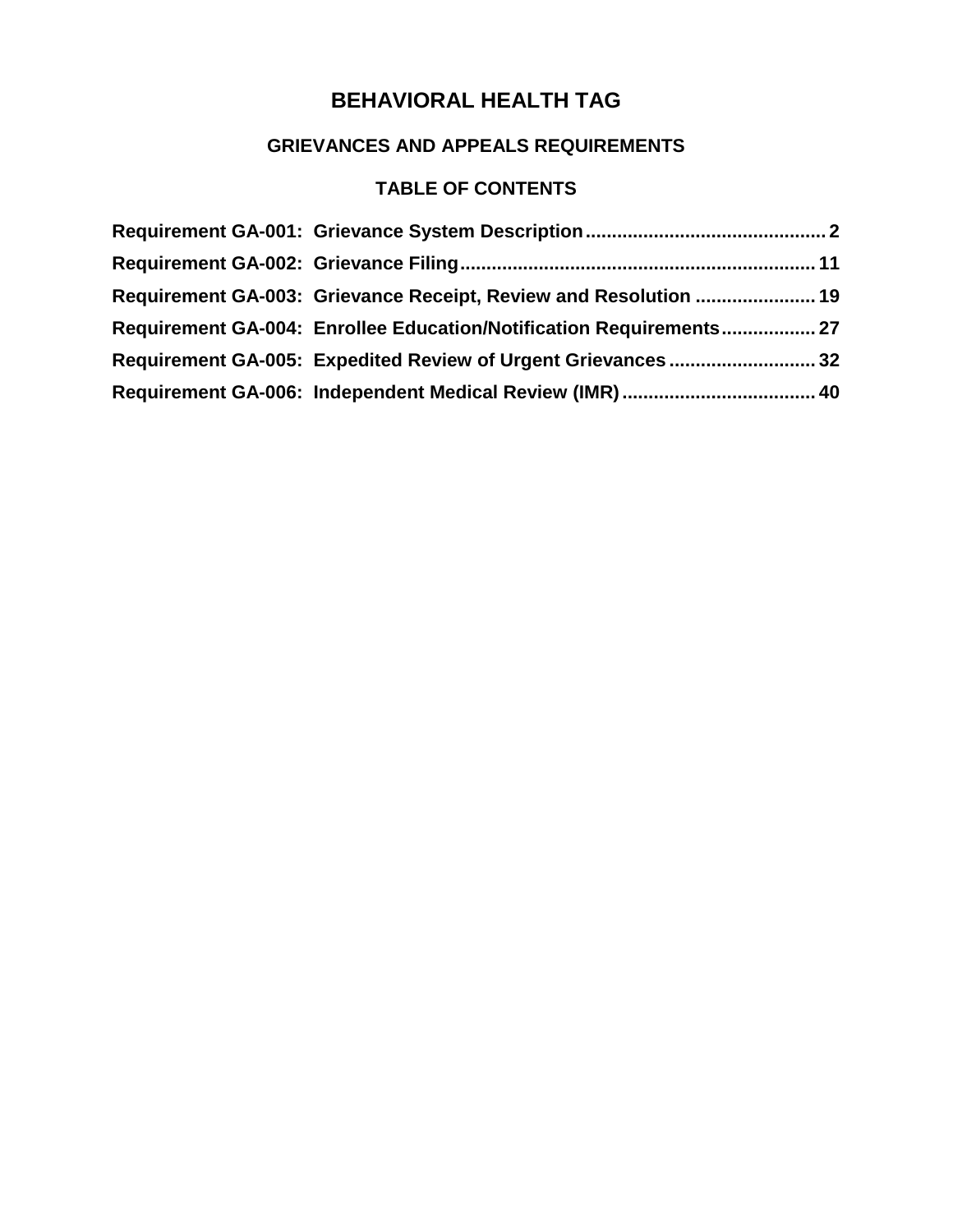### <span id="page-2-0"></span>**Requirement GA-001: Grievance System Description**

### **STATUTORY/REGULATORY CITATION(S)**

#### **CA Health and Safety Code section 1367.01(j)**

(j) Every health care service plan subject to this section that reviews requests by providers prior to, retrospectively, or concurrent with, the provision of health care services to enrollees shall establish, as part of the quality assurance program required by Section 1370, a process by which the plan's compliance with this section is assessed and evaluated. The process shall include provisions for evaluation of complaints, assessment of trends, implementation of actions to correct identified problems, mechanisms to communicate actions and results to the appropriate health plan employees and contracting providers, and provisions for evaluation of any corrective action plan and measurements of performance.

### **CA Health and Safety Code section 1368(a)**

(a) Every plan shall do all of the following:

(1) Establish and maintain a grievance system approved by the department under which enrollees may submit their grievances to the plan. Each system shall provide reasonable procedures in accordance with department regulations that shall ensure adequate consideration of enrollee grievances and rectification when appropriate. (2) Inform its subscribers and enrollees upon enrollment in the plan and annually

thereafter of the procedure for processing and resolving grievances. The information shall include the location and telephone number where grievances may be submitted. (3) Provide forms for grievances to be given to subscribers and enrollees who wish to register written grievances. The forms used by plans licensed pursuant to Section 1353

shall be approved by the director in advance as to format.

(4) (A) Provide for a written acknowledgment within five calendar days of the receipt of a grievance, except as noted in subparagraph (B). The acknowledgment shall advise the complainant of the following:

(i) That the grievance has been received.

(ii) The date of receipt.

(iii) The name of the plan representative and the telephone number and address of the plan representative who may be contacted about the grievance.

(B) Grievances received by telephone, by facsimile, by e-mail, or online through the plan's Internet Web site pursuant to Section 1368.015, that are not coverage disputes, disputed health care services involving medical necessity, or experimental or investigational treatment and that are resolved by the next business day following receipt are exempt from the requirements of subparagraph (A) and paragraph (5). The plan shall maintain a log of all these grievances. The log shall be periodically reviewed by the plan and shall include the following information for each complaint:

(i) The date of the call.

(ii) The name of the complainant.

(iii) The complainant's member identification number.

(iv) The nature of the grievance.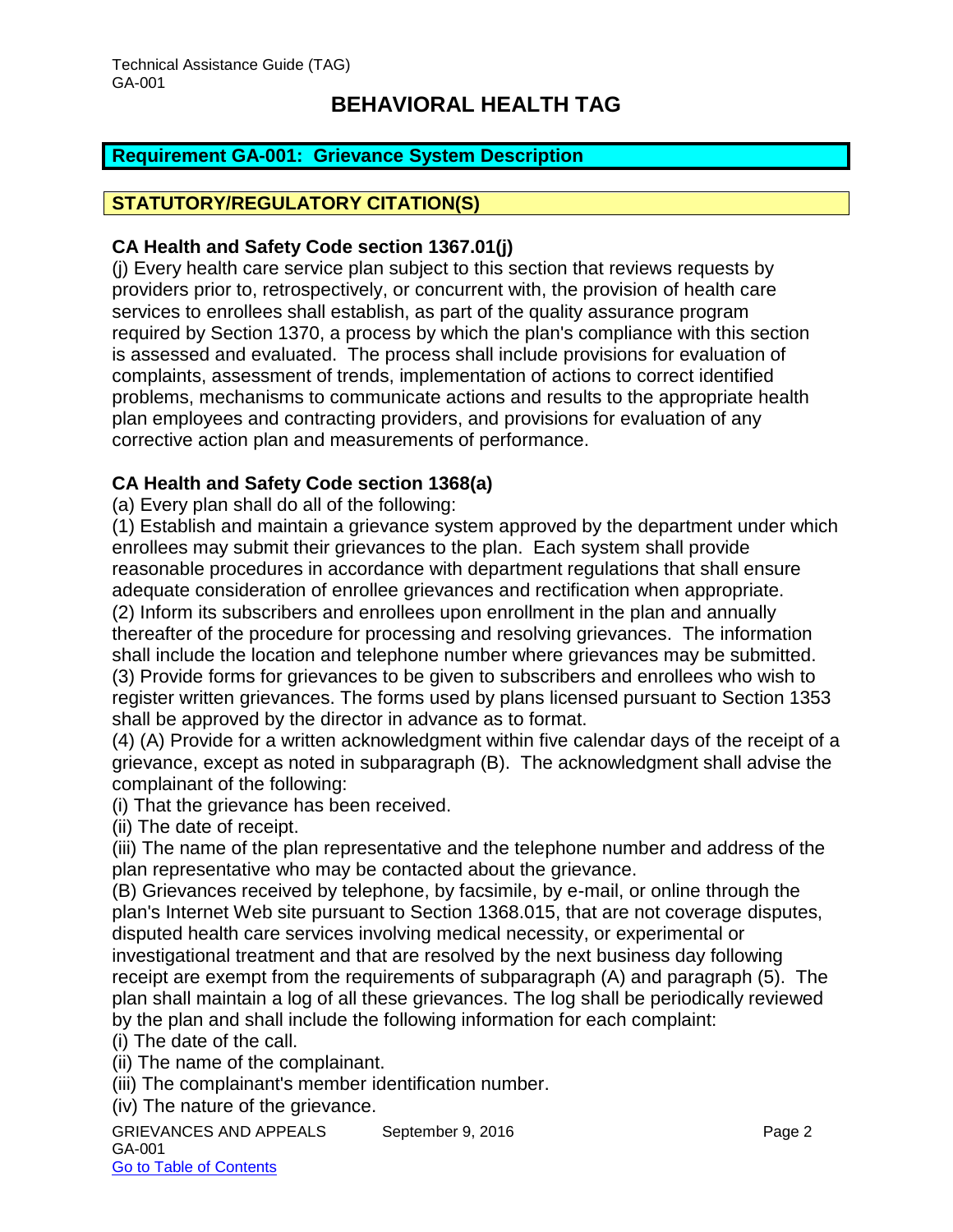(v) The nature of the resolution.

(vi) The name of the plan representative who took the call and resolved the grievance. (5) Provide subscribers and enrollees with written responses to grievances, with a clear and concise explanation of the reasons for the plan's response. For grievances involving the delay, denial, or modification of health care services, the plan response shall describe the criteria used and the clinical reasons for its decision, including all criteria and clinical reasons related to medical necessity. If a plan, or one of its contracting providers, issues a decision delaying, denying, or modifying health care services based in whole or in part on a finding that the proposed health care services are not a covered benefit under the contract that applies to the enrollee, the decision shall clearly specify the provisions in the contract that exclude that coverage. (6) Keep in its files all copies of grievances, and the responses thereto, for a period of five years.

### **CA Health and Safety Code section 1368(a)(4)(B)**

(a) Every plan shall do all of the following:

(4)(B) Grievances received by telephone, by facsimile, by e-mail, or online through the plan's website pursuant to Section 1368.015, that are not coverage disputes, disputed health care services involving medical necessity, or experimental or investigational treatment and that are resolved by the next business day following receipt are exempt from the requirements of subparagraph (A) and paragraph (5). The plan shall maintain a log of all these grievances. The log shall be periodically reviewed by the plan and shall include the following information for each complaint:

(i) The date of the call.

- (ii) The name of the complainant.
- (iii) The complainant's member identification number.
- (iv) The nature of the grievance.
- (v) The nature of the resolution.

(vi) The name of the plan representative who took the call and resolved the grievance.

### **28 CCR 1300.68(a)**

Every health care service plan shall establish a grievance system pursuant to the requirements of Section 1368 of the Act.

(a) The grievance system shall be established in writing and provide for procedures that will receive, review and resolve grievances within 30 calendar days of receipt by the plan, or any provider or entity with delegated authority to administer and resolve the plan's grievance system. The following definitions shall apply with respect to the regulations relating to grievance systems:

(1) "Grievance" means a written or oral expression of dissatisfaction regarding the plan and/or provider, including quality of care concerns, and shall include a complaint, dispute, request for reconsideration or appeal made by an enrollee or the enrollee's representative. Where the plan is unable to distinguish between a grievance and an inquiry, it shall be considered a grievance.

(2) "Complaint" is the same as "grievance."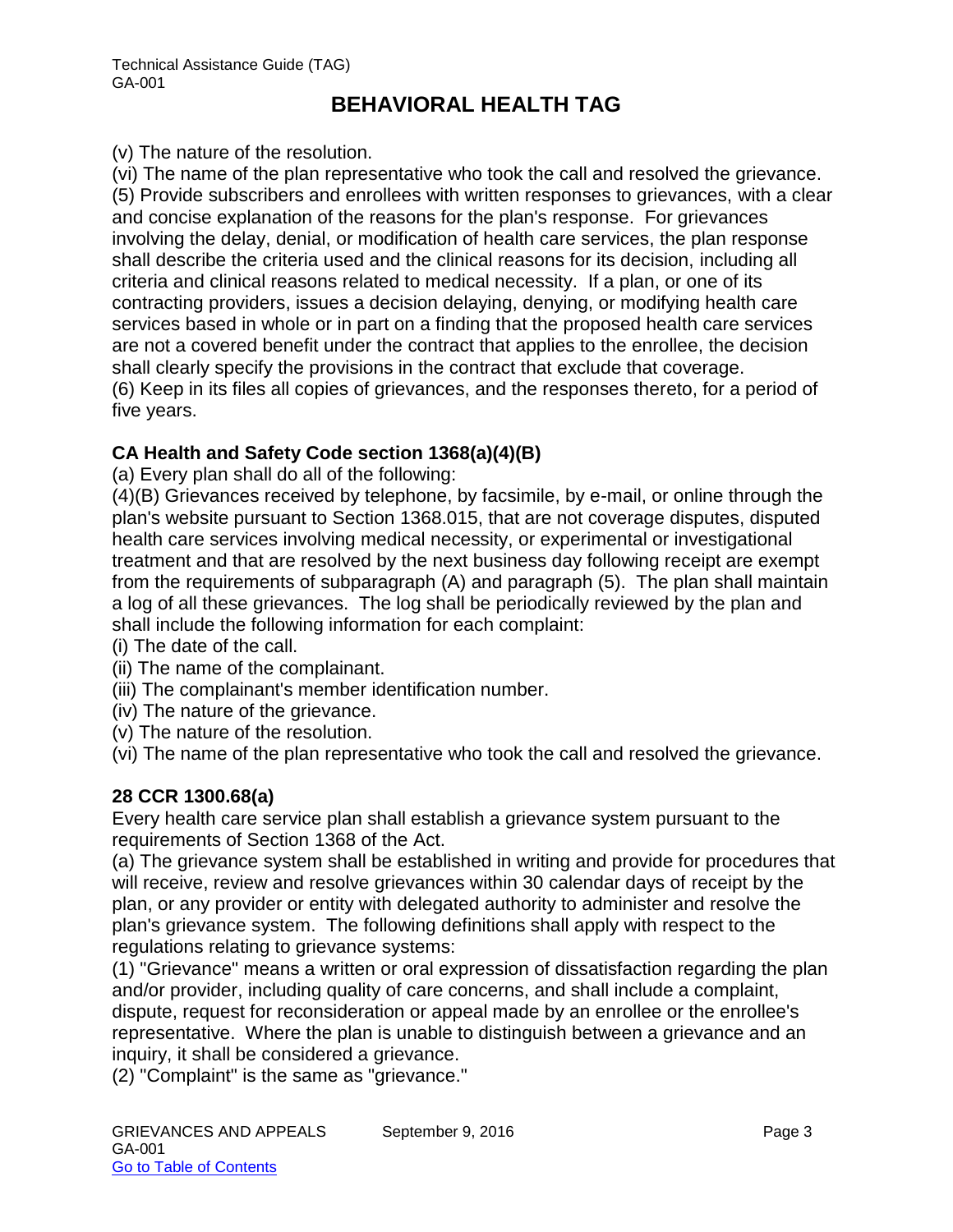(3) "Complainant" is the same as "grievant," and means the person who filed the grievance including the enrollee, a representative designated by the enrollee, or other individual with authority to act on behalf of the enrollee.

(4) "Resolved" means that the grievance has reached a final conclusion with respect to the enrollee's submitted grievance, and there are no pending enrollee appeals within the plan's grievance system, including entities with delegated authority.

(A) If the plan has multiple internal levels of grievance resolution or appeal, all levels must be completed within 30 calendar days of the plan's receipt of the grievance. (B) Grievances that are not resolved within 30 calendar days, or grievances referred to the Department's complaint or independent medical review system, shall be reported as "pending" grievances pursuant to subsection (f) below. Grievances referred to external review processes, such as reviews of Medicare Managed Care determinations pursuant to 42 C.F.R. Part 422, or the Medi-Cal Fair Hearing process, shall also be reported pursuant to Subsection (f) until the review and any required action by the plan resulting from the review is completed.

### **28 CCR 1300.68(b)(1) and (5)**

(b) The plan's grievance system shall include the following:

(1) An officer of the plan shall be designated as having primary responsibility for the plan's grievance system whether administered directly by the plan or delegated to another entity. The officer shall continuously review the operation of the grievance system to identify any emergent patterns of grievances. The system shall include the reporting procedures in order to improve plan policies and procedures.

(5) A written record shall be made for each grievance received by the plan, including the date received, the plan representative recording the grievance, a summary or other documents describing the grievance, and its disposition. The written record of grievances shall be reviewed periodically by the governing body of the plan, the public policy body created pursuant to section 1300.69, and by an officer of the Plan or his designee. This review shall be thoroughly documented.

## **28 CCR 1300.68(b)(3)**

(b) The plan's grievance system shall include the following:

(3) The grievance system shall address the linguistic and cultural needs of its enrollee population as well as the needs of enrollees with disabilities. The system shall ensure all enrollees have access to and can fully participate in the grievance system by providing assistance for those with limited English proficiency or with a visual or other communicative impairment. Such assistance shall include, but is not limited to, translations of grievance procedures, forms, and plan responses to grievances, as well as access to interpreters, telephone relay systems and other devices that aid disabled individuals to communicate. Plans shall develop and file with the Department a policy describing how they ensure that their grievance system complies with this subsection within 90 days of the effective date of this regulation.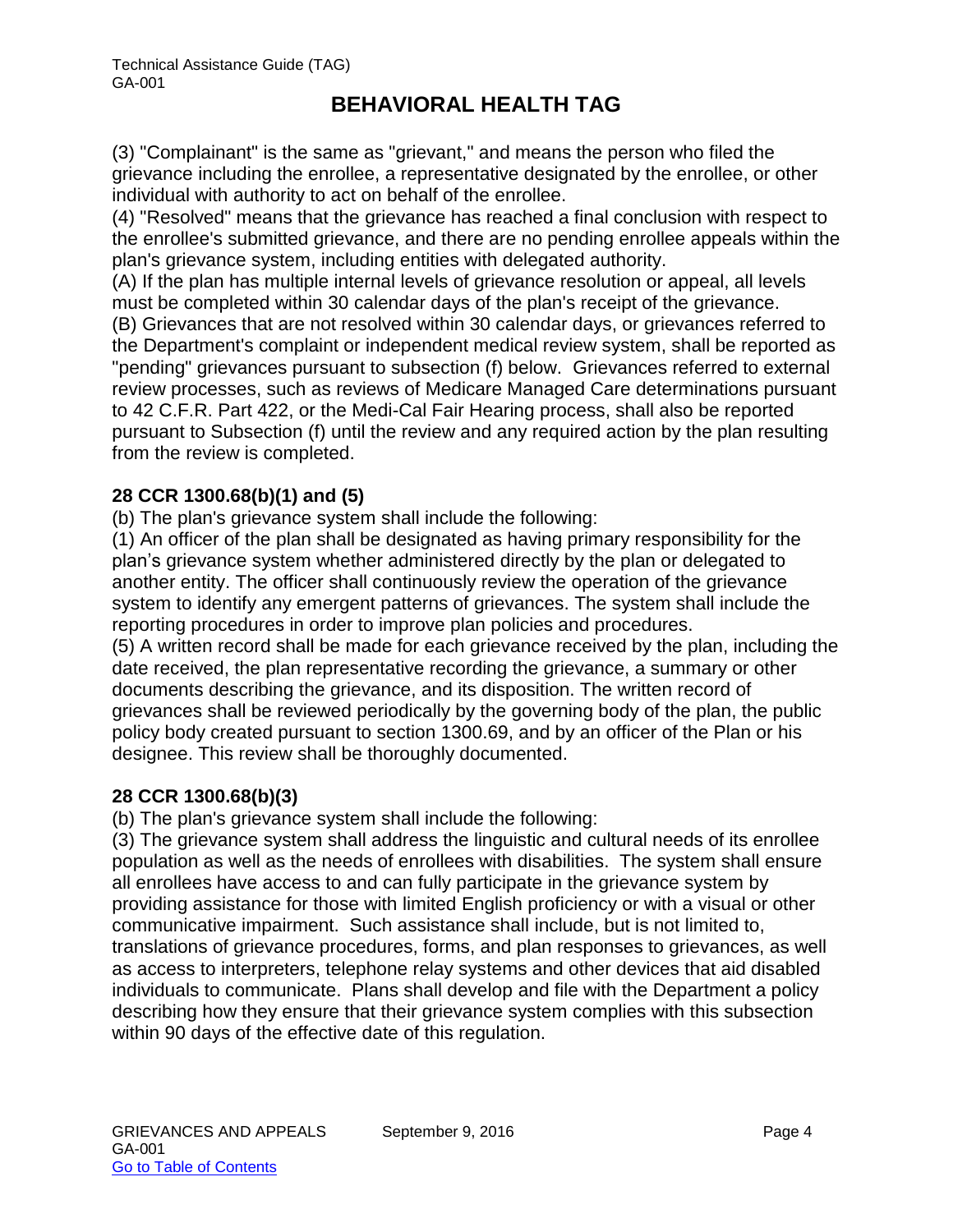## **28 CCR 1300.68(b)(5)**

(b) The plan's grievance system shall include the following:

(5) A written record shall be made for each grievance received by the plan, including the date received, the plan representative recording the grievance, a summary or other document describing the grievance, and its disposition. The written record of grievances shall be reviewed periodically by the governing body of the plan, the public policy body created pursuant to Section 1300.69, and by an officer of the plan or his designee. This review shall be thoroughly documented.

### **28 CCR 1300.68(b)(8)**

(b) The plan's grievance system shall include the following:

(8) The plan shall assure that there is no discrimination against an enrollee or subscriber (including cancellation of the contract) on the grounds that the complainant filed a grievance.

## **28 CCR 1300.68(d)(2)**

(d) The plan shall respond to grievances as follows:

(2) The grievance system shall provide for a prompt review of grievances by the management or supervisory staff responsible for the services or operations which are the subject of the grievance.

### **28 CCR 1300.68(d)(6)**

(d) The plan shall respond to grievances as follows:

(6) Copies of grievances and responses shall be maintained by the Plan for five years, and shall include a copy of all medical records, documents, evidence of coverage and other relevant information upon which the plan relied in reaching its decision.

## **28 CCR 1300.68(d)(8)**

(d) The plan shall respond to grievances as follows:

(8) Grievances received over the telephone that are not coverage disputes, disputed health care services involving medical necessity or experimental or investigational treatment, and that are resolved by the close of the next business day, are exempt from the requirement to send a written acknowledgment and response. The plan shall maintain a log of all such grievances containing the date of the call, the name of the complainant, member identification number, nature of the grievance, nature of resolution, and the plan representative's name who took the call and resolved the grievance. The information contained in this log shall be periodically reviewed by the plan as set forth in Subsection (b).

## **28 CCR 1300.68(e)**

(e) The plan's grievance system shall track and monitor grievances received by the plan, or any entity with delegated authority to receive or respond to grievances. The system shall:

(1) Monitor the number of grievances received and resolved; whether the grievance was resolved in favor of the enrollee or plan; and the number of grievances pending over 30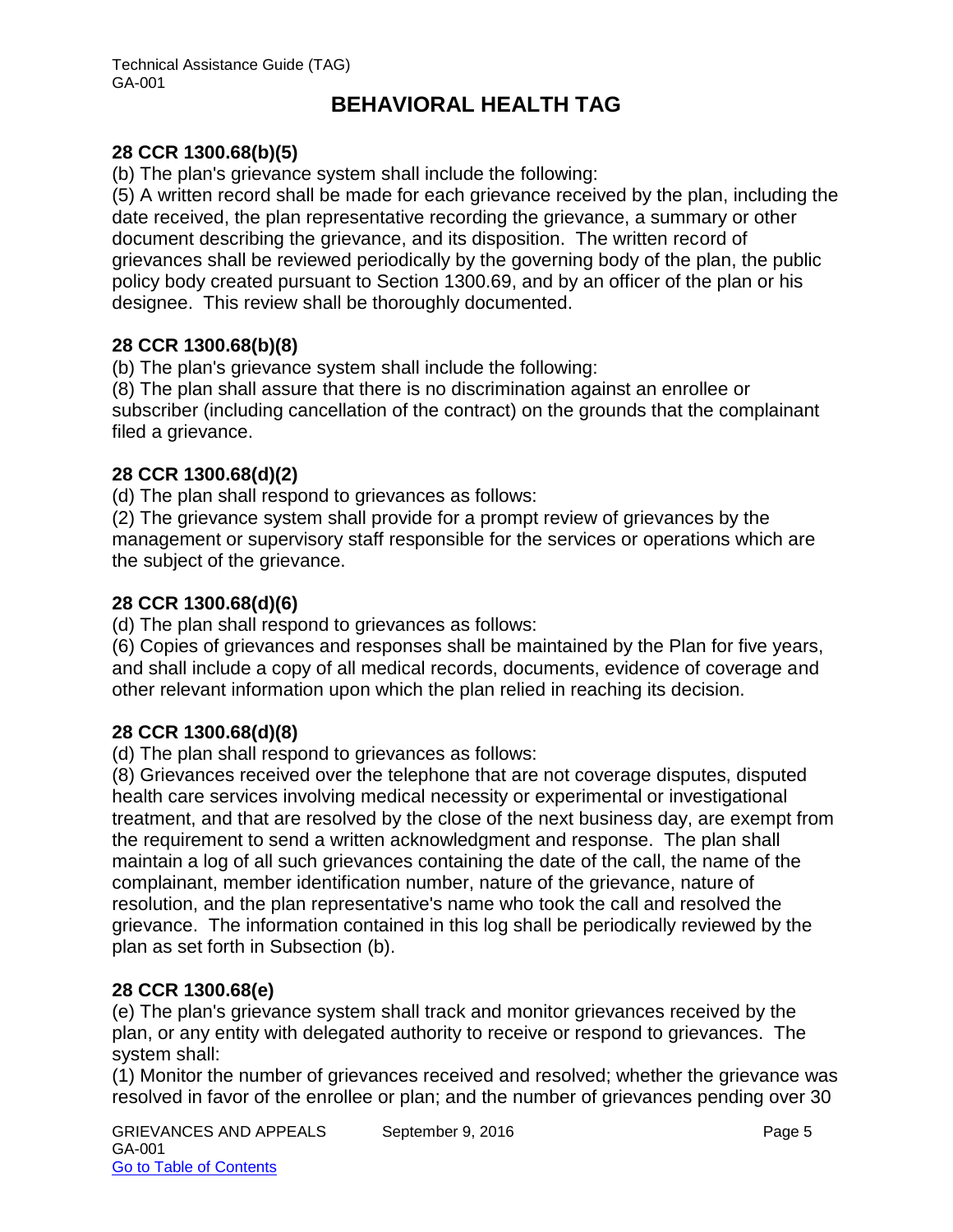calendar days. The system shall track grievances under categories of Commercial, Medicare and Medi-Cal/other contracts. The system shall indicate whether an enrollee grievance is pending at: (1) the plan's internal grievance system; (2) the Department's consumer complaint process; (3) the Department's Independent Medical Review system; (4) an action filed or before a trial or appellate court; or (5) other dispute resolution process. Additionally, the system shall indicate whether an enrollee grievance has been submitted to: (1) the Medicare review and appeal system; (2) the Medi-Cal fair hearing process; or (3) arbitration.

(2) The system shall be able to indicate the total number of grievances received, pending and resolved in favor of the enrollee at all levels of grievance review and to describe the issue or issues raised in grievances as (1) coverage disputes, (2) disputes involving medical necessity, (3) complaints about the quality of care and (4) complaints about access to care (including complaints about the waiting time for appointments), and (5) complaints about the quality of service, and (6) other issues.

## **28 CCR 1300.68(f)(1)**

### (f) Quarterly Reports

(1) All plans shall submit a quarterly report to the Department describing grievances that were or are pending and unresolved for 30 days or more. The report shall be prepared for the quarters ending March 31st, June 30th, September 30th and December 31st of each calendar year. The report shall also contain the number of grievances referred to external review processes, such as reconsiderations of Medicare Managed Care determinations pursuant to 42 C.F.R. Part 422, the Medi-Cal fair hearing process, the Department's complaint or Independent Medical Review system, or other external dispute resolution systems, known to the plan as of the last day of each quarter.

## **INDIVIDUAL(S)/POSITION(S) TO BE INTERVIEWED**

### **Staff responsible for the activities described above, for example:**

- Medical Director and/or officer who has primary responsibility for the grievance system
- Manager of Member Services
- QM Director
- Director of Operations

## **DOCUMENT(S) TO BE REVIEWED**

- Description of the grievance system
- Position description of the officer with primary responsibility for the grievance system
- Organizational charts
- Policy and procedure for generation and review of aggregated and tabulated grievances

```
GRIEVANCES AND APPEALS September 9, 2016 CRIEVANCES AND APPEALS
GA-001
Go to Table of Contents
  • Grievance logs
```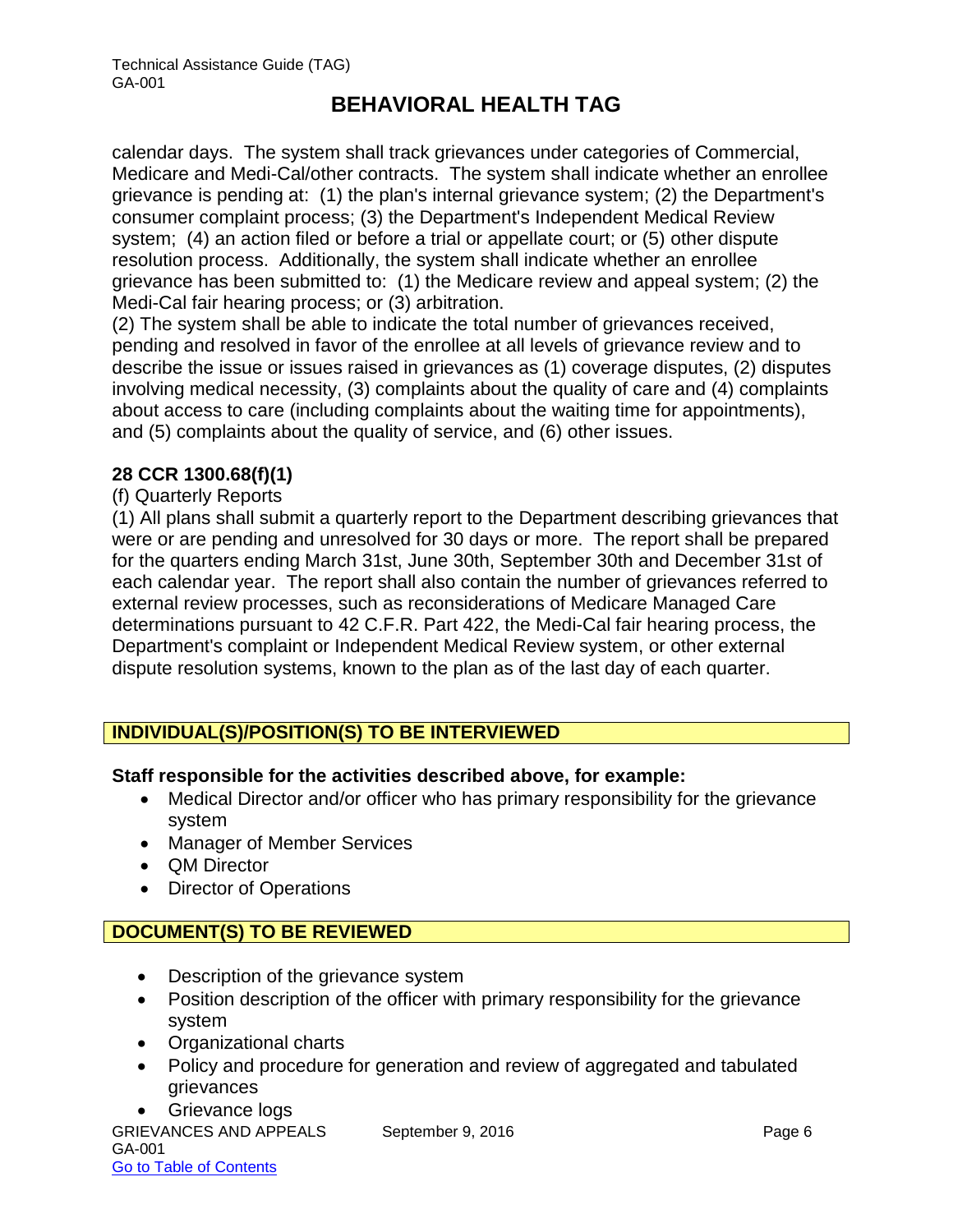- Grievance forms
- Policies and procedures to maintain a system of aging of grievances pending and unresolved for 30 calendar days or more
- Policy and procedures to report quarterly to the DMHC all grievances pending and unresolved for 30 calendar days or more.
- Policies and procedures for the processing of grievances.
- Committee Minutes (Board of Directors, Governing Body, QA, Public Policy, Grievance Committee, etc.), including grievance reports reviewed.
- Reports and analysis by Plan's grievance officer regarding emergent patterns of grievances for most recent 6-12 month period.
- Review licensing filing of the Plan's Grievance Program and confirm submission of appropriate policies and procedures.

### *GA-001 - Key Element 1:*

**1. The Plan has a grievance system, approved by the Department, for the receipt, review, and resolution of grievances. CA Health and Safety Code section 1368(a); 28 CCR 1300.68(a); 28 CCR** 

**1300.68(b)(3); 28 CCR 1300.68(b)(8); 28 CCR 1300.68(d)(6)**

|     | <b>Assessment Questions</b>                                                                                                                                                                                                                                                                                                                                                                                                                  | <b>Yes</b> | <b>No</b> | N/A |
|-----|----------------------------------------------------------------------------------------------------------------------------------------------------------------------------------------------------------------------------------------------------------------------------------------------------------------------------------------------------------------------------------------------------------------------------------------------|------------|-----------|-----|
| 1.1 | Does the Plan have a written description of its grievance<br>system?                                                                                                                                                                                                                                                                                                                                                                         |            |           |     |
| 1.2 | Does the grievance system description include grievance<br>system structure including personnel, lines of authority,<br>forms, and grievance materials?                                                                                                                                                                                                                                                                                      |            |           |     |
| 1.3 | Does the grievance system description include grievance<br>system scope including a clear definition of the grievance<br>system and use of terms (e.g., grievance, complaint,<br>complainant, resolved, and pended), proper assistance<br>provided to enrollees, length of time for filing grievances,<br>consideration for the linguistic and cultural needs of the<br>enrollee population and the needs of enrollees with<br>disabilities? |            |           |     |
| 1.4 | Does the grievance system description include grievance<br>system processes including filing a grievance, grievance<br>filing and resolution timeframes, assistance provided to<br>enrollees, logging and responding to a grievance,<br>evaluating and resolving a grievance, and enrollee<br>communications?                                                                                                                                |            |           |     |
|     | 1.5 Does the grievance system description include oversight<br>of delegated entities, as applicable, and procedures for<br>oversight?                                                                                                                                                                                                                                                                                                        |            |           |     |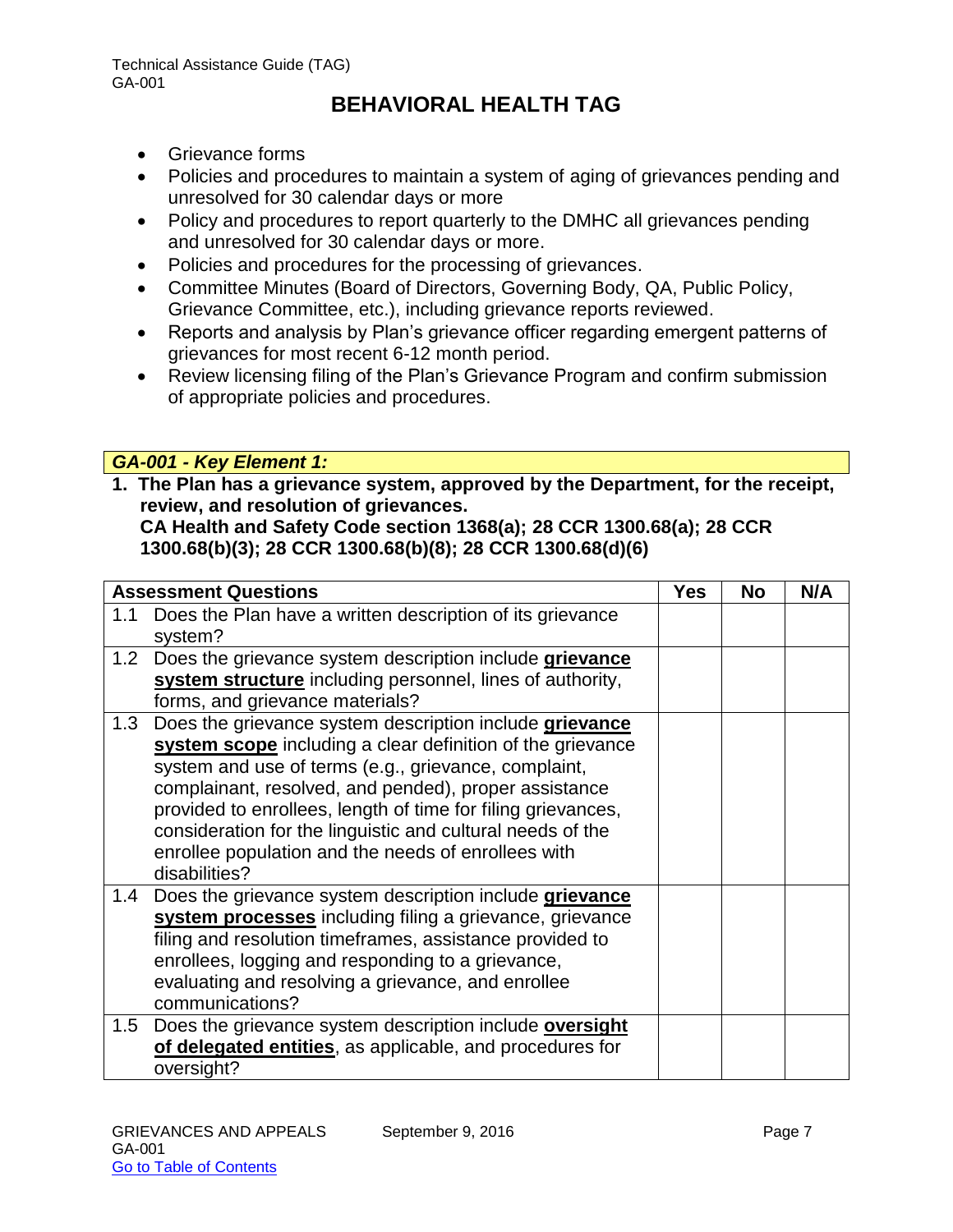|                  | <b>Assessment Questions</b>                                                                                                                                                                                                                                                                                                                                                                                 | Yes | <b>No</b> | N/A |
|------------------|-------------------------------------------------------------------------------------------------------------------------------------------------------------------------------------------------------------------------------------------------------------------------------------------------------------------------------------------------------------------------------------------------------------|-----|-----------|-----|
| 1.6 <sup>1</sup> | Does the grievance system description include grievance<br>system monitoring procedures including a description of<br>how the Plan's grievance officer continuously reviews the<br>operation of the grievance system to identify any emergent<br>patterns of grievances and how the Plan might use various<br>grievance reports to improve service or care (i.e., improve<br>Plan policies and procedures)? |     |           |     |
| 1.7              | Does the Plan's grievance system provide for the<br>maintenance of copies of grievances and responses for five<br>years, which shall include a copy of all medical records,<br>documents, evidence of coverage and other relevant<br>information upon which the Plan relied in reaching its<br>decision?                                                                                                    |     |           |     |
| 1.8              | If the Plan has multiple levels of grievance/appeal, are all<br>levels completed within 30 days?                                                                                                                                                                                                                                                                                                            |     |           |     |
| 1.9 <sup>°</sup> | Does the Plan assure that there is no discrimination against<br>an enrollee or subscriber (including cancellation of the<br>contract) on the grounds that the complainant filed a<br>grievance?                                                                                                                                                                                                             |     |           |     |

## *GA-001 - Key Element 2:*

**2. There is an officer of the Plan who has primary responsibility for the grievance process who identifies and reports emergent patterns of grievances to formulate policy changes and procedural improvements in the Plan's administration.** 

**CA Health and Safety Code section 1367.01(j)**; **28 CCR 1300.68(b)(1) and (5); 28 CCR 1300.68(d)(2)**

| <b>Assessment Questions</b>                                                                                                                            | <b>Yes</b> | <b>No</b> | N/A    |
|--------------------------------------------------------------------------------------------------------------------------------------------------------|------------|-----------|--------|
| Is there a designated Plan officer who has primary<br>2.1<br>responsibility for oversight and evaluation of the grievance<br>process?                  |            |           |        |
| 2.2 Does this officer identify and report patterns of grievances<br>to formulate policy changes and procedural improvements<br>in Plan administration? |            |           |        |
| 2.3 Does this officer regularly monitor Plan compliance with<br>grievance regulations, policies, and procedures?                                       |            |           |        |
| Does the Plan regularly conduct aggregate analysis of<br>2.4<br>grievances and appeals to track and trend potential issues<br>and barriers to care?    |            |           |        |
| 2.5 Does the Plan's grievance officer or his designee review the<br>written record of grievances periodically and document<br>such review?             |            |           |        |
| <b>GRIEVANCES AND APPEALS</b><br>September 9, 2016                                                                                                     |            |           | Page 8 |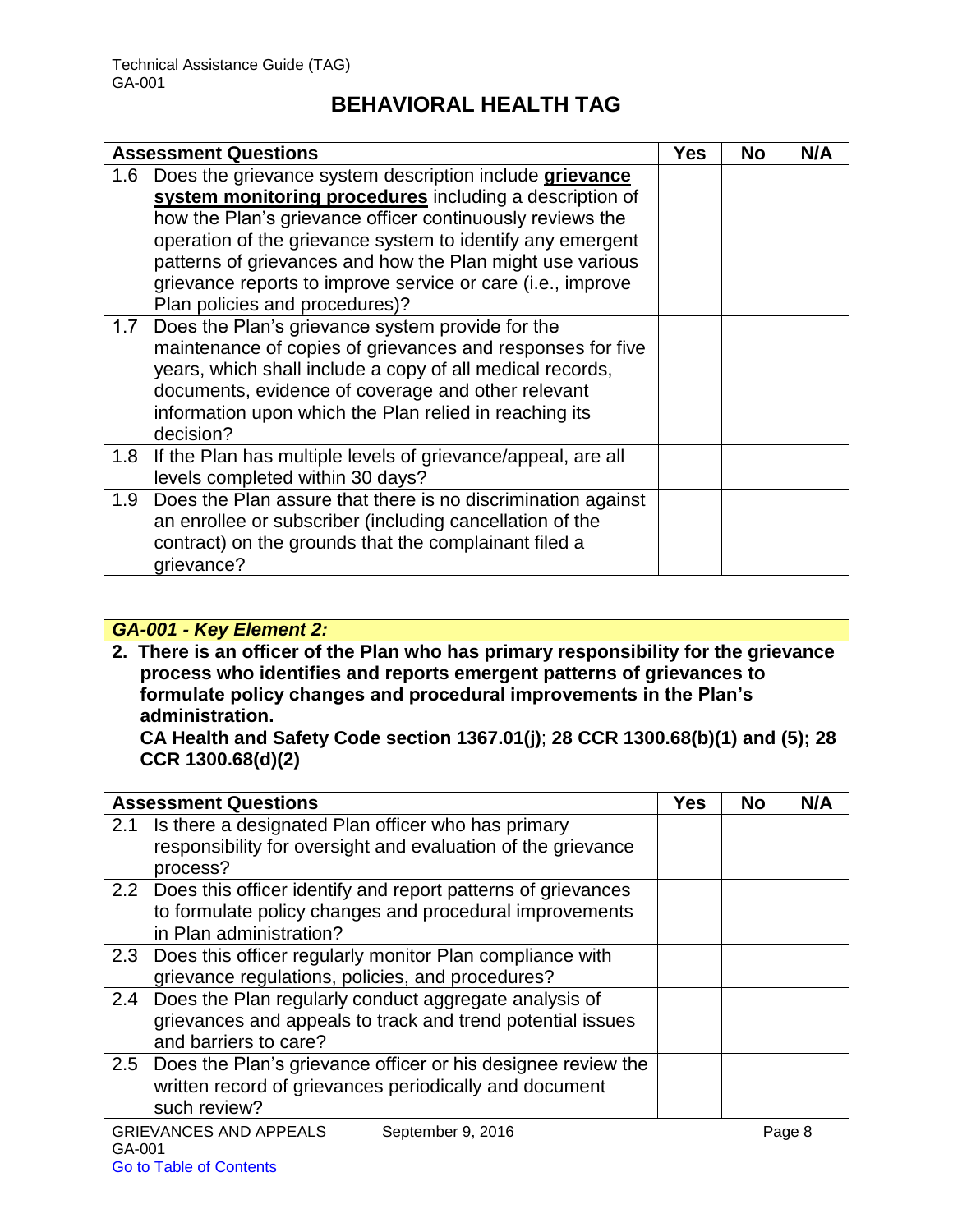|     | <b>Assessment Questions</b>                                     | <b>Yes</b> | <b>No</b> | N/A |
|-----|-----------------------------------------------------------------|------------|-----------|-----|
|     | 2.6 Does the Plan's governing body review the written record of |            |           |     |
|     | grievances periodically and document such review?               |            |           |     |
| 2.7 | Does the Plan's grievance process require that                  |            |           |     |
|     | management responsible for the operational area that is the     |            |           |     |
|     | subject of the grievance review such grievances?                |            |           |     |

## *GA-001 - Key Element 3:*

**3. The Plan has established an effective mechanism for documenting and tracking grievances.** 

**CA Health and Safety Code section 1368(a)(4)(B); 28 CCR 1300.68(b)(5); 28 CCR 1300.68(d)(8); 28 CCR 1300.68(e); 28 CCR 1300.68(f)(1)** 

|     | <b>Assessment Questions</b>                                  | <b>Yes</b> | No | N/A |
|-----|--------------------------------------------------------------|------------|----|-----|
| 3.1 | Does the Plan keep a written record of each grievance        |            |    |     |
|     | received; including the date received, the Plan              |            |    |     |
|     | representative recording the grievance, a summary or other   |            |    |     |
|     | documents describing the grievance, and its disposition?     |            |    |     |
|     | 3.2 Does the Plan's grievance system have the capability of  |            |    |     |
|     | indicating the <b>total number of grievances</b> received,   |            |    |     |
|     | pending, and resolved in favor of the enrollee?              |            |    |     |
| 3.3 | Does the Plan's grievance system have the capability of      |            |    |     |
|     | indicating the total number of grievances received, pending  |            |    |     |
|     | and resolved at all levels of grievance review?              |            |    |     |
| 3.4 | Does the Plan's grievance system have the capability of      |            |    |     |
|     | describing the issue or issues raised in grievances as; 1)   |            |    |     |
|     | coverage disputes; 2) disputes involving medical necessity;  |            |    |     |
|     | 3) complaints about the quality of care; 4) complaints about |            |    |     |
|     | access to care (including complaints about the waiting time  |            |    |     |
|     | for appointments); 5) complaints about the quality of        |            |    |     |
|     | service; and 6) other issues?                                |            |    |     |
| 3.5 | Does the Plan's grievance system track the number and        |            |    |     |
|     | percentage of grievances pending over 30 calendar days?      |            |    |     |
| 3.6 | For grievances exempt from acknowledgement                   |            |    |     |
|     | requirements (i.e. grievances received over the phone, by    |            |    |     |
|     | facsimile, by e-mail, or online through the Plan's Internet  |            |    |     |
|     | Web site, resolved the next day, and not coverage, medical   |            |    |     |
|     | necessity or experimental/investigational disputes) does the |            |    |     |
|     | Plan maintain a log of such grievances?                      |            |    |     |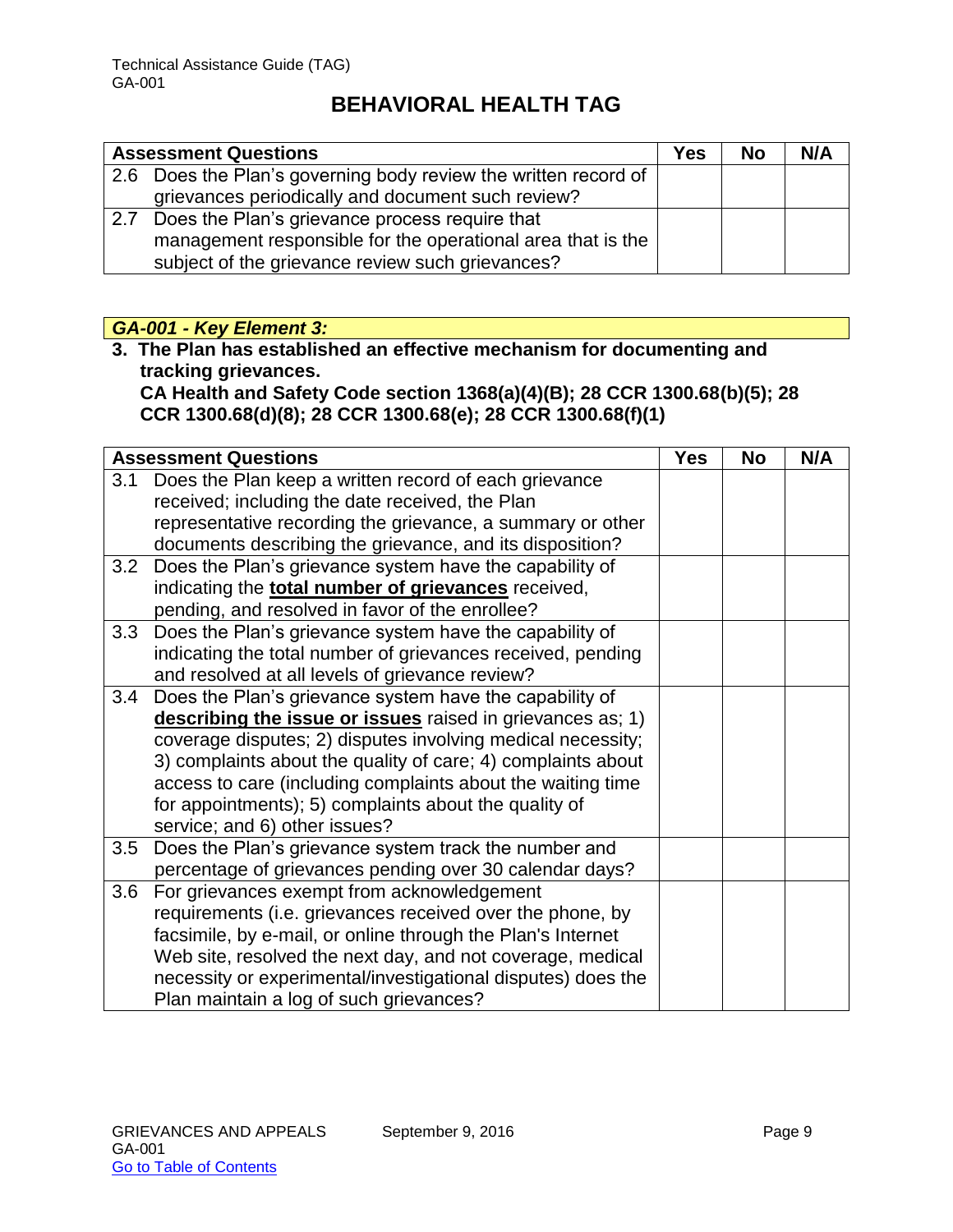|        | <b>Assessment Questions</b>                                 | <b>Yes</b> | <b>No</b> | N/A |
|--------|-------------------------------------------------------------|------------|-----------|-----|
| $-3.7$ | Does the exempt grievance log include the date of the call, |            |           |     |
|        | the name, and ID number of the complainant, the nature of   |            |           |     |
|        | the grievance, the resolution, and the representative who   |            |           |     |
|        | took the call and resolved the grievance?                   |            |           |     |

## **End of Requirement GA-001: Grievance System Description**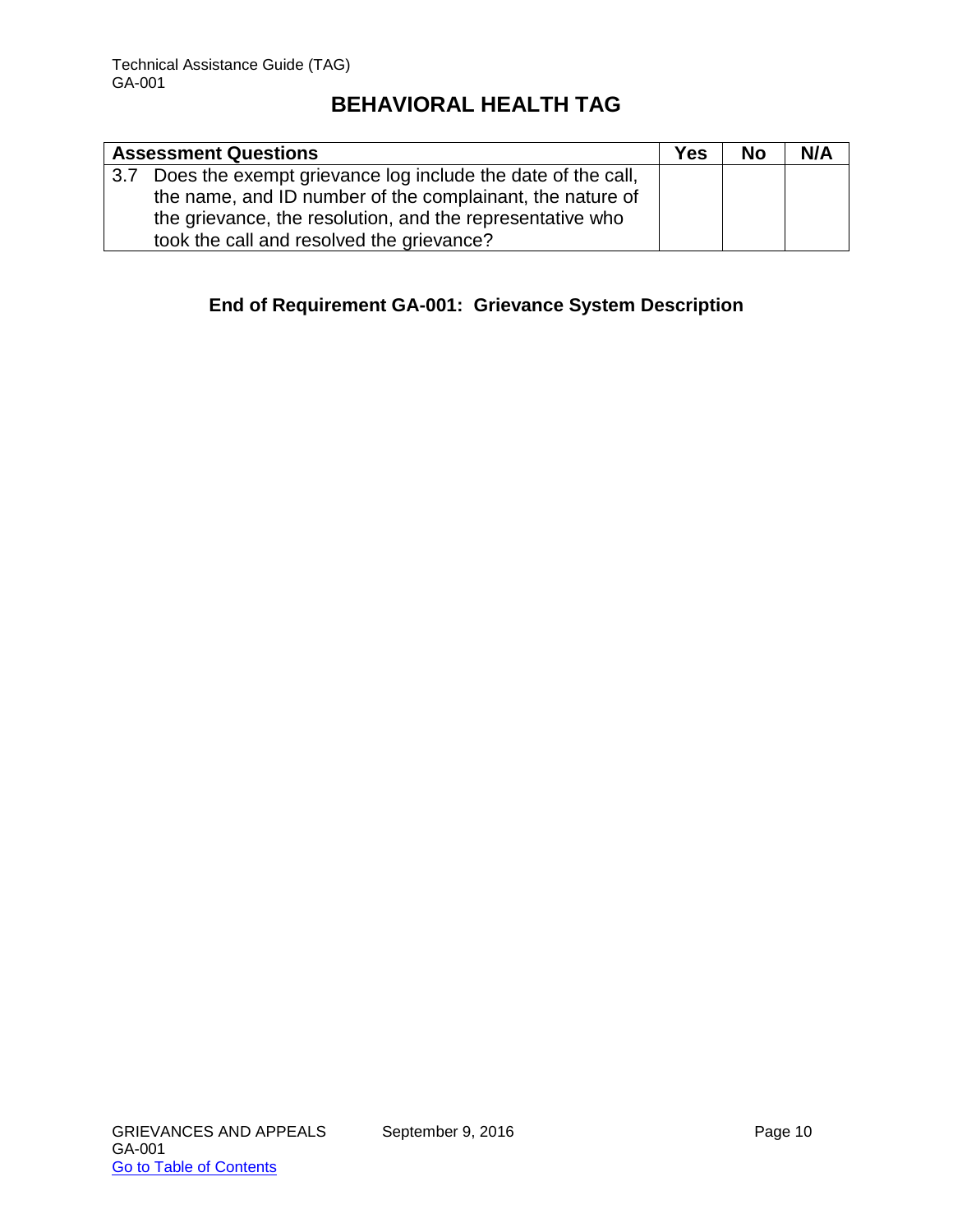### <span id="page-11-0"></span>**Requirement GA-002: Grievance Filing**

#### **STATUTORY/REGULATORY CITATION(S)**

#### **CA Health and Safety Code section 1368.02(b)**

(b) Every health care service plan shall publish the Department's toll-free telephone number, the Department's TDD line for the hearing and speech impaired, the plan's telephone number, and the Department's Internet address, on every plan contract, on every evidence of coverage, on copies of plan grievance procedures, on plan complaint forms, and on all written notices to enrollees required under the grievance process of the plan, including any written communications to an enrollee that offer the enrollee the opportunity to participate in the grievance process of the plan and on all written responses to grievances. The Department's telephone number, the Department's TDD line, the plan's telephone number, and the Department's Internet address shall be displayed by the plan in each of these documents in 12-point boldface type in the following regular type statement:

"The California Department of Managed Health Care is responsible for regulating health care service plans. If you have a grievance against your health plan, you should first telephone your health plan at **(insert health plan's telephone number)** and use your health plan's grievance process before contacting the department. Utilizing this grievance procedure does not prohibit any potential legal rights or remedies that may be available to you. If you need help with a grievance involving an emergency, a grievance that has not been satisfactorily resolved by your health plan, or a grievance that has remained unresolved for more than 30 days, you may call the department for assistance. You may also be eligible for an Independent Medical Review (IMR). If you are eligible for IMR, the IMR process will provide an impartial review of medical decisions made by a health plan related to the medical necessity of a proposed service or treatment, coverage decisions for treatments that are experimental or investigational in nature and payment disputes for emergency or urgent medical services. The department also has a toll-free telephone number **(1-888-HMO-2219)** and a TDD line **(1-877- 688-9891)** for the hearing and speech impaired. The department's Internet website **[http://www.hmohelp.ca.gov](http://www.hmohelp.ca.gov/)** has complaint forms, IMR application forms and instructions online."

### **CA Health and Safety Code section 1368.015**

(a) Effective July 1, 2003, every plan with a website shall provide an online form through its website that subscribers or enrollees can use to file with the plan a grievance, as described in Section 1368, online.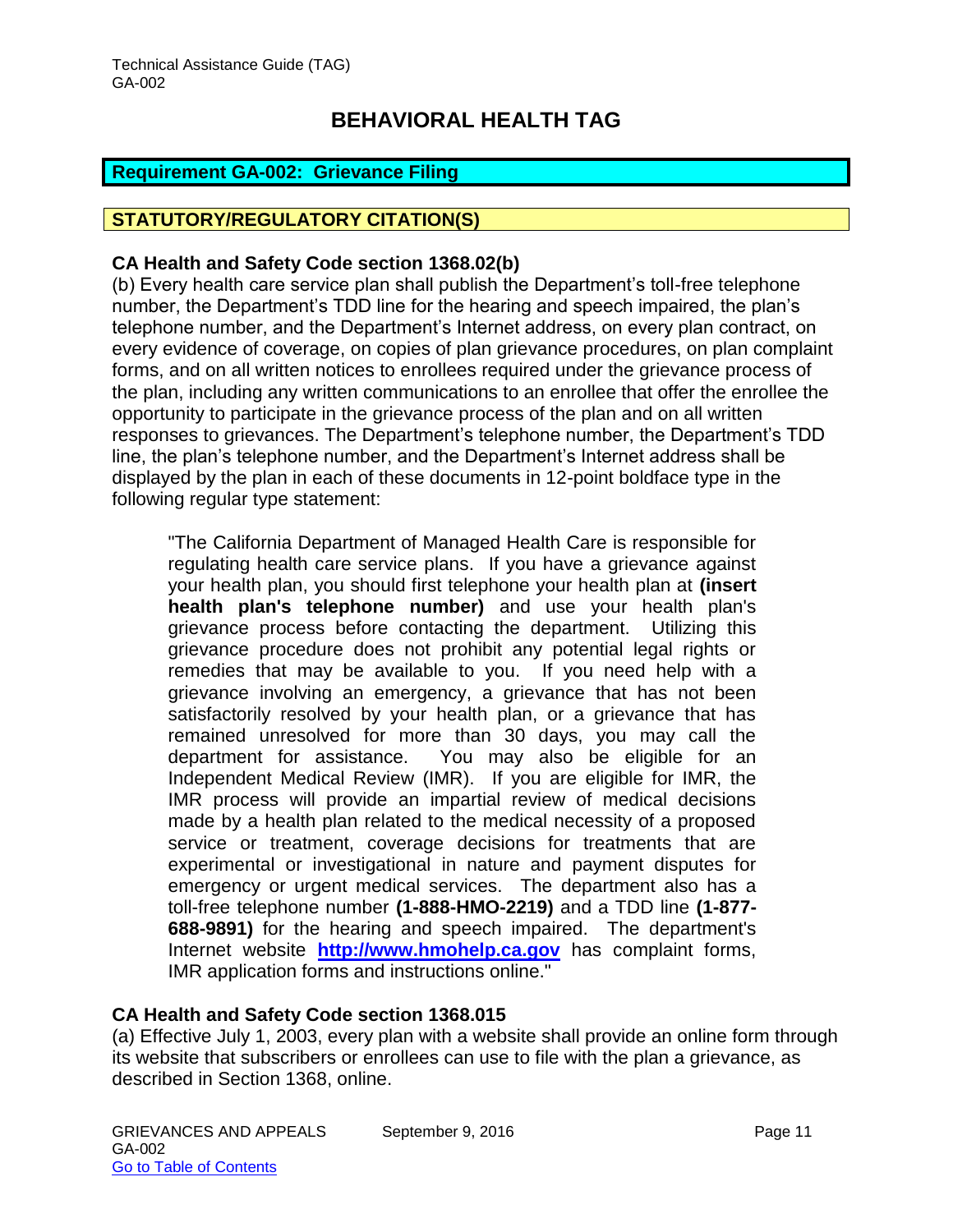(b) The website shall have an easily accessible online grievance submission procedure that shall be accessible through a hyperlink on the website's home page or member services portal clearly identified as "GRIEVANCE FORM." All information submitted through this process shall be processed through a secure server.

(c) The online grievance submission process shall be approved the Department of Managed Health Care and shall meet the following requirements:

(1) It shall utilize an online grievance form in HTML format that allows the user to enter required information directly into the form.

(2) It shall allow the subscriber or enrollee to preview the grievance that will be submitted, including the opportunity to edit the form prior to submittal.

(3) It shall include a current hyperlink to the California Department of Managed Health Care website, and shall include a statement in a legible font that is clearly

distinguishable from other content on the page and is in a legible size and type, containing the following language: [*See* 1368.02(b) above for the specific language]. The plan shall update the URL, hyperlink, and telephone numbers in this statement as necessary.

(f) (1) Every health care service plan, except a plan that primarily serves Medi-Cal or Healthy Families Program enrollees, shall maintain an Internet Web site. For a health care service plan that provides coverage for professional mental health services, the Internet Web site shall include, but not be limited to, providing information to subscribers, enrollees, and providers that will assist subscribers and enrollees in accessing mental health services as well as the information described in Section 1368.016.

(2) The provision in paragraph (1) that requires compliance with Section 1368.016 shall not apply to a health care service plan that contracts with a specialized health care service plan, insurer, or other entity to cover professional mental health services for its enrollees, provided that the health care service plan provides a link on its Internet Web site to an Internet Web site operated by the specialized health care service plan, insurer, or other entity with which it contracts, and that plan, insurer, or other entity complies with Section 1368.016.

## **CA Health and Safety Code section 1368.016**

(a) On or before January 1, 2012, every health care service plan that provides coverage for professional mental health services, including a specialized health care service plan that provides coverage for professional mental health services, shall, pursuant to subdivision (f) of Section 1368.015, include on its Internet Web site, or provide a link to, the following information:

(1) A telephone number that the enrollee or provider can call, during normal business hours, for assistance obtaining mental health benefits coverage information, including the extent to which benefits have been exhausted, in-network provider access information, and claims processing information.

(2) A link to prescription drug formularies or instructions on how to obtain the formulary, as described in Section 1367.20.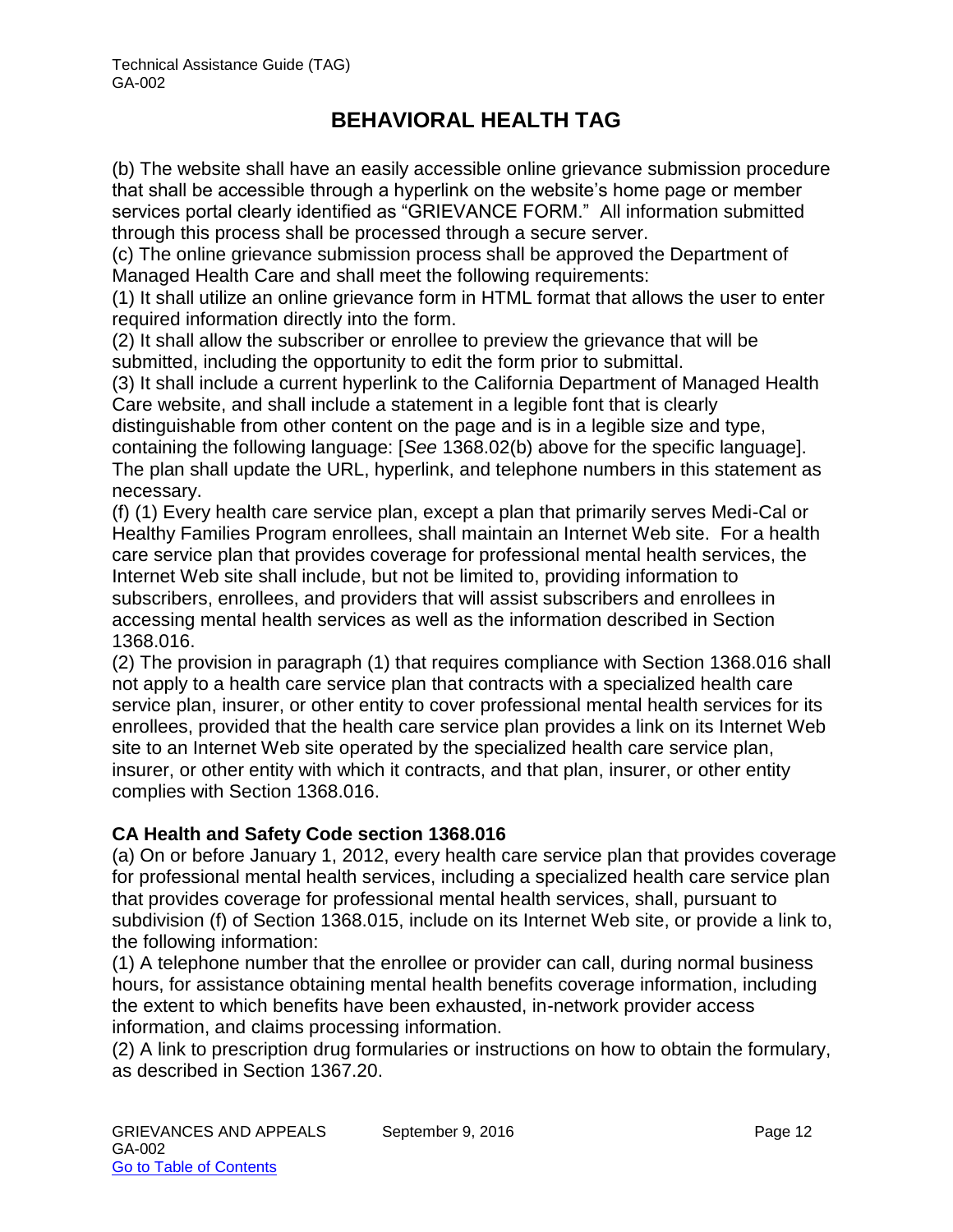(3) A detailed summary that describes the process by which the plan reviews and authorizes or approves, modifies, or denies requests for health care services as described in Sections 1363.5 and 1367.01.

(4) Lists of providers or instructions on how to obtain the provider list, as required by Section 1367.26.

(5) A detailed summary of the enrollee grievance process as described in Sections 1368 and 1368.015.

(6) A detailed description of how an enrollee may request continuity of care pursuant to subdivisions (a) and (b) of Section 1373.95.

(7) Information concerning the right, and applicable procedure, of an enrollee to request an independent medical review pursuant to Section 1374.30.

(b) Any modified material described in subdivision (a) shall be updated at least quarterly.

(c) The information described in subdivision (a) may be made available through a secured Internet Web site that is only accessible to enrollees.

(d) The material described in subdivision (a) shall also be made available to enrollees in hard copy upon request.

(e) Nothing in this article shall preclude a health care service plan from including additional information on its Internet Web site for applicants, enrollees or subscribers, or providers, including, but not limited to, the cost of procedures or services by health care providers in a plan's network.

(f) The department shall include on the department's Internet Web site a link to the Internet Web site of each health care service plan and specialized health care service plan described in subdivision (a).

(g) This section shall not apply to Medicare supplement insurance, Employee Assistance Programs, short-term limited duration health insurance, Champussupplement insurance, or TRI-CARE supplement insurance, or to hospital indemnity, accident-only, and specified disease insurance. This section shall also not apply to specialized health care service plans, except behavioral health-only plans.

(h) This section shall not apply to a health care service plan that contracts with a specialized health care service plan, insurer, or other entity to cover professional mental health services for its enrollees, provided that the health care service plan provides a link on its Internet Web site to an Internet Web site operated by the specialized health care service plan, insurer, or other entity with which it contracts, and that plan, insurer, or other entity complies with this section or Section 10123.199 of the Insurance Code.

## **28 CCR 1300.68(b)(3)**

(b) The plan's grievance system shall include the following:

(3) The grievance system shall address the linguistic and cultural needs of its enrollee population as well as the needs of enrollees with disabilities. The system shall ensure all enrollees have access to and can fully participate in the grievance system by providing assistance for those with limited English proficiency or with a visual or other communicative impairment. Such assistance shall include, but is not limited to, translations of grievance procedures, forms, and plan responses to grievances, as well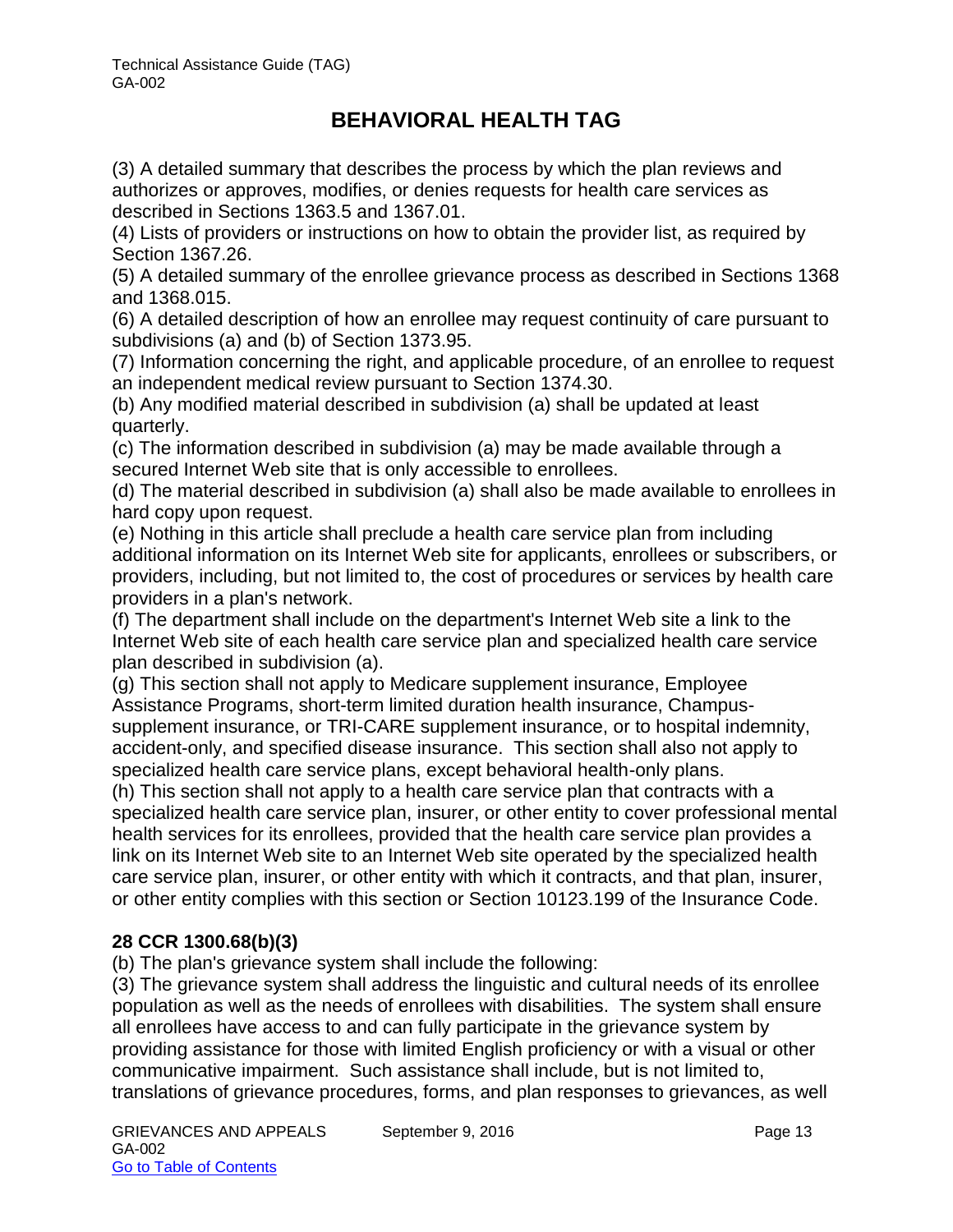as access to interpreters, telephone relay systems and other devices that aid disabled individuals to communicate. Plans shall develop and file with the Department a policy describing how they ensure that their grievance system complies with this subsection within 90 days of the effective date of this regulation.

### **28 CCR 1300.68(b)(4)**

(b) The plan's grievance system shall include the following:

(4) The plan shall maintain a toll-free number, or a local telephone number in each service area, for the filing of grievances.

### **28 CCR 1300.68(b)(6) and (7)**

(b) The plan's grievance system shall include the following:

(6) The plan grievance system shall ensure that assistance in filing grievances shall be provided at each location where grievances may be submitted. A "patient advocate" or ombudsperson may be used.

(7) Grievance forms and a description of the grievance procedure shall be readily available at each facility of the plan, on the plan's website, and from each contracting provider's office or facility. Grievance forms shall be provided promptly upon request.

## **INDIVIDUAL(S)/POSITION(S) TO BE INTERVIEWED**

### **Staff responsible for the activities described above, for example:**

- Medical Director
- Officer with primary responsibility for the grievance system
- Information Technology Officer
- Manager of Member Services

### **DOCUMENT(S) TO BE REVIEWED**

- Policies and procedures for the filing of grievances at each facility of the Plan, on the Plan's Web site and from each contracting provider's office or facility.
- Policies and procedures that describe how the Plan addresses the linguistic and cultural needs of its enrollee population as well as the needs of enrollees with disabilities.
- Grievance forms and description of the grievance procedure that are made available at Plan and provider sites.
- Grievance forms and other materials for those with limited English proficiency or with a visual or other communicative impairment.
- Plan Web site.
- Web site system documentation, flow charts, and protocols.
- Evidence of toll-free or local numbers for each service area.
- Toll-free or local telephone number wait-time and abandonment rate reports.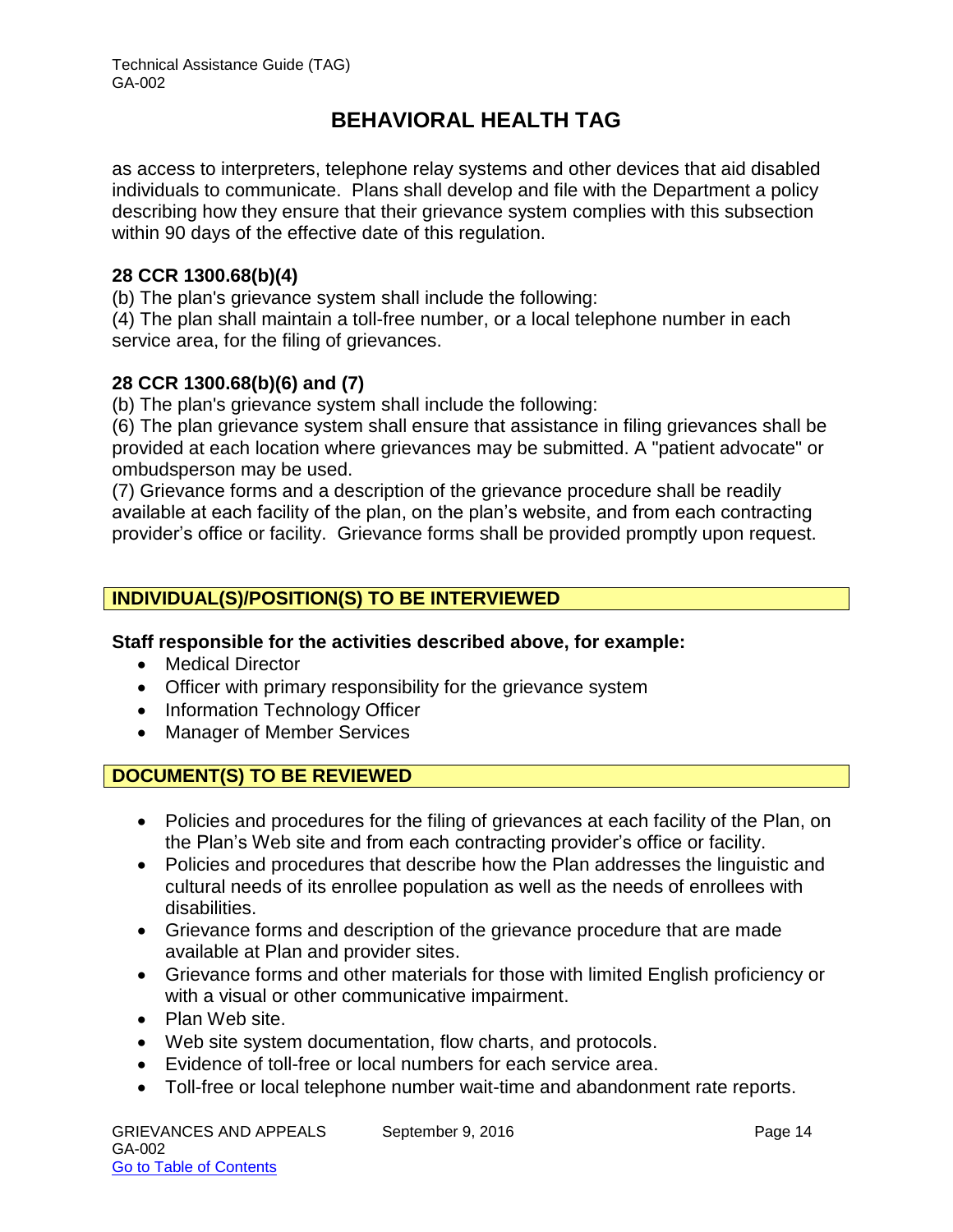#### *GA-002 - Key Element 1:*

**1. The Plan ensures that grievance forms, a description of the grievance procedure, and assistance in filing grievances is readily available at each contracting provider's office, contracting facility, or Plan facility. 28 CCR 1300.68(b)(6) and (7)**

|     | <b>Assessment Questions</b>                                      | Yes | <b>No</b> | N/A |
|-----|------------------------------------------------------------------|-----|-----------|-----|
| 1.1 | Does the Plan provide assistance in filing grievances at         |     |           |     |
|     | each location where grievances may be submitted?                 |     |           |     |
|     | 1.2 Is assistance in filing grievances readily available at each |     |           |     |
|     | facility of the Plan?                                            |     |           |     |
|     | 1.3 Is assistance in filing grievances readily available at each |     |           |     |
|     | contracting provider's office or facility?                       |     |           |     |
|     | 1.4 Are grievance forms and description of the grievance         |     |           |     |
|     | procedure readily available at each Plan facility?               |     |           |     |
|     | 1.5 Are grievance forms and description of the grievance         |     |           |     |
|     | procedure readily available at each contracting provider's       |     |           |     |
|     | office or facility?                                              |     |           |     |
|     | 1.6 Are grievance forms and description of the grievance         |     |           |     |
|     | procedure readily available at the <b>Plan's Web site</b> ?      |     |           |     |

#### *GA-002 - Key Element 2:*

**2. The Plan maintains a toll-free or local telephone number in each service area, for the filing of grievances. 28 CCR 1300.68(b)(4)**

|     | <b>Assessment Questions</b>                                                                                                              | <b>Yes</b> | <b>No</b> | N/A |
|-----|------------------------------------------------------------------------------------------------------------------------------------------|------------|-----------|-----|
| 2.1 | Does the Plan have at least one toll-free or local telephone<br>number for the filing of grievances located within each<br>service area? |            |           |     |
|     | 2.2 Is the telephone number reasonably accessible?                                                                                       |            |           |     |

### *GA-002 - Key Element 3:*

**3. The Plan's grievance system effectively addresses the linguistic and cultural needs of its enrollee population as well as the needs of enrollees with disabilities.** 

**28 CCR 1300.68(b)(3)**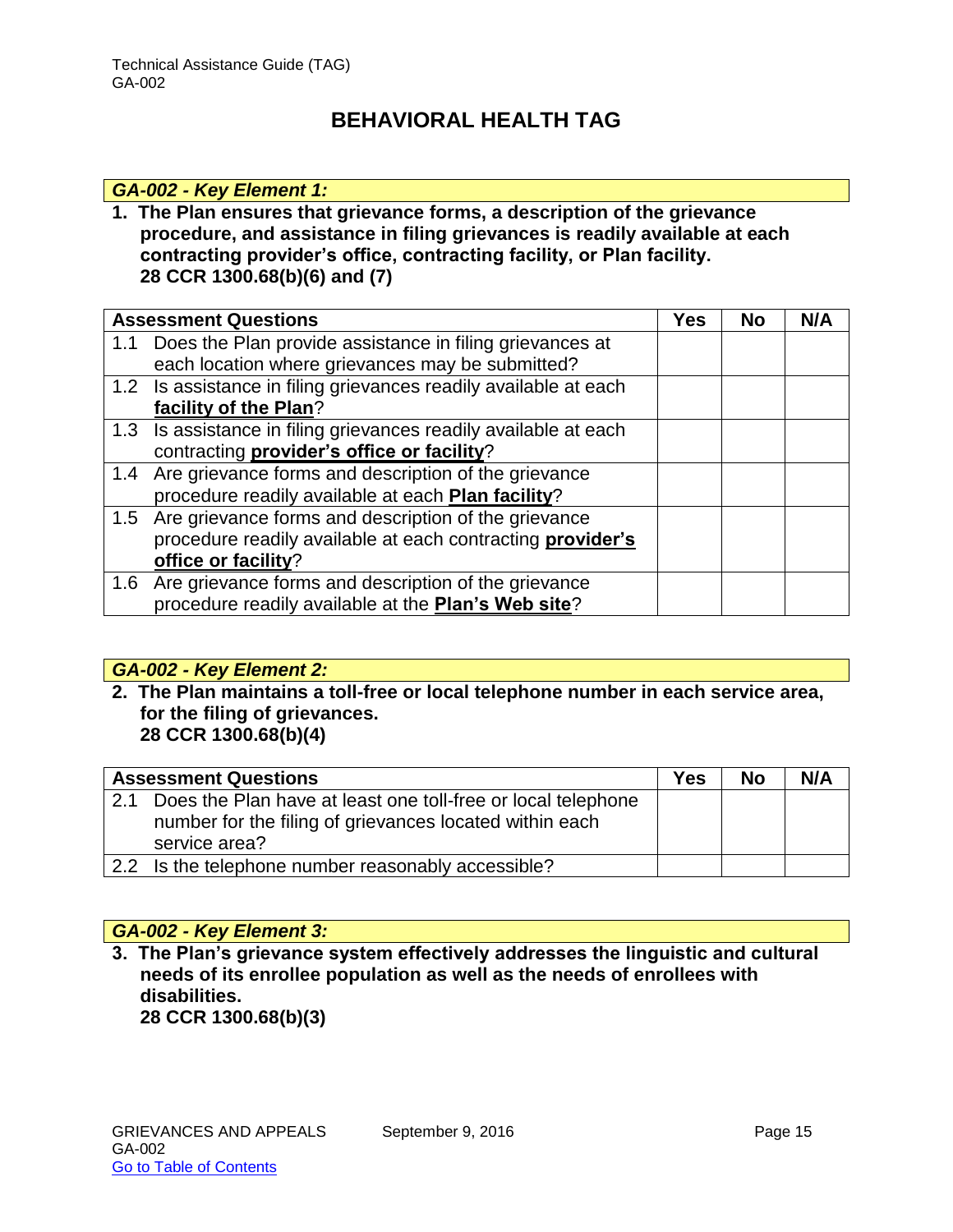|     | <b>Assessment Questions</b>                                   | Yes | No | N/A |
|-----|---------------------------------------------------------------|-----|----|-----|
| 3.1 | Does the Plan provide assistance for those with limited       |     |    |     |
|     | English proficiency?                                          |     |    |     |
|     | 3.2 Does the Plan provide assistance for those with a visual, |     |    |     |
|     | hearing, or other communicative impairment?                   |     |    |     |
|     | 3.3 Does the Plan's assistance include translations of        |     |    |     |
|     | grievance procedures, forms, and Plan responses to            |     |    |     |
|     | grievances, as well as access to interpreters, telephone      |     |    |     |
|     | relay systems and other devices that aid disabled             |     |    |     |
|     | individuals to communicate?                                   |     |    |     |

### *GA-002 - Key Element 4:*

### **4. The Plan has an online grievance submission procedure. CA Health and Safety Code section 1368.015; CA Health and Safety Code section 1368.02(b)**

|     | <b>Assessment Questions</b>                                                                                                                                                                                                                           | <b>Yes</b> | <b>No</b> | N/A |
|-----|-------------------------------------------------------------------------------------------------------------------------------------------------------------------------------------------------------------------------------------------------------|------------|-----------|-----|
| 4.1 | Does the Plan have an online grievance submission<br>process?                                                                                                                                                                                         |            |           |     |
|     | 4.2 Is the process easily accessible through a hyperlink on the<br>Web site's home page or member services portal clearly<br>identified as, "GRIEVANCE FORM?"                                                                                         |            |           |     |
| 4.3 | Does the process utilize an online grievance form that<br>allows the user to enter required information directly into the<br>form?                                                                                                                    |            |           |     |
| 4.4 | Does the process allow the grievant/complainant to preview<br>and edit the grievance form prior to submission?                                                                                                                                        |            |           |     |
| 4.5 | Does the process include a hyperlink to the DMHC Web<br>site?                                                                                                                                                                                         |            |           |     |
| 4.6 | Does the process include a statement in a legible font and<br>size clearly distinguishable from other content on the page<br>containing the statement from 1368.02 (b) in which URL,<br>hyperlink, and telephone numbers are updated as<br>necessary? |            |           |     |
| 4.7 | Is all information submitted online done through a secure<br>server?                                                                                                                                                                                  |            |           |     |

## *GA-002 – Key Element 5*

**5. The Plan's public Web site includes all elements required by section 1368.016. CA Health and Safety Code section 1368.016**

### **NOTE: Key Element 5 is not applicable to EAP Plans.**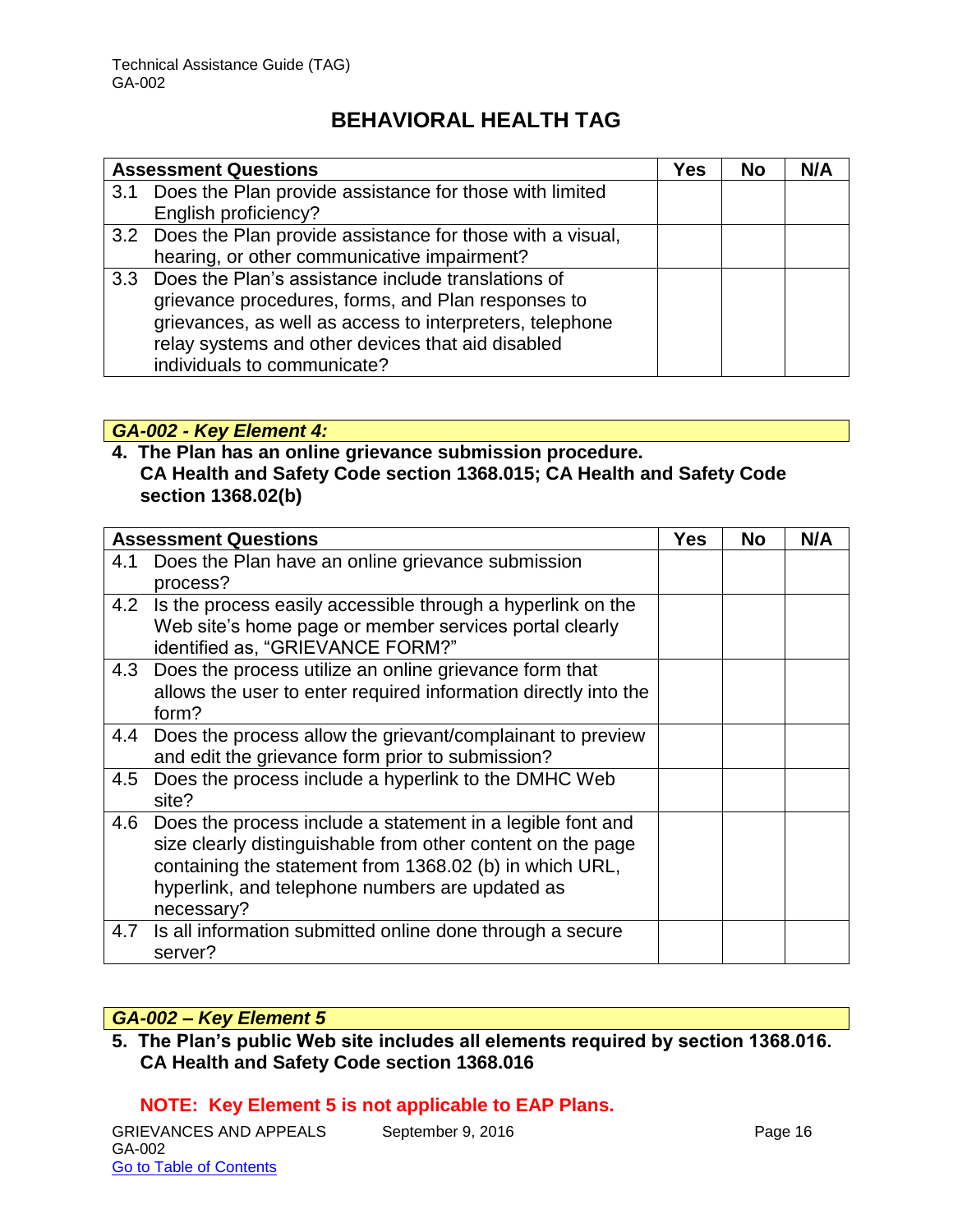|     | <b>Assessment Questions</b>                                      | <b>Yes</b> | <b>No</b> | N/A |
|-----|------------------------------------------------------------------|------------|-----------|-----|
| 5.1 | Does the Plan include on its Internet Web site, or provide a     |            |           |     |
|     | link to a telephone number that the enrollee or provider can     |            |           |     |
|     | call, during normal business hours, for assistance obtaining     |            |           |     |
|     | mental health benefits coverage information, including the       |            |           |     |
|     | extent to which benefits have been exhausted, in-network         |            |           |     |
|     | provider access information, and claims processing               |            |           |     |
|     | information (As per section $1368.016$ (a)(1))                   |            |           |     |
|     | Paste URL where this information can be found:                   |            |           |     |
|     |                                                                  |            |           |     |
|     | Date last updated:                                               |            |           |     |
| 5.2 | Does the Plan include on its Internet Web site, or provide a     |            |           |     |
|     | link to prescription drug formularies or instructions on how to  |            |           |     |
|     | obtain the formulary, as described in section 1367.20 (As per    |            |           |     |
|     | section 1368.016 (a)(2)?                                         |            |           |     |
|     | Paste URL where this information can be found:                   |            |           |     |
|     |                                                                  |            |           |     |
|     | Date last updated:                                               |            |           |     |
| 5.3 | Does the Plan include on its Internet Web site, or provide a     |            |           |     |
|     | link to a detailed summary that describes the process by         |            |           |     |
|     | which the Plan reviews approves, modifies, or denies requests    |            |           |     |
|     | for health care services as described in sections 1363.5 and     |            |           |     |
|     | 1367.01? (As per section 1368.016(a)(3).)                        |            |           |     |
|     | Paste URL where this information can be found:                   |            |           |     |
|     |                                                                  |            |           |     |
|     | Date last updated:                                               |            |           |     |
| 5.4 | Does the Plan include on its Internet Web site, or provide lists |            |           |     |
|     | of providers or instructions on how to obtain the provider list, |            |           |     |
|     | as required by section 1367.26? (As per section                  |            |           |     |
|     | $1368.016(a)(4)$ .)                                              |            |           |     |
|     | Paste URL where this information can be found:                   |            |           |     |
|     |                                                                  |            |           |     |
|     | Date last updated:                                               |            |           |     |
| 5.5 | Does the Plan include on its Internet Web site, or provide a     |            |           |     |
|     | detailed summary of the enrollee grievance process as            |            |           |     |
|     | described in sections 1368 and 1368.015? (As per section         |            |           |     |
|     | 1368.016(a)(5).                                                  |            |           |     |
|     | Paste URL where this information can be found:                   |            |           |     |
|     |                                                                  |            |           |     |
|     | Date last updated: Date last updated:                            |            |           |     |
|     |                                                                  |            |           |     |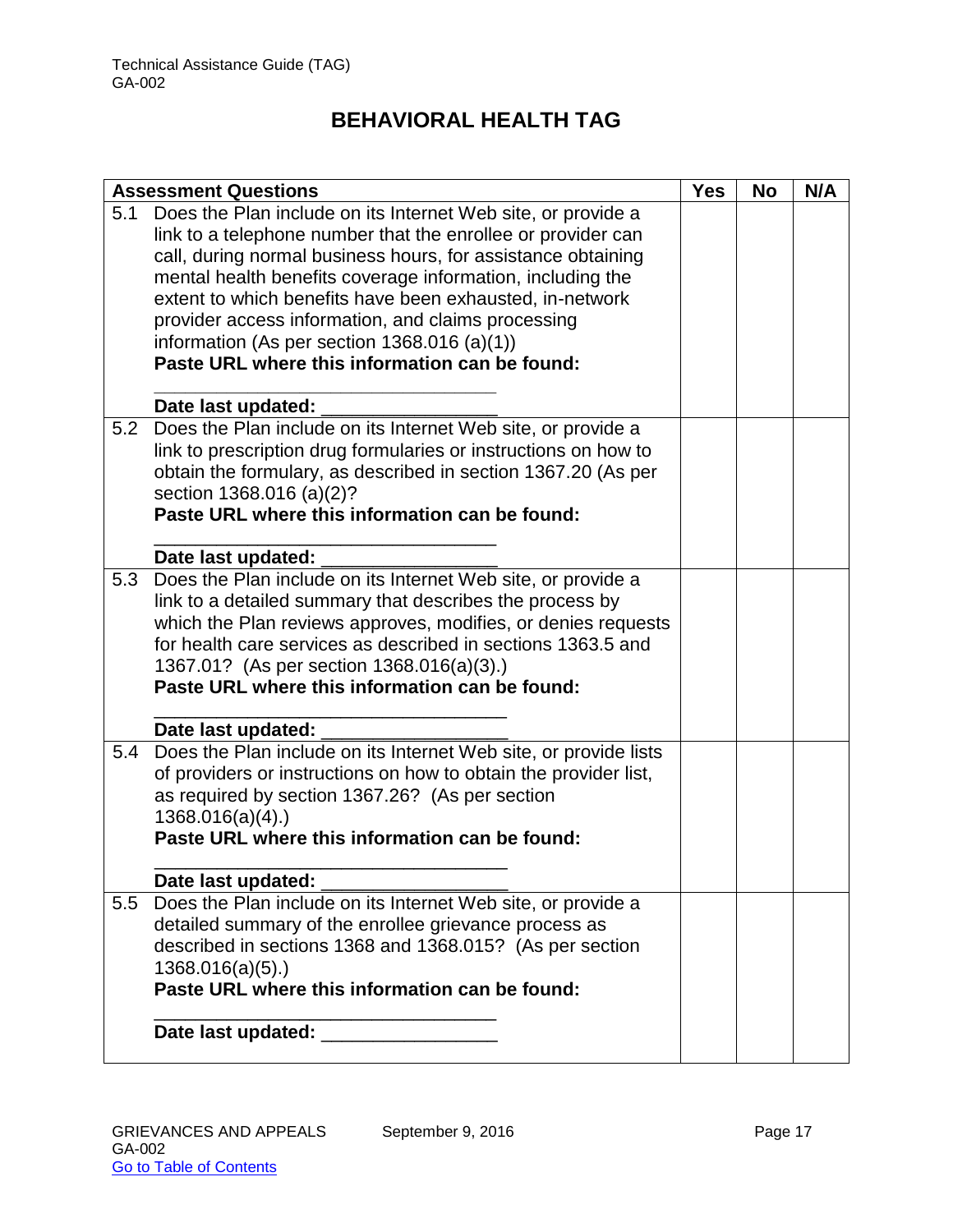| <b>Assessment Questions</b>                                                                                                                                                                                                                                                                                     | Yes | <b>No</b> | N/A |
|-----------------------------------------------------------------------------------------------------------------------------------------------------------------------------------------------------------------------------------------------------------------------------------------------------------------|-----|-----------|-----|
| 5.6 Does the Plan include on its Internet Web site, or provide a<br>detailed description of how an enrollee may request Continuity<br>of Care pursuant to subdivisions (a) and (b) of section<br>1373.95? (As per section 1368.016(a)(6).)<br>Paste URL where this information can be found:                    |     |           |     |
| Date last updated:                                                                                                                                                                                                                                                                                              |     |           |     |
| 5.7 Does the Plan include on its Internet Web site, or provide<br>information concerning the right, and applicable procedure, of<br>an enrollee to request an independent medical review<br>pursuant to section 1374.30? (As per section 1368.016<br>(a)(7).)<br>Paste URL where this information can be found: |     |           |     |
| Date last updated:                                                                                                                                                                                                                                                                                              |     |           |     |

## **End of Requirement GA-002: Grievance Filing**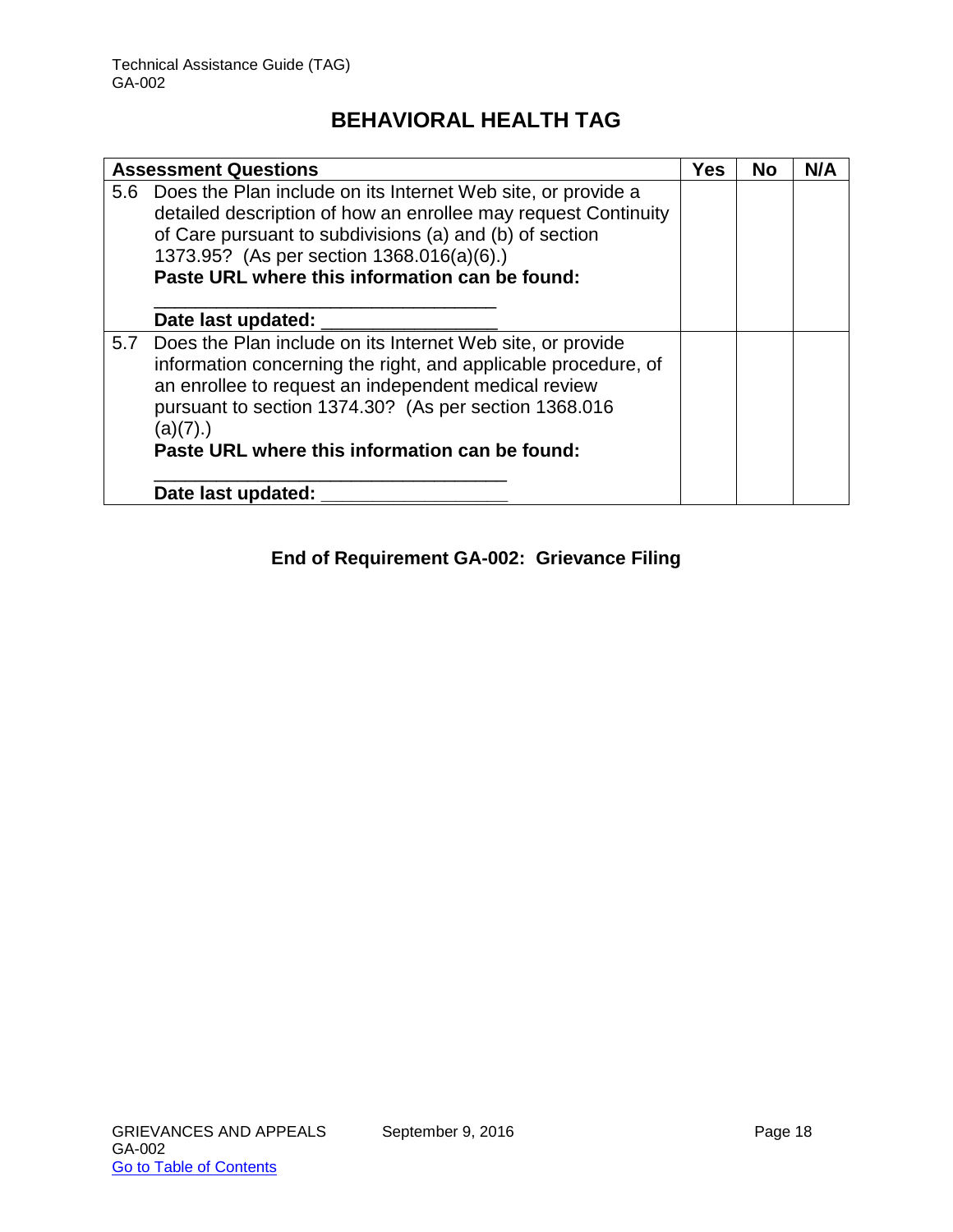### <span id="page-19-0"></span>**Requirement GA-003: Grievance Receipt, Review and Resolution**

#### **STATUTORY/REGULATORY CITATION(S)**

#### **CA Health and Safety Code section 1367.01(e)**

(e) No individual, other than a licensed physician or a licensed health care professional who is competent to evaluate the specific clinical issues involved in the health care services requested by the provider, may deny or modify requests for authorization of health care services for an enrollee for reasons of medical necessity. The decision of the physician or other health care professional shall be communicated to the provider and the enrollee pursuant to subdivision (h).

#### **CA Health and Safety Code section 1368.01(a)**

The grievance system shall require the plan to resolve grievances within 30 days.

#### **CA Health and Safety Code section 1368.02(b)**

(b) Every health care service plan shall publish the department's toll-free telephone number, the department's TDD line for the hearing and speech impaired, the plan's telephone number, and the department's Internet address, on every plan contract, on every evidence of coverage, on copies of plan grievance procedures, on plan complaint forms, and on all written notices to enrollees required under the grievance process of the plan, including any written communications to an enrollee that offer the enrollee the opportunity to participate in the grievance process of the plan and on all written responses to grievances. The department's telephone number, the department's TDD line, the plan's telephone number, and the department's Internet address shall be displayed by the plan in each of these documents in 12-point boldface type in the following regular type statement:

"The California Department of Managed Health Care is responsible for regulating health care service plans. If you have a grievance against your health plan, you should first telephone your health plan at **(insert health plan's telephone number)** and use your health plan's grievance process before contacting the department. Utilizing this grievance procedure does not prohibit any potential legal rights or remedies that may be available to you. If you need help with a grievance involving an emergency, a grievance that has not been satisfactorily resolved by your health plan, or a grievance that has remained unresolved for more than 30 days, you may call the department for assistance. You may also be eligible for an Independent Medical Review (IMR). If you are eligible for IMR, the IMR process will provide an impartial review of medical decisions made by a health plan related to the medical necessity of a proposed service or treatment, coverage decisions for treatments that are experimental or investigational in nature and payment disputes for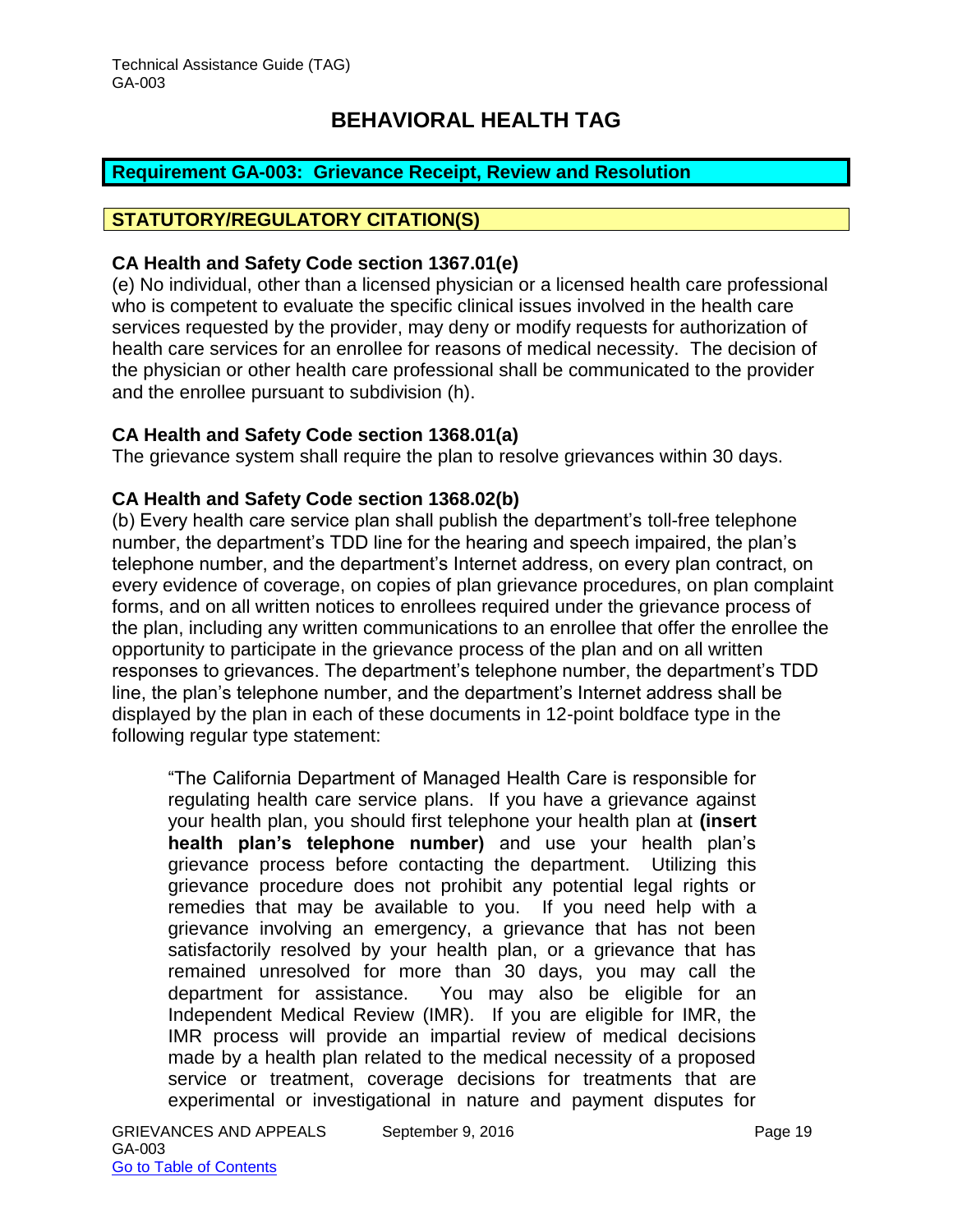emergency or urgent medical services. The department also has a toll-free telephone number **(1-888-HMO-2219)** and a TDD line **(1-877- 688-9891)** for the hearing and speech impaired. The department's Internet website **[http://www.hmohelp.ca.gov](http://www.hmohelp.ca.gov/)** has complaint forms, IMR application forms and instructions online."

### **CA Health and Safety Code section 1370.2**

Upon an appeal to the plan of a contested claim, the plan shall refer the claim to the medical director or other appropriately licensed health care provider. This health care provider or the medical director shall review the appeal and, if he or she determines that he or she is competent to evaluate the specific clinical issues presented in the claim, shall make a determination on the appealed claim. If the health care provider or medical director determines that he or she is not competent to evaluate the specific clinical issues of the appealed claim, prior to making a determination, he or she shall consult with an appropriately licensed health care provider who is competent to evaluate the specific clinical issues presented in the claim. For the purposes of this section, "competent to evaluate the specific clinical issues" means that the reviewer has education, training, and relevant expertise that is pertinent for evaluating the specific clinical issues that serve as the basis of the contested claim. The requirements of this section shall apply to claims that are contested on the basis of a clinical issue, the necessity for treatment, or the type of treatment proposed or utilized. The plan shall determine whether or not to use an appropriate specialist provider in the review of contested claims.

### **CA Health and Safety Code section 1374.30(m)**

(m) As part of its notification to the enrollee regarding a disposition of the enrollee's grievance that denies, modifies, or delays health care services, the plan shall provide the enrollee with a one-page application form approved by the department, and an addressed envelope, which the enrollee may return to initiate an independent medical review. The plan shall include on the form any information required by the department to facilitate the completion of the independent medical review, such as the enrollee's diagnosis or condition, the nature of the disputed health care service sought by the enrollee, a means to identify the enrollee's case, and any other material information. The form shall also include the following:

(1) Notice that a decision not to participate in the independent medical review process may cause the enrollee to forfeit any statutory right to pursue legal action against the plan regarding the disputed health care service.

(2) A statement indicating the enrollee's consent to obtain any necessary medical records from the plan, any of its contracting providers, and any out-of-plan provider the enrollee may have consulted on the matter, to be signed by the enrollee.

(3)Notice of the enrollee's right to provide information or documentation, either directly or through the enrollee's provider, regarding any of the following:

(A) A provider recommendation indicating that the disputed health care service is medically necessary for the enrollee's medical condition.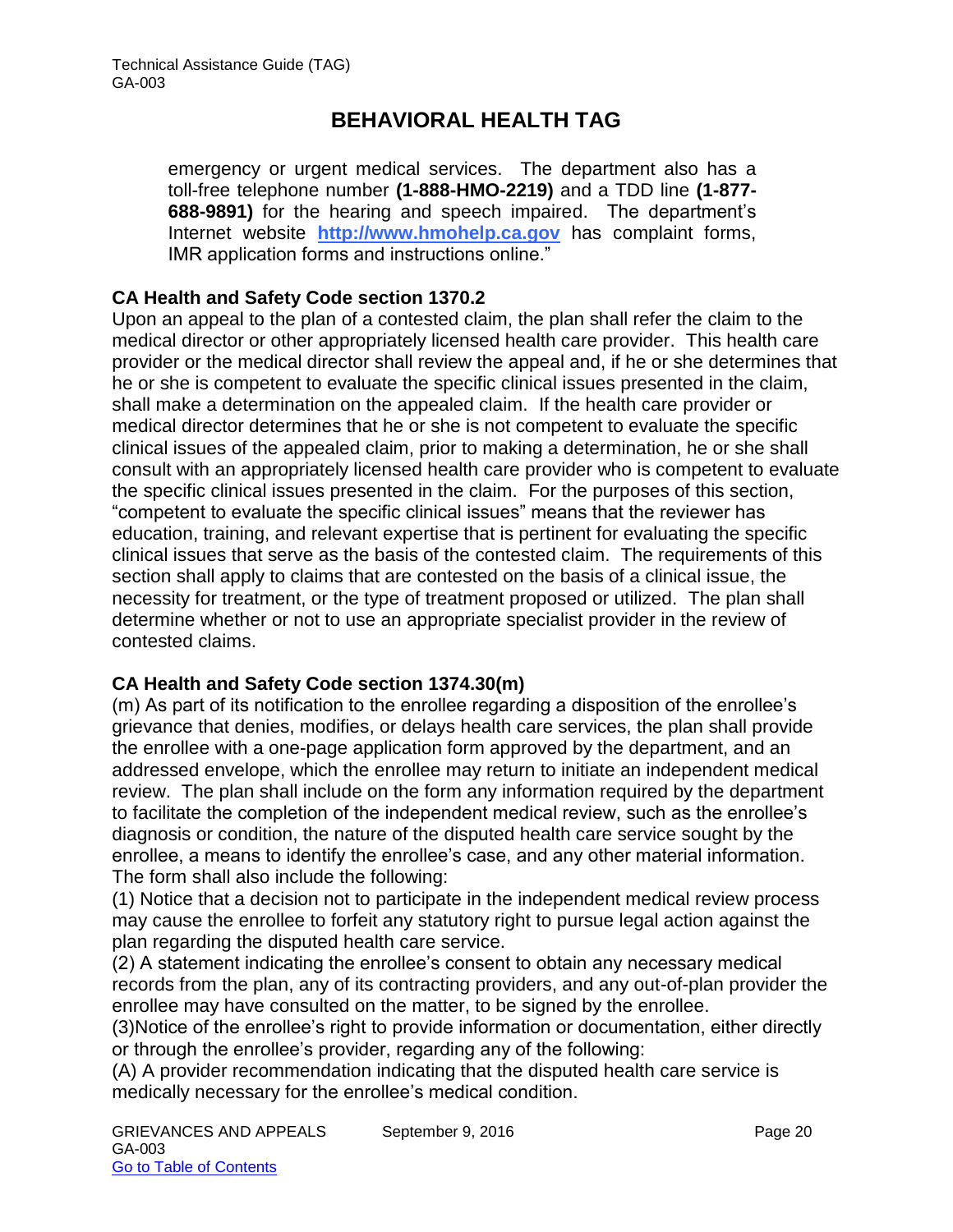(B) Medical information or justification that a disputed health care service, on an urgent care or emergency basis, was medically necessary for the enrollee's medical condition. (C) Reasonable information supporting the enrollee's position that the disputed health care service is or was medically necessary for the enrollee's medical condition, including all information provided to the enrollee by the plan or any of its contracting providers, still in the possession of the enrollee, concerning a plan or provider decision regarding disputed health care services, and a copy of any materials the enrollee submitted to the plan, still in the possession of the enrollee, in support of the grievance, as well as any additional material that the enrollee believes is relevant.

## **28 CCR 1300.68(a)(4)(A)**

(a) The grievance system shall be established in writing and provide for procedures that will receive, review and resolve grievances within 30 calendar days of receipt by the plan, or any provider or entity with delegated authority to administer and resolve the plan's grievance system. The following definitions shall apply with respect to the regulations relating to grievance systems:

(4) "Resolved" means that the grievance has reached a final conclusion with respect to the enrollee's submitted grievance, and there are no pending enrollee appeals within the plan's grievance system, including entities with delegated authority.

(A) If the plan has multiple internal levels of grievance resolution or appeal, all levels must be completed within 30 calendar days of the plan's receipt of the grievance.

## **28 CCR 1300.68(b)(3)**

(b) The plan's grievance system shall include the following:

(3) The grievance system shall address the linguistic and cultural needs of its enrollee population as well as the needs of enrollees with disabilities. The system shall ensure all enrollees have access to and can fully participate in the grievance system by providing assistance for those with limited English proficiency or with a visual or other communicative impairment. Such assistance shall include, but is not limited to, translations of grievance procedures, forms, and plan responses to grievances, as well as access to interpreters, telephone relay systems and other devices that aid disabled individuals to communicate.

## **28 CCR 1300.68(d)(1)**

(d) The Plan shall respond to grievances as follows:

(1) A grievance system shall provide for a written acknowledgment within five (5) calendar days of receipt, except as noted in subsection (d)(8). The acknowledgment will advise the complainant that the grievance has been received, the date of receipt, and provide the name of the plan representative, telephone number and address of the plan representative who may be contacted about the grievance.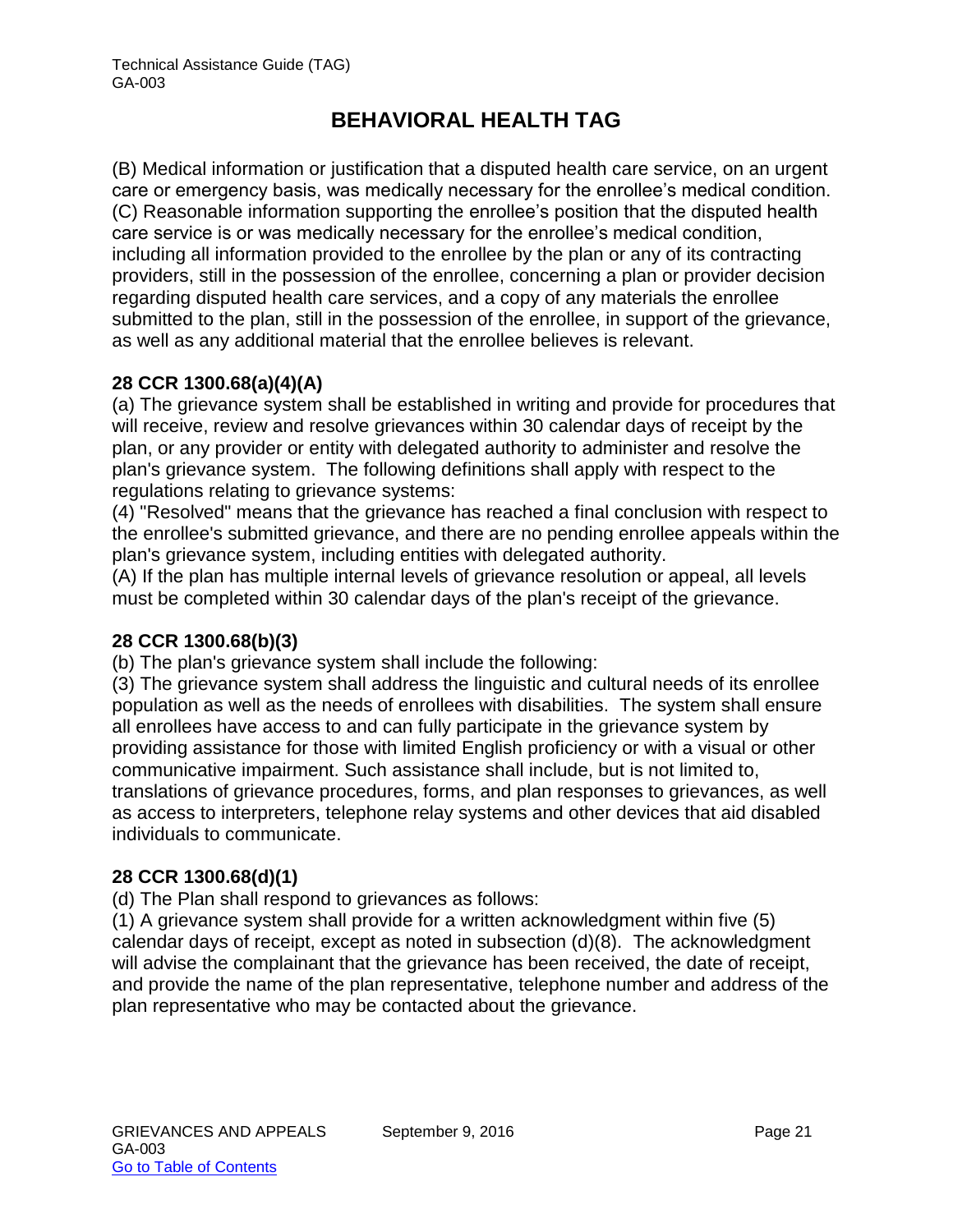### **28 CCR 1300.68(d)(1) and (7)**

(d) The Plan shall respond to grievances as follows:

(1) A grievance system shall provide for a written acknowledgment within five (5) calendar days of receipt, except as noted in subsection (d)(8). The acknowledgment will advise the complainant that the grievance has been received, the date of receipt, and provide the name of the plan representative, telephone number and address of the plan representative who may be contacted about the grievance.

(7) The Department's telephone number, the California Relay Service's telephone numbers, the plan's telephone number and the Department's Internet address shall be displayed in all of the plan's acknowledgments and responses to grievances in 12-point boldface type with the statement contained in subsection (b) of Section 1368.02 of the Act.

### **28 CCR 1300.68(d)(3)**

(d) The plan shall respond to grievances as follows:

(3) The plan's resolution, containing a written response to the grievance shall be sent to the complainant within thirty (30) calendar days of receipt, except as noted in subsection (d)(8). The written response shall contain a clear and concise explanation of the plan's decision. Nothing in this regulation requires a plan to disclose information to the grievant that is otherwise confidential or privileged by law.

## **28 CCR 1300.68(d)(4), (5), and (7)**

(d) The plan shall respond to grievances as follows:

(4) For grievances involving delay, modification or denial of services based on a determination in whole or in part that the service is not medically necessary, the plan shall include in its written response, the reasons for its determination. The response shall clearly state the criteria, clinical guidelines or medical policies used in reaching the determination. The plan's response shall also advise the enrollee that the determination may be considered by the Department's independent medical review system. The response shall include an application for independent medical review and instructions, including the Department's toll-free telephone number for further information and an envelope addressed to the Department of Managed Health Care, HMO Help Center, 980 Ninth Street, 5<sup>th</sup> Floor, Sacramento, CA 95814.

(5) Plan responses to grievances involving a determination that the requested service is not a covered benefit shall specify the provision in the contract, evidence of coverage or member handbook that excludes the service. The response shall either identify the document and page where the provision is found, direct the grievant to the applicable section of the contract containing the provision, or provide a copy of the provision and explain in clear concise language how the exclusion applied to the specific health care service or benefit requested by the enrollee. In addition to the notice set forth at Section 1368.02(b) of the Act, the response shall also include a notice that if the enrollee believes the decision was denied on the grounds that it was not medically necessary,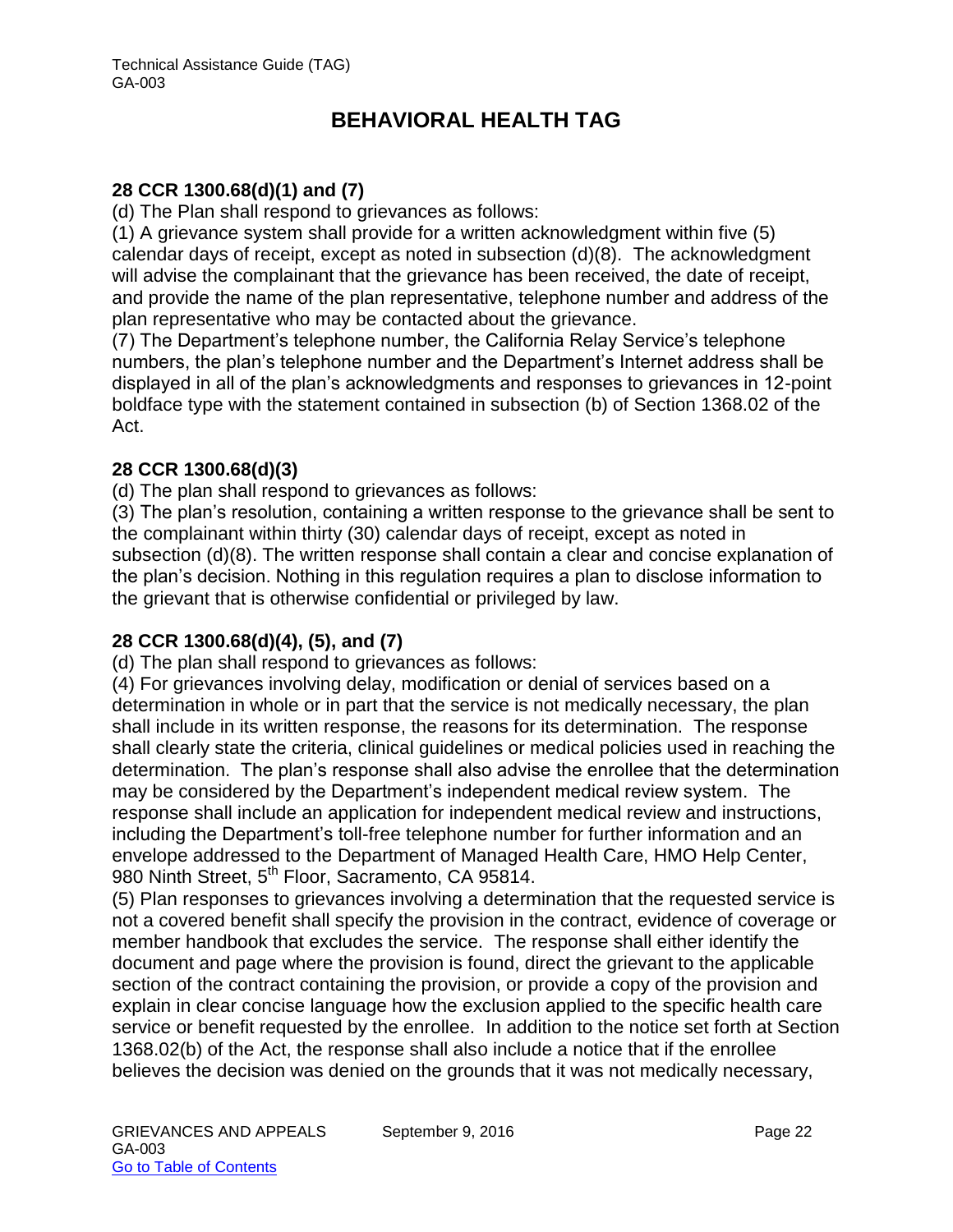the Department should be contacted to determine whether the decision is eligible for an independent medical review.

(7) The Department's telephone number, the California Relay Service's telephone numbers, the plan's telephone number and the Department's Internet address shall be displayed in all of the plan's acknowledgments and responses to grievances in 12-point boldface type with the statement contained in subsection (b) of Section 1368.02 of the Act.

## **28 CCR 1300.68(d)(8)**

(d) The plan shall respond to grievances as follows:

Grievances received over the telephone that are not coverage disputes, disputed health care services involving medical necessity or experimental or investigational treatment, and that are resolved by the close of the next business day, are exempt from the requirement to send a written acknowledgment and response. The plan shall maintain a log of all such grievances containing the date of the call, the name of the complainant, member identification number, nature of the grievance, nature of resolution, and the plan representative's name who took the call and resolved the grievance. The information contained in this log shall be periodically reviewed by the plan as set forth in Subsection (b).

## **INDIVIDUAL(S)/POSITION(S) TO BE INTERVIEWED**

### **Staff responsible for the activities described above, for example:**

- Medical Director
- Officer with primary responsibility for the grievance system
- Information Technology Officer
- Manager of Member Services

## **DOCUMENT(S) TO BE REVIEWED**

- Policies and procedures that describe the grievance system and processes
- Sample of grievance and appeal template letters
- Documentation of translated Plan responses to grievances in languages other than English
- Sample of grievance/appeal files to be reviewed onsite

### *GA-003 - Key Element 1:*

**1. The Plan acknowledges grievances and appeals in writing within five (5) calendar days of receipt. 28 CCR 1300.68(d)(1)**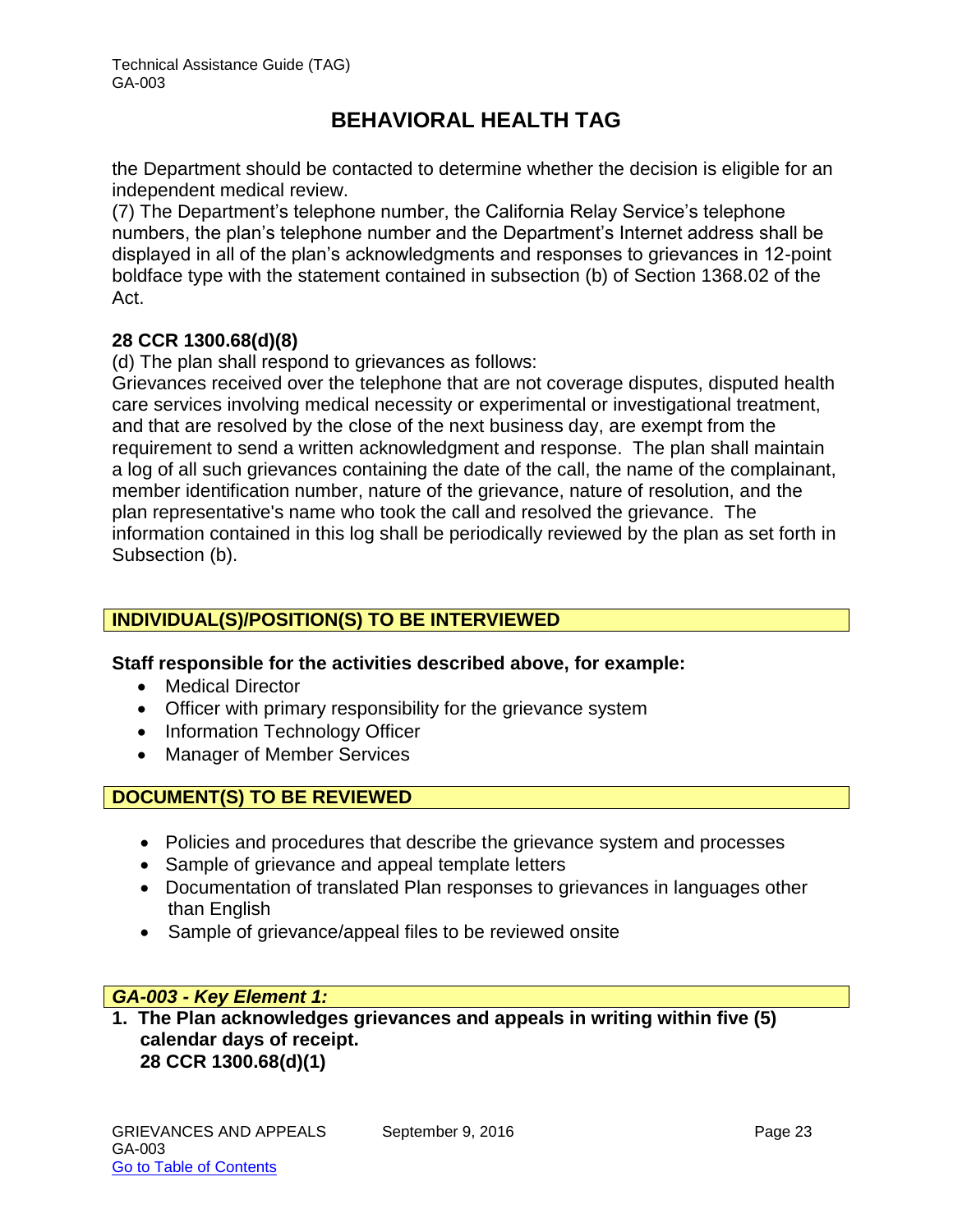| <b>Assessment Question</b>                                                                                               |  | <b>No</b> | N/A |
|--------------------------------------------------------------------------------------------------------------------------|--|-----------|-----|
| 1.1 Does the Plan consistently acknowledge grievances and<br>appeals in writing within five (5) calendar days of receipt |  |           |     |
| (except as noted in 28 CCR $1300.68(d)(8)$ )?                                                                            |  |           |     |

### *GA-003 - Key Element 2:*

**2. The Plan's written acknowledgment contains all required information. CA Health and Safety Code section 1368.02(b); 28 CCR 1300.68(b)(3); 28 CCR 1300.68(d)(1) and (7)**

|               | <b>Assessment Questions</b>                                   | <b>Yes</b> | <b>No</b> | N/A |
|---------------|---------------------------------------------------------------|------------|-----------|-----|
| 2.1           | Does the Plan's written acknowledgment advise the             |            |           |     |
|               | grievant of the date the Plan received the grievance?         |            |           |     |
|               | 2.2 Does the Plan's written acknowledgment provide the name,  |            |           |     |
|               | address, and telephone number of the Plan                     |            |           |     |
|               | representative who may be contacted about the grievance?      |            |           |     |
|               | 2.3 Does the Plan's written acknowledgment display the Plan's |            |           |     |
|               | telephone number, the Department's telephone                  |            |           |     |
|               | number, TDD line, and Internet address in 12-point            |            |           |     |
|               | <b>boldface type</b> with the required statement contained in |            |           |     |
|               | subsection (b) of section 1368.02 of the Act?                 |            |           |     |
| $2.4^{\circ}$ | Do acknowledgements address the language and disability       |            |           |     |
|               | needs of enrollees by providing assistance (including         |            |           |     |
|               | translation and interpretation services, access to telephone  |            |           |     |
|               | relay services, and other devices to aid disabled enrollees)? |            |           |     |

## *GA-003 - Key Element 3:*

## **3. The Plan resolves grievances (all levels) in a timely manner. 28 CCR 1300.68(a)(4)(A); 28 CCR 1300.68(b)(3); 28 CCR 1300.68(d)(3)**

|     | <b>Assessment Questions</b>                                       | <b>Yes</b> | <b>No</b> | N/A |
|-----|-------------------------------------------------------------------|------------|-----------|-----|
| 3.1 | Does the Plan consistently resolve non-urgent grievances (all     |            |           |     |
|     | levels) and send its written resolution to the grievant within 30 |            |           |     |
|     | calendar days of Plan receipt of the grievance?                   |            |           |     |
|     | 3.2 If the Plan cannot resolve the grievance within 30 calendar   |            |           |     |
|     | days, does the Plan report the grievance as pending or            |            |           |     |
|     | unresolved in its quarterly report to the Department?             |            |           |     |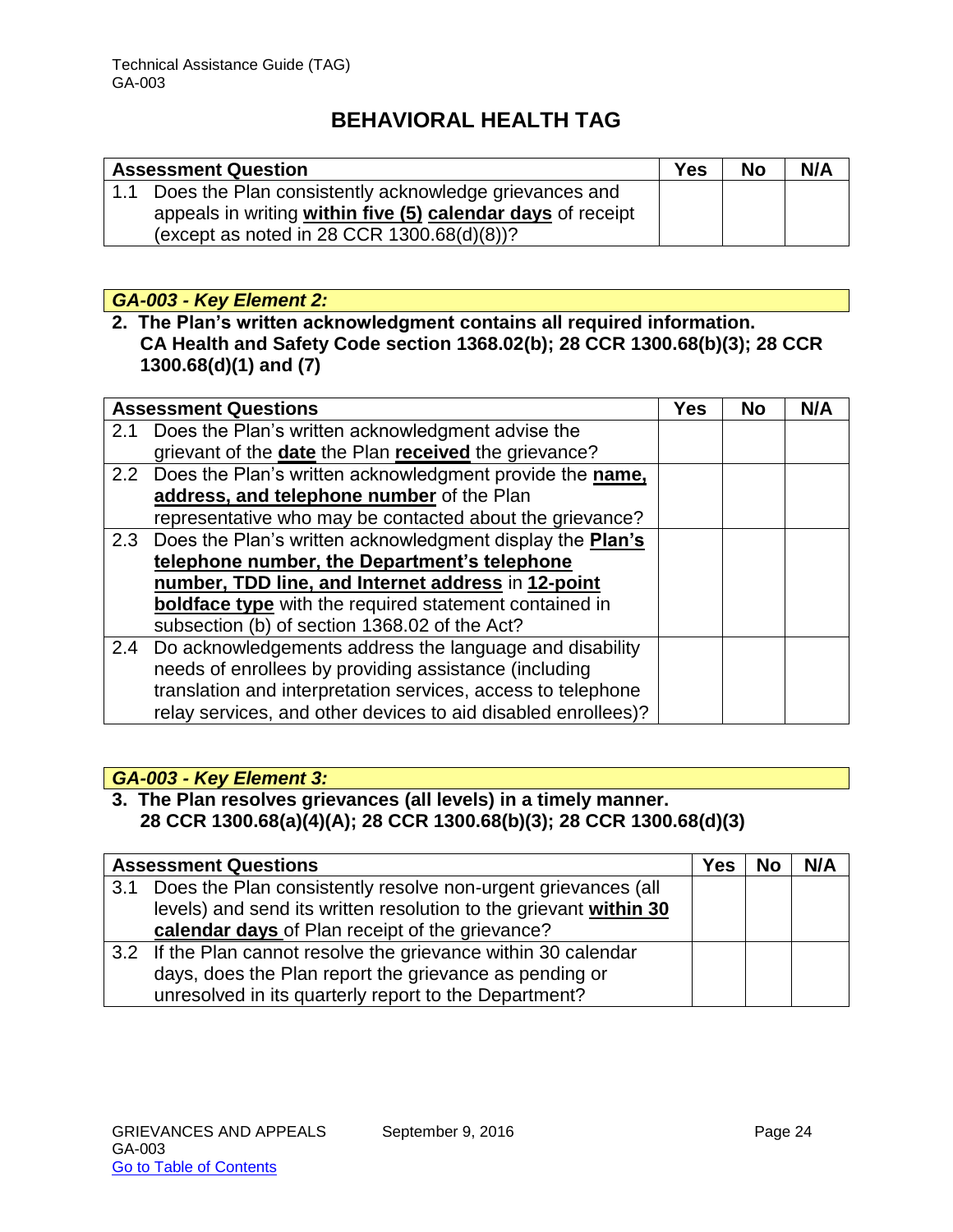## *GA-003 - Key Element 4:*

**4. The Plan's written response contains all required information. CA Health and Safety Code section 1367.01(e); CA Health and Safety Code section 1370.2; CA Health and Safety Code section 1374.30(m); 28 CCR 1300.68(b)(3); 28 CCR 1300.68(d)(4), (5), and (7)**

|     | <b>Assessment Questions</b>                                    |  | <b>No</b> | N/A |
|-----|----------------------------------------------------------------|--|-----------|-----|
| 4.1 | For grievances involving delay, modification or denial of      |  |           |     |
|     | services based on a determination in whole or in part that the |  |           |     |
|     | service is not medically necessary, does each response         |  |           |     |
|     | contain a clear and concise explanation of the Plan's          |  |           |     |
|     | decision?                                                      |  |           |     |
| 4.2 | For grievances involving delay, modification or denial of      |  |           |     |
|     | services based on a determination in whole or in part that the |  |           |     |
|     | service is not medically necessary, does each response         |  |           |     |
|     | contain the criteria, clinical guidelines, or medical policies |  |           |     |
|     | used in reaching the determination?                            |  |           |     |
| 4.3 | For grievances involving delay, modification or denial of      |  |           |     |
|     | services based on a determination in whole or in part that the |  |           |     |
|     | service is not medically necessary, does each response         |  |           |     |
|     | contain notification that the determination may be             |  |           |     |
|     | considered by the Department's independent medical             |  |           |     |
|     | review system?                                                 |  |           |     |
| 4.4 | For grievances involving delay, modification or denial of      |  |           |     |
|     | services based on a determination in whole or in part that the |  |           |     |
|     | service is not medically necessary, does each response         |  |           |     |
|     | contain an application for independent medical review          |  |           |     |
|     | (IMR) and instructions?                                        |  |           |     |
| 4.5 | For grievances involving delay, modification or denial of      |  |           |     |
|     | services based on a determination in whole or in part that the |  |           |     |
|     | service is not medically necessary, does each response         |  |           |     |
|     | contain the Department's toll-free telephone number for        |  |           |     |
|     | further information?                                           |  |           |     |
| 4.6 | For grievances involving delay, modification or denial of      |  |           |     |
|     | services based on a determination in whole or in part that the |  |           |     |
|     | service is not medically necessary, does each response         |  |           |     |
|     | contain an <b>envelope</b> addressed to the Department of      |  |           |     |
|     | Managed Health Care, HMO Help Center, 980 Ninth Street,        |  |           |     |
|     | 5th Floor, Sacramento, CA 95814?                               |  |           |     |
| 4.7 | For grievances involving medical necessity or other clinical   |  |           |     |
|     | issues, does the Plan appropriately refer the grievance for    |  |           |     |
|     | review to a licensed healthcare professional competent to      |  |           |     |
|     | evaluate the clinical issues of the grievance?                 |  |           |     |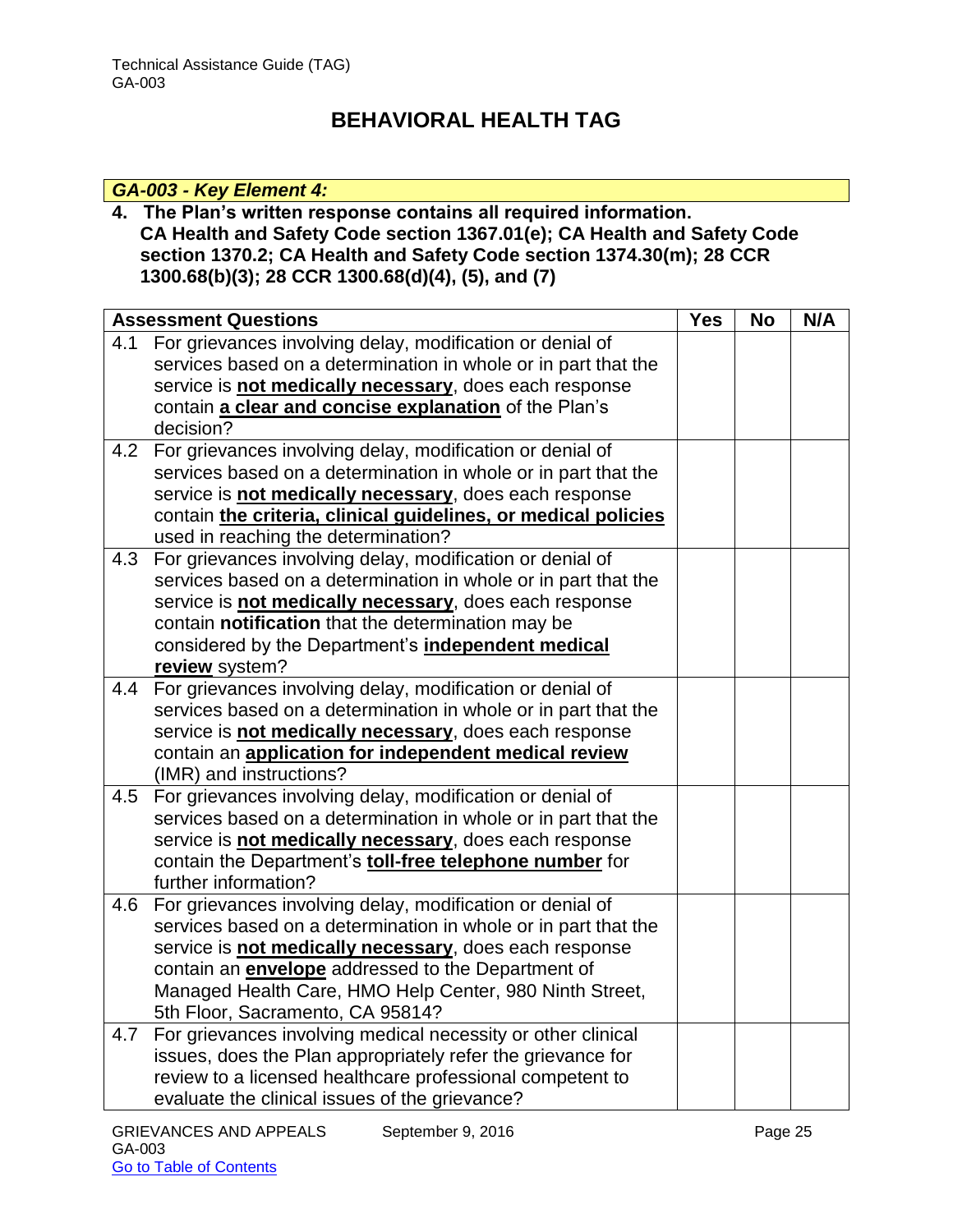| <b>Assessment Questions</b>                                           | <b>Yes</b> | <b>No</b> | N/A |
|-----------------------------------------------------------------------|------------|-----------|-----|
| 4.8 For grievances involving a determination that the requested       |            |           |     |
| service is not a covered benefit, does each response                  |            |           |     |
| contain the specific provision in the contract, EOC or                |            |           |     |
| member handbook that excludes the services (either by                 |            |           |     |
| identifying the document and page where the provision is              |            |           |     |
| found, by directing the grievant to the applicable section of the     |            |           |     |
| contract or by providing a copy of the provision)?                    |            |           |     |
| For grievances involving a determination that the requested<br>4.9    |            |           |     |
| service is not a covered benefit, does each response                  |            |           |     |
| contain clear and concise language that explains how the              |            |           |     |
| exclusion applied to the specific health care service or benefit      |            |           |     |
| requested by the enrollee?                                            |            |           |     |
| 4.10 For grievances involving a determination that the requested      |            |           |     |
| service is not a covered benefit, does each response                  |            |           |     |
| contain notice that if the enrollee believes the decision was         |            |           |     |
| denied on the grounds that it was not medically necessary,            |            |           |     |
| the Department should be contacted to determine whether the           |            |           |     |
| decision is eligible for an independent medical review?               |            |           |     |
| 4.11 For grievances involving <b>contested claims</b> , does the Plan |            |           |     |
| appropriately refer the claim for review to a licensed and            |            |           |     |
| competent health care provider to evaluate the clinical issues        |            |           |     |
| of the appealed claim, as applicable?                                 |            |           |     |
| 4.12 Does the written response display the Department's telephone     |            |           |     |
| number, the CA Relay Service's telephone numbers, the                 |            |           |     |
| Plan's telephone number and the Department's Internet                 |            |           |     |
| address in 12-point boldface type with the statement                  |            |           |     |
| contained section 1368.02(b) of the Act?                              |            |           |     |
| 4.13 Do Plan responses address the language and disability needs      |            |           |     |
| of enrollees by providing assistance (including translation and       |            |           |     |
| interpretation services, access to telephone relay services,          |            |           |     |
| and other devices to aid disabled enrollees)?                         |            |           |     |
| 4.14 Does the Plan ensure adequate consideration and rectification    |            |           |     |
| of enrollee grievances when appropriate?                              |            |           |     |
| 4.15 Do the Plan's resolution letters address all grievance issues?   |            |           |     |

## **End of Requirement GA-003: Receipt, Review, and Resolution**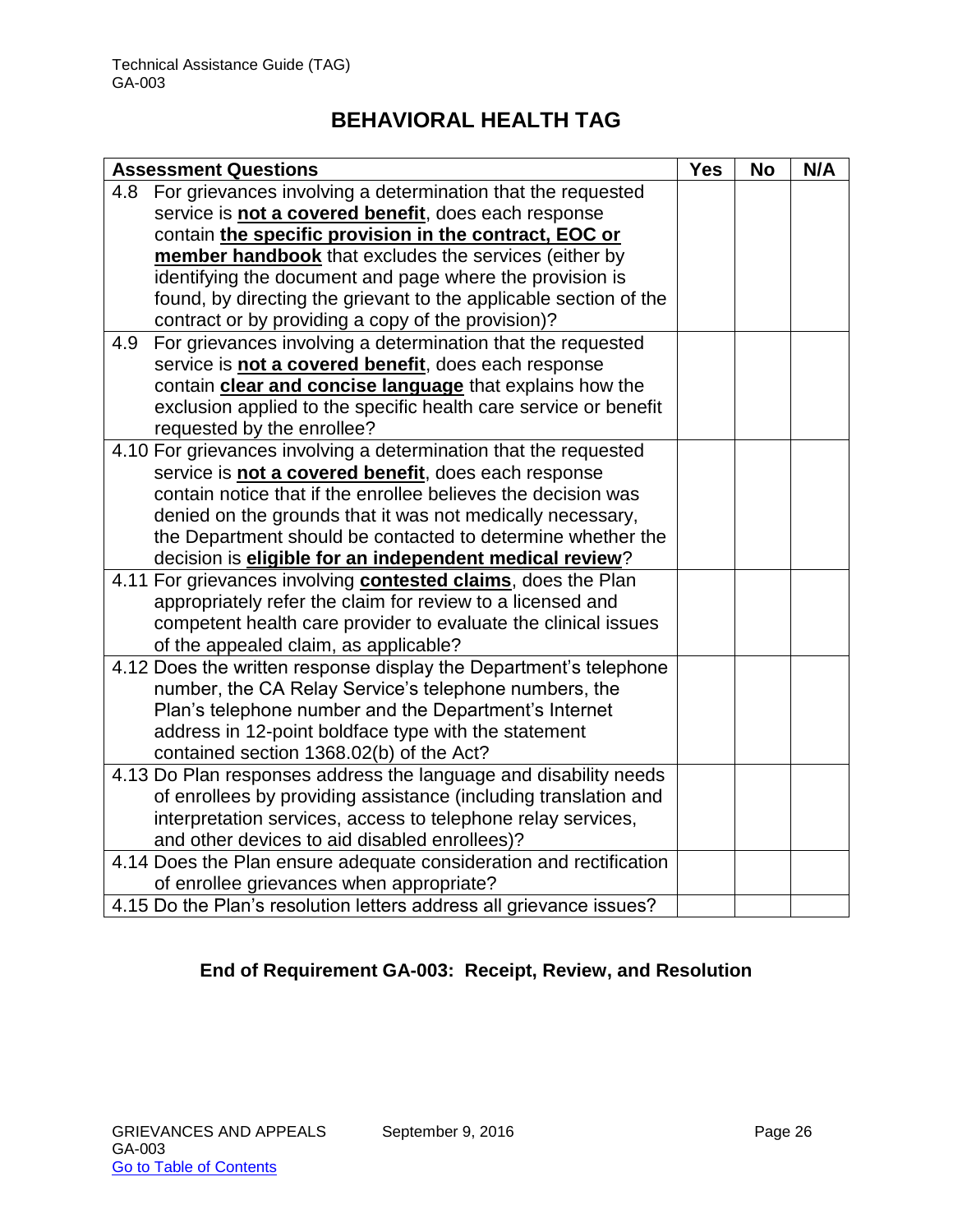### <span id="page-27-0"></span>**Requirement GA-004: Enrollee Education/Notification Requirements**

#### **STATUTORY/REGULATORY CITATION(S)**

#### **CA Health and Safety Code section 1368(a)(2)**

(a) Every plan shall do all of the following:

(2) Inform its subscribers and enrollees upon enrollment in the plan and annually thereafter of the procedure for processing and resolving grievances. The information shall include the location and telephone number where grievances may be submitted.

#### **CA Health and Safety Code section 1368.02(b)**

(b) Every health care service plan shall publish the Department's toll-free telephone number, the Department's TDD line for the hearing and speech impaired, the plan's telephone number, and the Department's Internet address, on every plan contract, on every evidence of coverage, on copies of plan grievance procedures, on plan complaint forms, and on all written notices to enrollees required under the grievance process of the plan, including any written communications to an enrollee that offer the enrollee the opportunity to participate in the grievance process of the plan and on all written responses to grievances. The Department's telephone number, the Department's TDD line, the plan's telephone number, and the Department's Internet address shall be displayed by the plan in each of these documents in 12-point boldface type in the following regular type statement:

The California Department of Managed Health Care is responsible for regulating health care service plans. If you have a grievance against your health plan, you should first telephone your health plan at **(insert health plan's telephone number)** and use your health plan's grievance process before contacting the department. Utilizing this grievance procedure does not prohibit any potential legal rights or remedies that may be available to you. If you need help with a grievance involving an emergency, a grievance that has not been satisfactorily resolved by your health plan, or a grievance that has remained unresolved for more than 30 days, you may call the department for assistance. You may also be eligible for an Independent Medical Review (IMR). If you are eligible for IMR, the IMR process will provide an impartial review of medical decisions made by a health plan related to the medical necessity of a proposed service or treatment, coverage decisions for treatments that are experimental or investigational in nature and payment disputes for emergency or urgent medical services. The department also has a toll-free telephone number **(1-888-HMO-2219)** and a TDD line **(1-877-688- 9891)** for the hearing and speech impaired. The department's Internet website **[http://www.hmohelp.ca.gov](http://www.hmohelp.ca.gov/)** has complaint forms, IMR application forms and instructions online.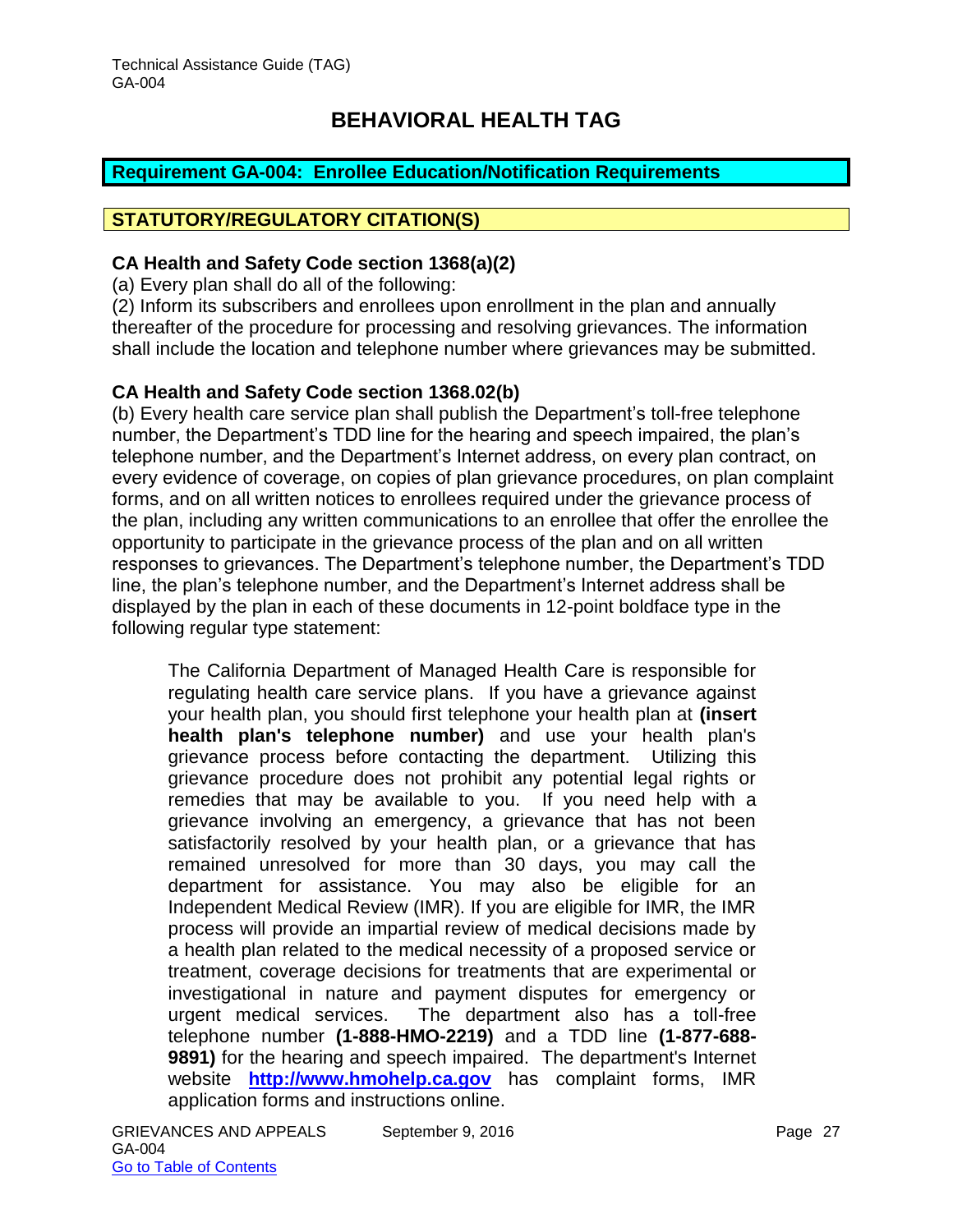### **CA Health and Safety Code sections 1374.30(e) and (i)**

(e) Every health care service plan contract that is issued, amended, renewed, or delivered in this state on or after January 1, 2000, shall, effective January 1, 2001, provide an enrollee with the opportunity to seek an independent medical review whenever health care services have been denied, modified, or delayed by the plan, or by one of its contracting providers, if the decision was based in whole or in part on a finding that the proposed health care services are not medically necessary. For purposes of this article, an enrollee may designate an agent to act on his or her behalf, as described in paragraph (2) of subdivision (b) of Section 1368. The provider may join with or otherwise assist the enrollee in seeking an independent medical review, and may advocate on behalf of the enrollee.

(i) No later than January 1, 2001, every health care service plan shall prominently display in every plan member handbook or relevant informational brochure, in every plan contract, on enrollee evidence of coverage forms, on copies of plan procedures for resolving grievances, on letters of denials issued by either the plan or its contracting organization, on the grievance forms required under Section 1368, and on all written responses to grievances, information concerning the right of an enrollee to request an independent medical review in cases where the enrollee believes that health care services have been improperly denied, modified, or delayed by the plan, or by one of its contracting providers.

### **28 CCR 1300.68(b)(2) and (9)**

(b) The plan's grievance system shall include the following:

(2) Each plan's obligation for notifying subscribers and enrollees about the plan's grievance system shall include information on the plan's procedures for filing and resolving grievances, and the telephone number and address for presenting a grievance. The notice shall also include information regarding the Department's review process, the independent medical review system, and the Department's toll-free telephone number and website address.

(9) The grievance system shall allow enrollees to file grievances for at least 180 calendar days following any incident or action that is the subject of the enrollee's dissatisfaction.

## **INDIVIDUAL(S)/POSITION(S) TO BE INTERVIEWED**

#### **Staff responsible for the activities described above, for example:**

- Officer designated with having primary responsibility for the grievance system
- Staff involved in the grievance process
- Staff of Member Services
- Officer or staff responsible for member education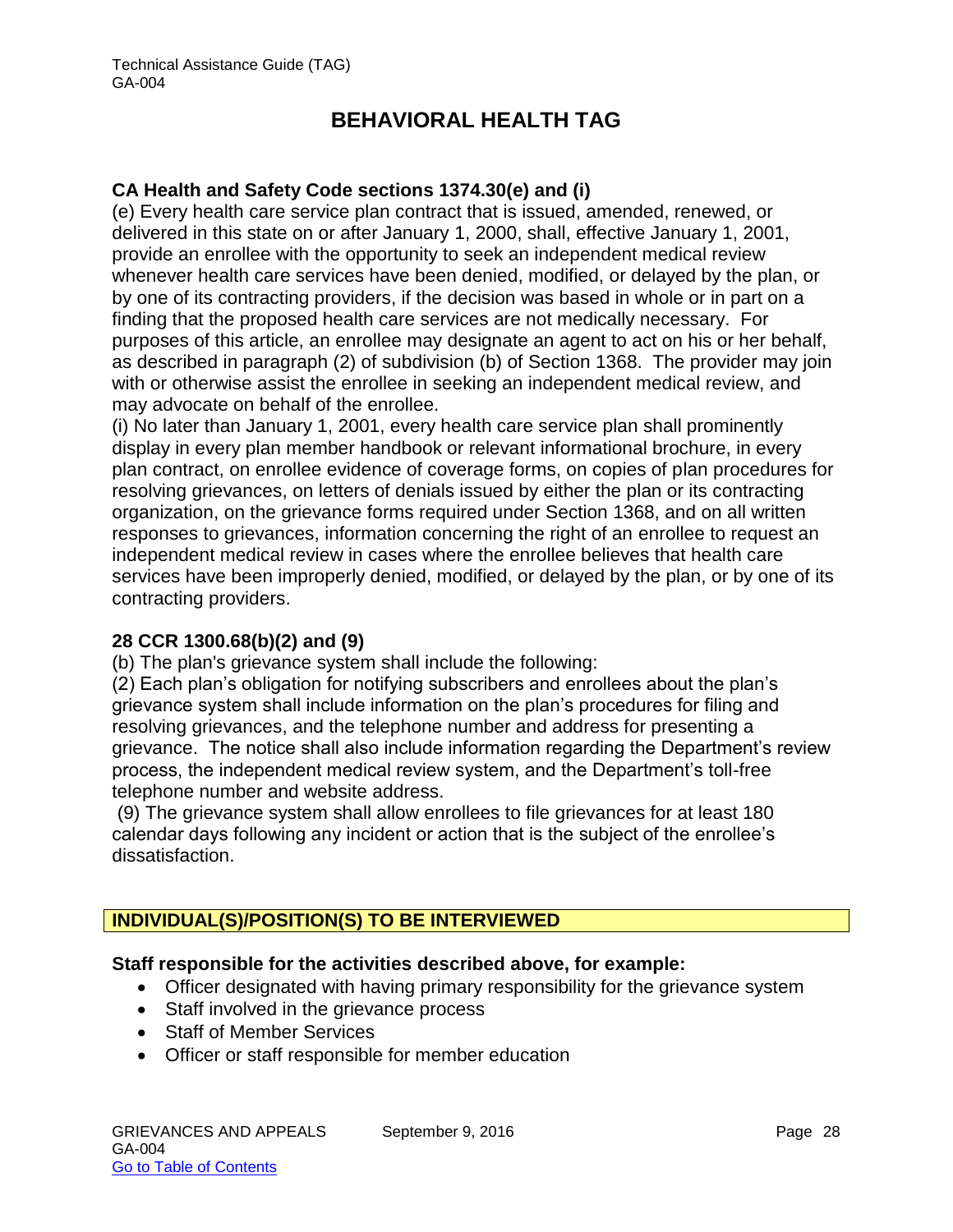### **DOCUMENT(S) TO BE REVIEWED**

- Enrollee/Member handbook.
- EOC.
- Copies of Plan grievance procedure.
- Grievance forms (Including availability at each facility of the Plan, on the Plan's Web site, and from each contracting provider's office or facility).
- Denial letter templates (claims, prior authorization, etc.).
- Documents used by the Plan to communicate to enrollees the telephone numbers for filing grievances.
- Documents used by the Plan to notify subscribers and enrollees of the grievance system upon enrollment and annually thereafter.

#### *GA-004 - Key Element 1:*

**1. The Plan informs its enrollees upon enrollment and annually thereafter of the procedure for processing and resolving grievances.** 

**CA Health and Safety Code section 1368(a)(2); 28 CCR 1300.68(b)(2) and (9)**

|     | <b>Assessment Questions</b>                                                                                                                                                                                                                                  | <b>Yes</b> | <b>No</b> | N/A |
|-----|--------------------------------------------------------------------------------------------------------------------------------------------------------------------------------------------------------------------------------------------------------------|------------|-----------|-----|
| 1.1 | Does the Plan provide enrollees upon enrollment and on an<br>annual basis with the Plan's procedures for filing and resolving<br>grievances?                                                                                                                 |            |           |     |
|     | 1.2 Does the Plan provide enrollees upon enrollment and on an<br>annual basis with the locations and telephone numbers (i.e., a<br>toll-free number or a local telephone number in each service<br>area) for filing complaints and grievances?               |            |           |     |
|     | 1.3 Does the Plan provide enrollees upon enrollment and on an<br>annual basis with the requirements for timely filing of<br>grievances (within 180 calendar days following any incident or<br>action that is the subject of the enrollee's dissatisfaction)? |            |           |     |
| 1.4 | Does the Plan provide enrollees with information regarding the<br>Department's review process, the independent medical review<br>system, and the Department's toll-free telephone number and<br>Web site address?                                            |            |           |     |

### *GA-004 - Key Element 2:*

**2. The Plan displays the required notice set forth at section 1368.02(b) in all relevant written materials. CA Health and Safety Code section 1368.02(b)**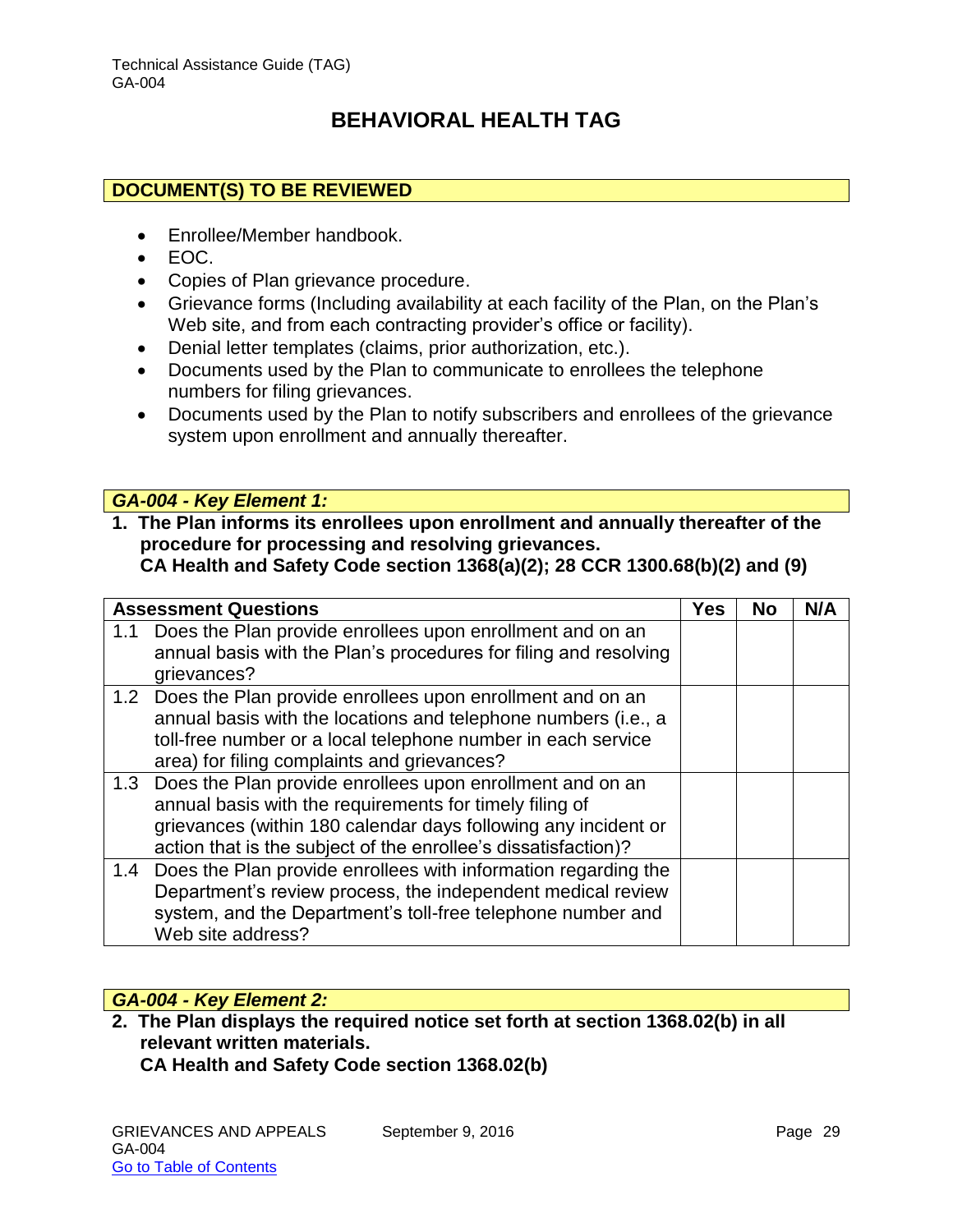|     | <b>Assessment Questions</b>                                          | <b>Yes</b> | <b>No</b> | N/A |
|-----|----------------------------------------------------------------------|------------|-----------|-----|
|     | 2.1 Does the Plan display the required notice set forth at section   |            |           |     |
|     | 1368.02(b) in all relevant <i>informational materials</i> including  |            |           |     |
|     | enrollee handbook?                                                   |            |           |     |
|     | 2.2 Does the Plan display the required notice set forth at section   |            |           |     |
|     | 1368.02(b) in every Plan contract?                                   |            |           |     |
|     | 2.3 Does the Plan display the required notice set forth at section   |            |           |     |
|     | 1368.02(b) in every evidence of coverage?                            |            |           |     |
| 2.4 | Does the Plan display the required notice set forth at section       |            |           |     |
|     | 1368.02(b) in copies of Plan grievance procedures?                   |            |           |     |
| 2.5 | Does the Plan display the required notice set forth at section       |            |           |     |
|     | 1368.02(b) in Plan complaint/grievance forms?                        |            |           |     |
| 2.6 | Does the Plan display the required notice set forth at section       |            |           |     |
|     | 1368.02(b) in any written communications to an enrollee              |            |           |     |
|     | that offer the enrollee the <b>opportunity to participate in the</b> |            |           |     |
|     | grievance process of the Plan?                                       |            |           |     |

## *GA-004 - Key Element 3:*

**3. The Plan includes the information concerning the right of an enrollee to request an independent medical review in cases where the enrollee believes that health care services have been improperly denied, modified, or delayed by the Plan, or by one of its contracting providers in all relevant informational materials and all written communications to enrollees. CA Health and Safety Code sections 1374.30(e) and (i)**

|     | <b>Assessment Questions</b>                                    | <b>Yes</b> | <b>No</b> | N/A |
|-----|----------------------------------------------------------------|------------|-----------|-----|
| 3.1 | Does the Plan include the information concerning the right     |            |           |     |
|     | of an enrollee to request an independent medical review in     |            |           |     |
|     | cases where the enrollee believes that health care services    |            |           |     |
|     | have been improperly denied, modified, or delayed by the       |            |           |     |
|     | Plan, or by one of its contracting providers in all relevant   |            |           |     |
|     | informational materials including enrollee handbook?           |            |           |     |
|     | 3.2 Does the Plan include the information concerning the right |            |           |     |
|     | of an enrollee to request an independent medical review in     |            |           |     |
|     | cases where the enrollee believes that health care services    |            |           |     |
|     | have been improperly denied, modified, or delayed by the       |            |           |     |
|     | Plan, or by one of its contracting providers in every Plan     |            |           |     |
|     | contract?                                                      |            |           |     |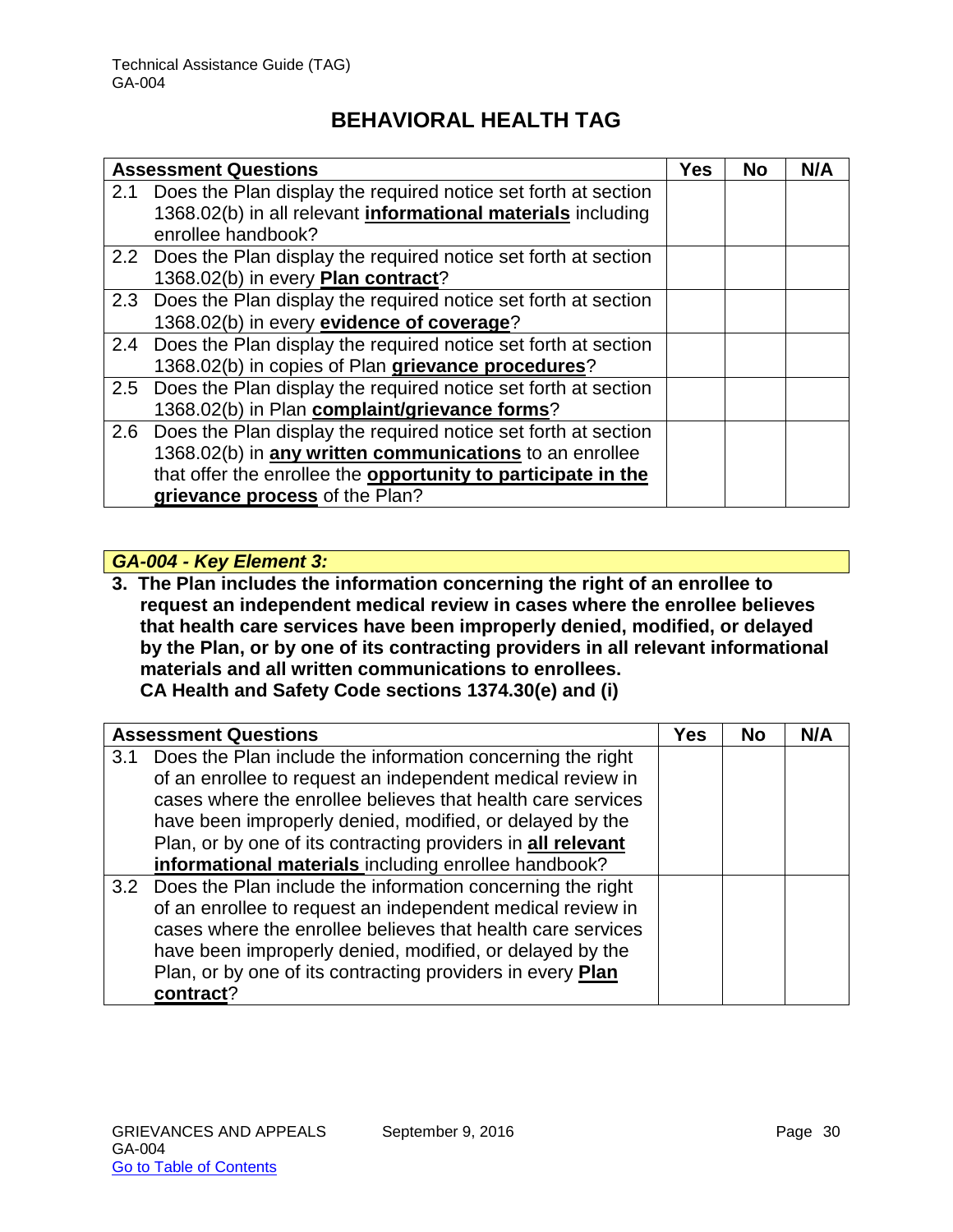|     | <b>Assessment Questions</b>                                    | <b>Yes</b> | <b>No</b> | N/A |
|-----|----------------------------------------------------------------|------------|-----------|-----|
| 3.3 | Does the Plan include the information concerning the right     |            |           |     |
|     | of an enrollee to request an independent medical review in     |            |           |     |
|     | cases where the enrollee believes that health care services    |            |           |     |
|     | have been improperly denied, modified, or delayed by the       |            |           |     |
|     | Plan, or by one of its contracting providers in every          |            |           |     |
|     | <b>Evidence of Coverage (EOC)?</b>                             |            |           |     |
| 3.4 | Does the Plan include the information concerning the right     |            |           |     |
|     | of an enrollee to request an independent medical review in     |            |           |     |
|     | cases where the enrollee believes that health care services    |            |           |     |
|     | have been improperly denied, modified, or delayed by the       |            |           |     |
|     | Plan, or by one of its contracting providers in copies of Plan |            |           |     |
|     | grievance procedures?                                          |            |           |     |
| 3.5 | Does the Plan include the information concerning the right     |            |           |     |
|     | of an enrollee to request an independent medical review in     |            |           |     |
|     | cases where the enrollee believes that health care services    |            |           |     |
|     | have been improperly denied, modified, or delayed by the       |            |           |     |
|     | Plan, or by one of its contracting providers in Plan           |            |           |     |
|     | complaint/grievance forms?                                     |            |           |     |
| 3.6 | Does the Plan include the information concerning the right     |            |           |     |
|     | of an enrollee to request an independent medical review in     |            |           |     |
|     | cases where the enrollee believes that health care services    |            |           |     |
|     | have been improperly denied, modified, or delayed by the       |            |           |     |
|     | Plan, or by one of its contracting providers in any written    |            |           |     |
|     | communications to an enrollee that offer the enrollee the      |            |           |     |
|     | opportunity to participate in the grievance process of         |            |           |     |
|     | the Plan?                                                      |            |           |     |

## **End of Requirement GA-004: Enrollee Education / Notification Requirements**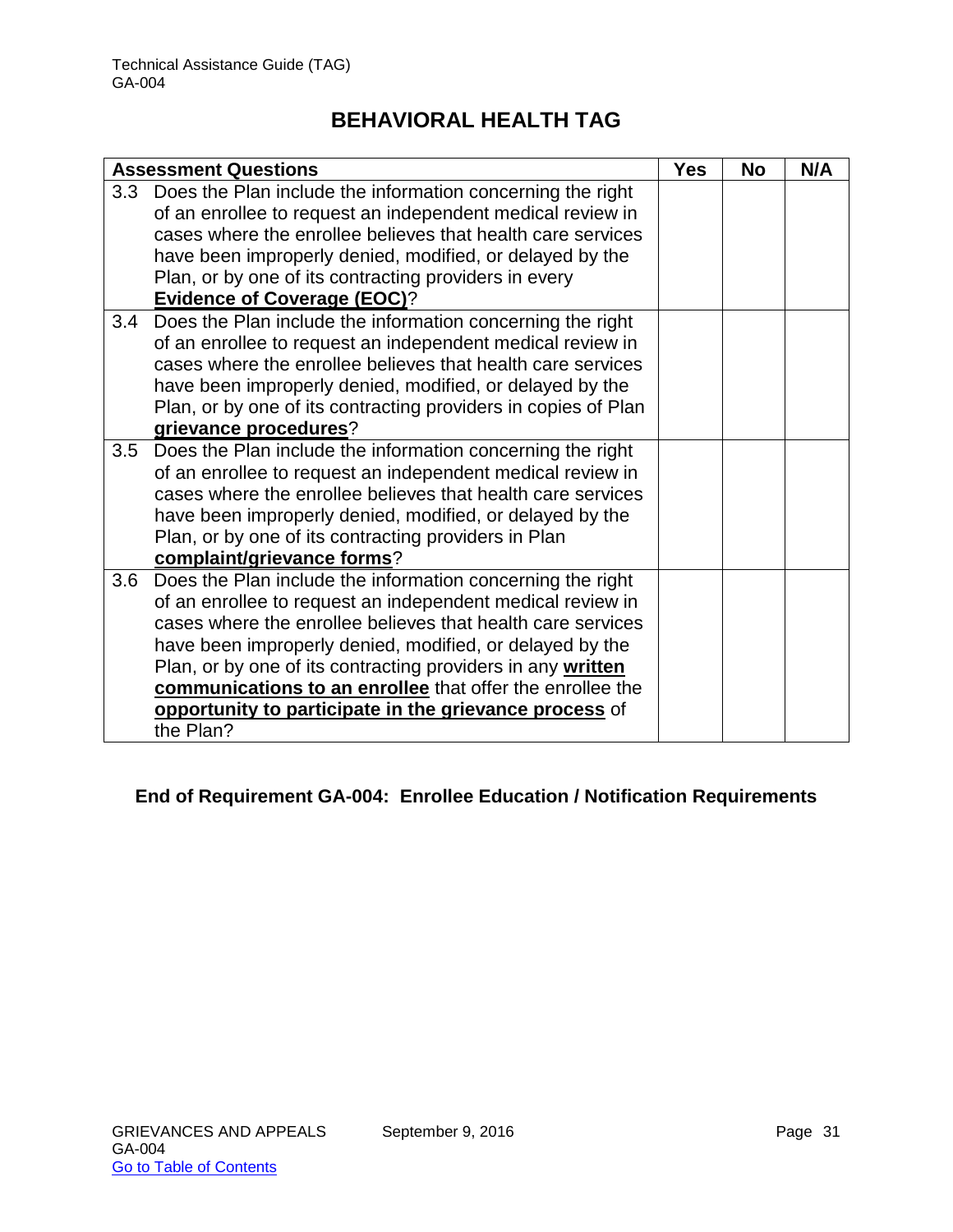### <span id="page-32-0"></span>**Requirement GA-005: Expedited Review of Urgent Grievances**

### **STATUTORY/REGULATORY CITATION(S)**

### **CA Health and Safety Code sections 1368.01(a) and (b)**

(a) The grievance system shall require the plan to resolve grievances within 30 days. (b) The grievance system shall include a requirement for expedited plan review of grievances for cases involving an imminent and serious threat to the health of the patient, including, but not limited to, severe pain, potential loss of life, limb, or major bodily function. When the plan has notice of a case requiring expedited review, the grievance system shall require the plan to immediately inform enrollees and subscribers in writing of their right to notify the Department of the grievance. The grievance system shall also require the plan to provide enrollees, subscribers, and the Department with a written statement on the disposition or pending status of the grievance no later than three days from receipt of the grievance. Paragraph (4) of subdivision (a) of Section 1368 shall not apply to grievances handled pursuant to this section.

#### **CA Health and Safety Code section 1368.01(b)**

(b) The grievance system shall include a requirement for expedited plan review of grievances for cases involving an imminent and serious threat to the health of the patient, including, but not limited to, severe pain, potential loss of life, limb, or major bodily function. When the plan has notice of a case requiring expedited review, the grievance system shall require the plan to immediately inform enrollees and subscribers in writing of their right to notify the Department of the grievance. The grievance system shall also require the plan to provide enrollees, subscribers, and the Department with a written statement on the disposition or pending status of the grievance no later than three days from receipt of the grievance.

### **CA Health and Safety Code section 1368.02(b)**

(b) Every health care service plan shall publish the department's toll-free telephone number, the department's TDD line for the hearing and speech impaired, the plan's telephone number, and the department's Internet address, on every plan contract, on every evidence of coverage, on copies of plan grievance procedures, on plan complaint forms, and on all written notices to enrollees required under the grievance process of the plan, including any written communications to an enrollee that offer the enrollee the opportunity to participate in the grievance process of the plan and on all written responses to grievances. The department's telephone number, the department's TDD line, the plan's telephone number, and the department's Internet address shall be displayed by the plan in each of these documents in 12-point boldface type in the following regular type statement:

"The California Department of Managed Health Care is responsible for regulating health care service plans. If you have a grievance against your health plan, you should first telephone your health plan at **(insert health plan's telephone number)** and use your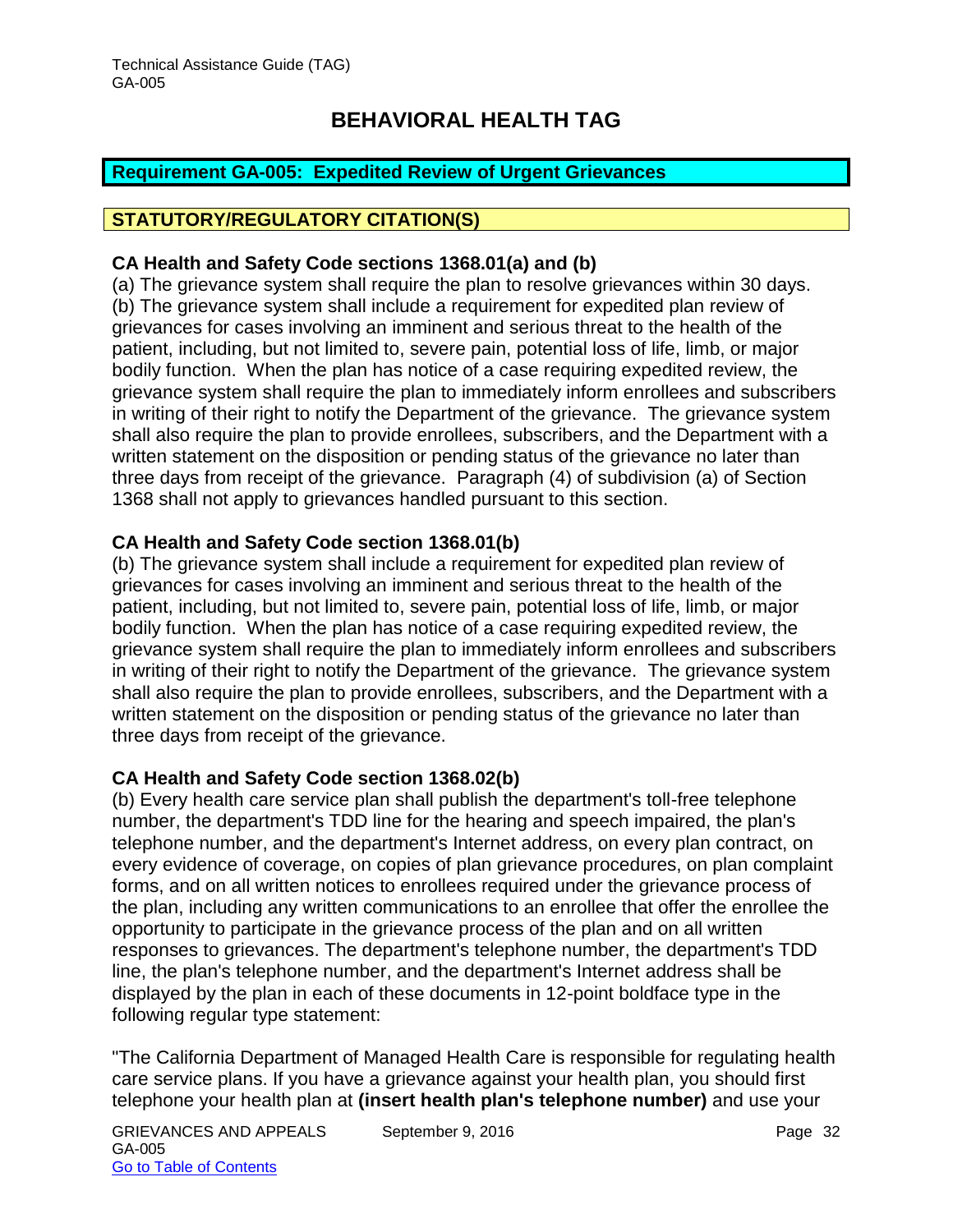health plan's grievance process before contacting the department. Utilizing this grievance procedure does not prohibit any potential legal rights or remedies that may be available to you. If you need help with a grievance involving an emergency, a grievance that has not been satisfactorily resolved by your health plan, or a grievance that has remained unresolved for more than 30 days, you may call the department for assistance. You may also be eligible for an Independent Medical Review (IMR). If you are eligible for IMR, the IMR process will provide an impartial review of medical decisions made by a health plan related to the medical necessity of a proposed service or treatment, coverage decisions for treatments that are experimental or investigational in nature and payment disputes for emergency or urgent medical services. The department also has a toll-free telephone number **(1-888-HMO-2219)** and a TDD line **(1-877-688-9891)** for the hearing and speech impaired. The department's **Internet website [http://www.hmohelp.ca.gov](http://www.hmohelp.ca.gov/)** has complaint forms, IMR application forms and instructions online.

### **28 CCR 1300.68.01(a) and (b)**

(a) Every plan shall include in its grievance system, procedures for the expedited review of grievances involving an imminent and serious threat to the health of the enrollee, including, but not limited to, severe pain, potential loss of life, limb or major bodily function ("urgent grievances"). At a minimum, plan procedures for urgent grievances shall include:

(1) Immediate notification to the complainant of the right to contact the Department regarding the grievance. The plan shall expedite its review of the grievance when the complainant, an authorized representative, or treating physician provides notice to the plan. Notice need not be in writing, but may be accomplished by a documented telephone call.

(2) A written statement to the Department and the complainant on the disposition or pending status of the urgent grievance within three (3) calendar days of receipt of the grievance by the Plan.

(3) Consideration by the plan of the enrollee's medical condition when determining the response time.

(4) No requirement that the enrollee participate in the plan's grievance process prior to applying to the Department for review of the urgent grievance.

(b) Each plan's grievance system shall allow for the Department to contact the plan regarding urgent grievances 24 hours a day, 7 days a week. During normal work hours, the plan shall respond to the Department within 30 minutes after initial contact from the Department. During non-work hours, the plan shall respond to the Department within 1 hour after initial contact from the Department.

(1) The system established by the plan shall provide for the availability of a plan representative with authority on the plan's behalf to resolve urgent grievances and authorize the provision of health care services covered under the enrollee's plan contract in a medically appropriate and timely manner. Such authority shall include making financial decisions for expenditure of funds on behalf of the plan without first having to obtain approval from supervisors or other superiors within the plan. Nothing in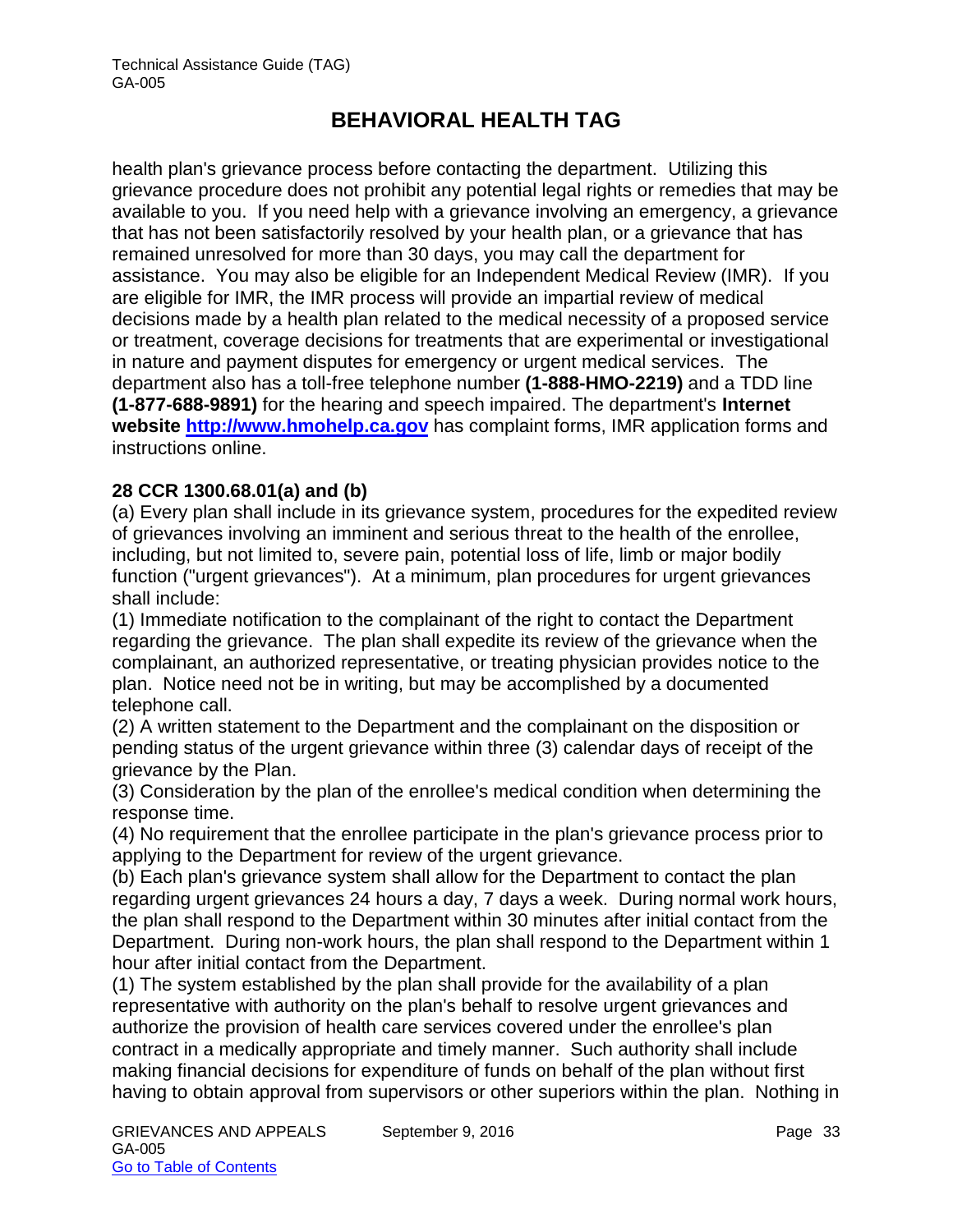this subsection shall restrict the plan representative from consulting with other plan staff on urgent grievances.

(2) Plans shall provide the Department with the following information concerning urgent grievances:

(A) A description of the system established by the plan to resolve urgent grievances. The description shall include the system's provisions for scheduling qualified plan representatives, including back-up plan representatives as necessary, to be available twenty-four (24) hours a day, seven days a week to respond to Department contacts regarding urgent grievances. Provisions for scheduling shall include the names and titles of those plan representatives who will be available under the system, their telephone numbers, and, as applicable, pager numbers, answer service numbers, voice-mail numbers, e-mail addresses, or other means for contact.

(B) A description of how the Department may access the grievance system established by the plan.

(3) If the plan revises the system established pursuant to subsection (b), the plan shall notify the Department at least thirty (30) days in advance of implementing the revisions. (a) Every plan shall include in its grievance system, procedures for the expedited review of grievances involving an imminent and serious threat to the health of the enrollee, including, but not limited to, severe pain, potential loss of life, limb or major bodily function ("urgent grievances"). At a minimum, plan procedures for urgent grievances shall include:

(1) Immediate notification to the complainant of the right to contact the Department regarding the grievance. The plan shall expedite its review of the grievance when the complainant, an authorized representative, or treating physician provides notice to the plan. Notice need not be in writing, but may be accomplished by a documented telephone call.

(2) A written statement to the Department and the complainant on the disposition or pending status of the urgent grievance within three (3) calendar days of receipt of the grievance by the Plan.

(3) Consideration by the plan of the enrollee's medical condition when determining the response time.

(4) No requirement that the enrollee participate in the plan's grievance process prior to applying to the Department for review of the urgent grievance.

## **28 CCR 1300.68(d)(3), (4), and (5)**

(d) The plan shall respond to grievances as follows:

(3) The plan's resolution, containing a written response to the grievance shall be sent to the complainant within thirty (30) calendar days of receipt, except as noted in Subsection (d)(8). The written response shall contain a clear and concise explanation of the plan's decision. Nothing in this regulation requires a plan to disclose information to the grievant that is otherwise confidential or privileged by law.

(4) For grievances involving delay, modification or denial of services based on a determination in whole or in part that the service is not medically necessary, the plan shall include in its written response, the reasons for its determination. The response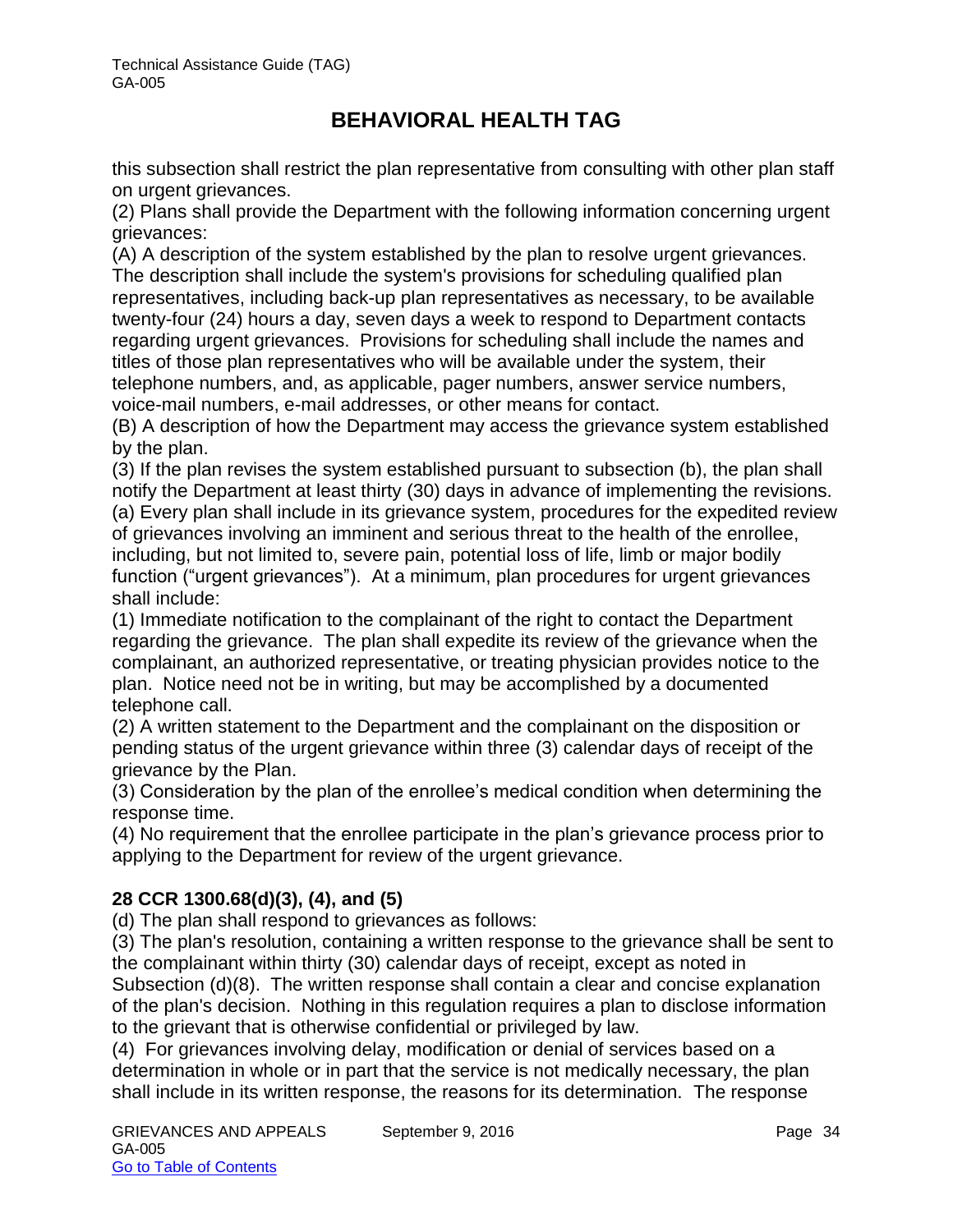shall clearly state the criteria, clinical guidelines or medical policies used in reaching the determination. The plan's response shall also advise the enrollee that the determination may be considered by the Department's independent medical review system. The response shall include an application for independent medical review and instructions, including the Department's toll-free telephone number for further information and an envelope addressed to the Department of Managed Health Care, HMO Help Center, 980 Ninth Street, 5<sup>th</sup> Floor, Sacramento, CA 95814.

(5) Plan responses to grievances involving a determination that the requested service is not a covered benefit shall specify the provision in the contract, evidence of coverage or member handbook that excludes the service. The response shall either identify the document and page where the provision is found, direct the grievant to the applicable section of the contract containing the provision, or provide a copy of the provision and explain in clear concise language how the exclusion applied to the specific health care service or benefit requested by the enrollee. In addition to the notice set forth at Section 1368.02(b) of the Act, the response shall also include a notice that if the enrollee believes the decision was denied on the grounds that it was not medically necessary, the Department should be contacted to determine whether the decision is eligible for an independent medical review.

## **INDIVIDUAL(S)/POSITION(S) TO BE INTERVIEWED**

### **Staff responsible for the activities described above, for example:**

- Officer with primary responsibility for the grievance system
- Member Services Manager
- Plan's designated representative(s) for DMHC contacts
- QM Director

## **DOCUMENT(S) TO BE REVIEWED**

- Policies and procedures for expedited review
- Policies and procedures providing for Plan contacts for the DMHC to utilize regarding urgent grievances
- Schedule of Plan contacts for urgent grievances
- Copies of Plan's notification letter(s) to the DMHC and complainant regarding urgent grievances
- Policies and procedures regarding reporting responsibilities (including timeframes) to the DMHC and complainant regarding urgent grievances
- Urgent grievance logging system
- Sample of expedited grievance/appeal files to be reviewed on site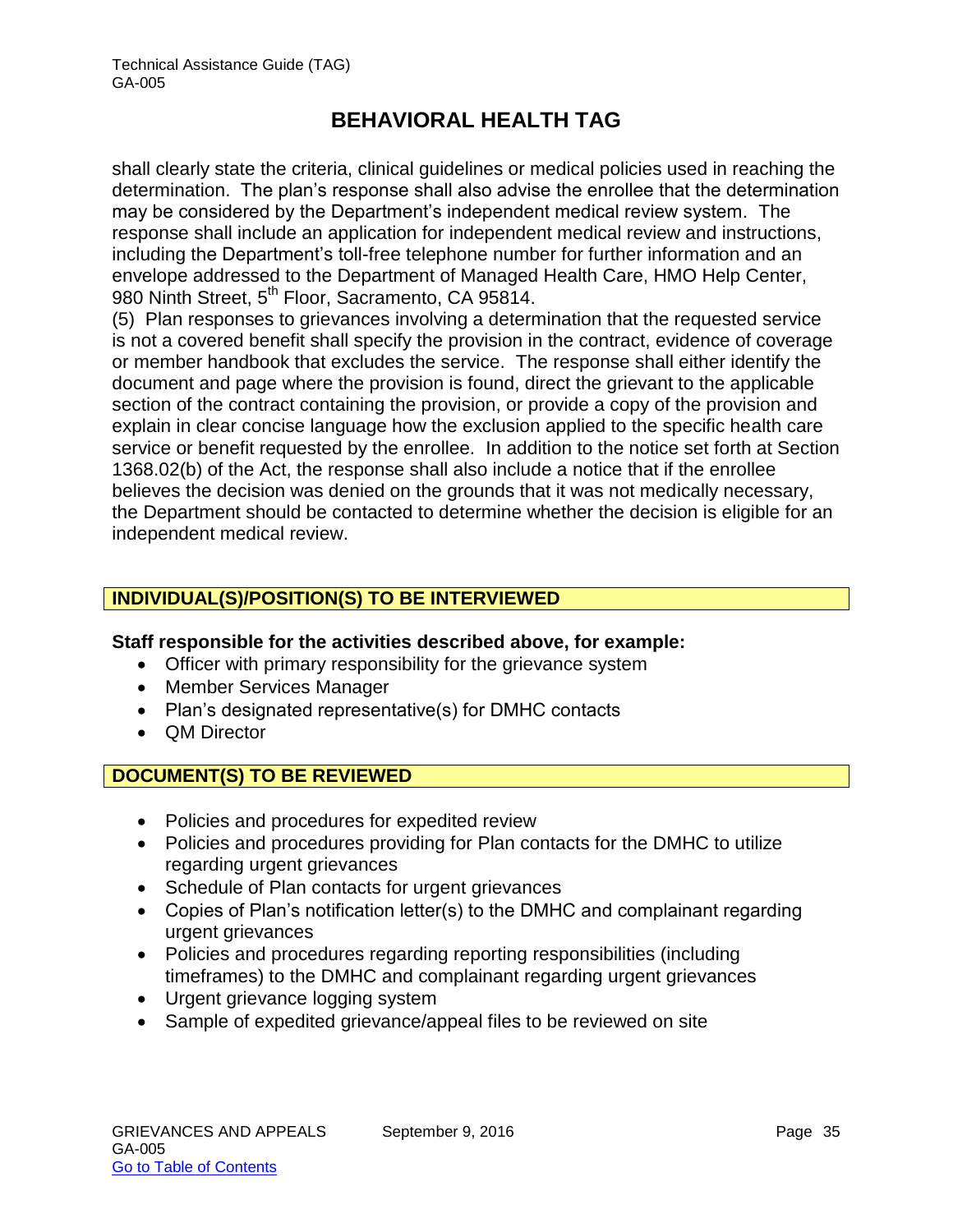#### *GA-005 - Key Element 1:*

**1. The Plan's grievance system has policies and procedures for the expedited review of grievances for cases involving imminent and serious threat to the health of the patient ("urgent grievances").** 

**CA Health and Safety Code sections 1368.01(a) and (b); 28 CCR 1300.68.01(b)**

|     | <b>Assessment Questions</b>                                       | <b>Yes</b> | <b>No</b> | N/A |
|-----|-------------------------------------------------------------------|------------|-----------|-----|
| 1.1 | Does the Plan's grievance system include procedures for           |            |           |     |
|     | the expedited review of urgent grievances?                        |            |           |     |
| 1.2 | Do the Plan's procedures include the criteria (severe pain,       |            |           |     |
|     | potential loss of life, limb, or major bodily function) for cases |            |           |     |
|     | to be included in expedited review?                               |            |           |     |
| 1.3 | Do the Plan's procedures for expedited review of urgent           |            |           |     |
|     | grievances specify that there is no requirement that the          |            |           |     |
|     | enrollee participate in the Plan's grievance process prior to     |            |           |     |
|     | applying to the Department for review of the urgent               |            |           |     |
|     | grievance?                                                        |            |           |     |
| 1.4 | Do the Plan's procedures provide for the receipt of               |            |           |     |
|     | Department contacts regarding urgent grievances 24 hours          |            |           |     |
|     | a day, 7 days a week?                                             |            |           |     |
| 1.5 | Do the Plan's procedures provide for the scheduling of            |            |           |     |
|     | qualified Plan representatives including back-up Plan             |            |           |     |
|     | representatives as necessary to be available 24 hours a           |            |           |     |
|     | day, 7 days a week?                                               |            |           |     |
| 1.6 | If the Plan revises the urgent grievance system established       |            |           |     |
|     | pursuant to rule 1300.68.01 (b), does the Plan notify the         |            |           |     |
|     | Department at least 30 days in advance of implementing            |            |           |     |
|     | the revisions?                                                    |            |           |     |

### *GA-005 - Key Element 2:*

**2. The Plan's grievance system allows for the Department to contact the Plan regarding urgent grievances 24 hours a day, 7 days a week. During normal work hours, the Plan responds to the Department within 30 minutes after initial contact from the Department. During non-work hours, the Plan responds to the Department within one hour after initial contact from the Department. 28 CCR 1300.68.01(b)**

| <b>Assessment Questions</b>                              | <b>Yes</b> | <b>No</b> | N/A |
|----------------------------------------------------------|------------|-----------|-----|
| 2.1 Does the Plan respond to the Department within 30    |            |           |     |
| minutes after initial contact from the Department during |            |           |     |
| normal working hours?                                    |            |           |     |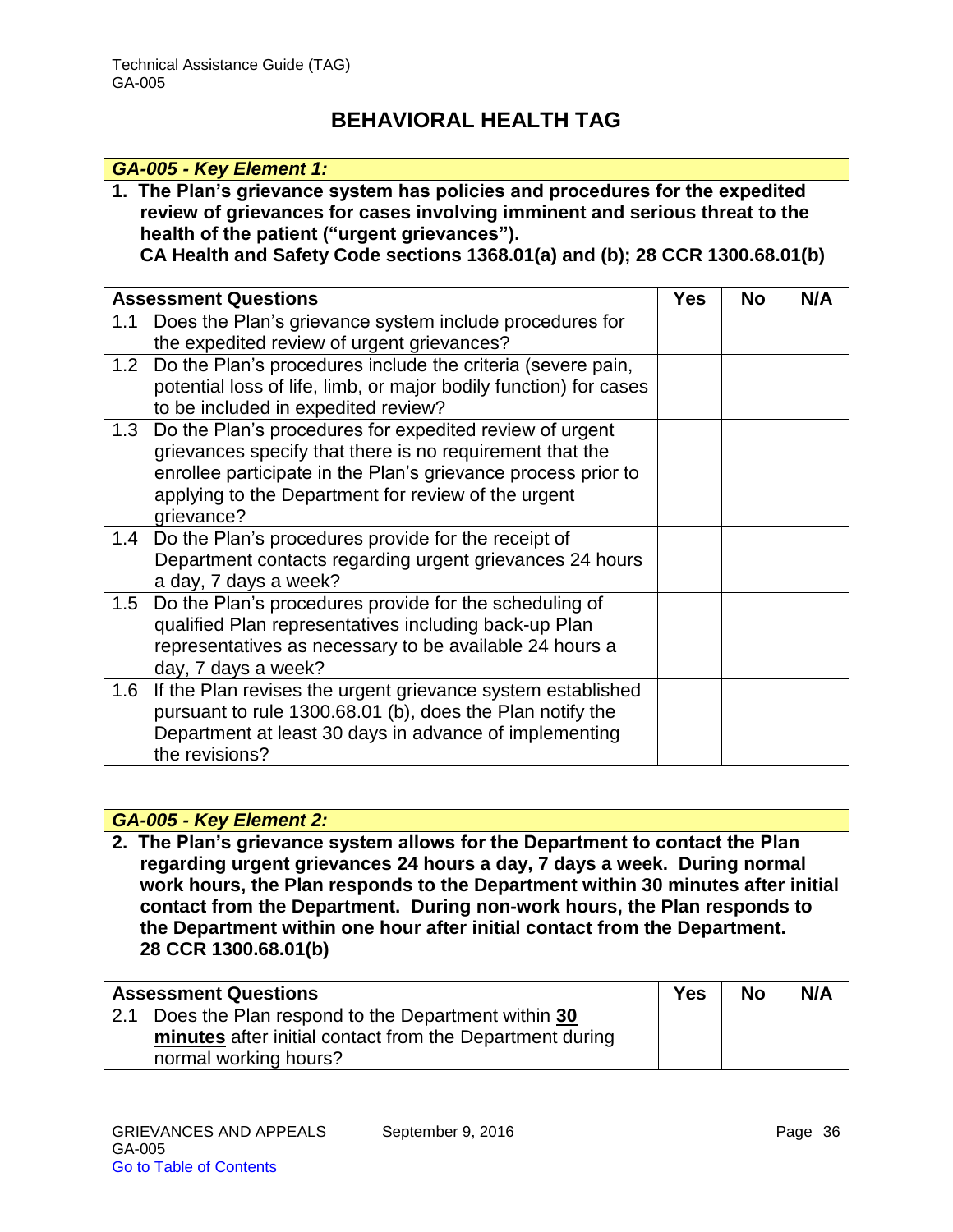|     | <b>Assessment Questions</b>                                                                                                                                                                                                                                               |  | <b>No</b> | N/A |
|-----|---------------------------------------------------------------------------------------------------------------------------------------------------------------------------------------------------------------------------------------------------------------------------|--|-----------|-----|
|     | 2.2 Does the Plan respond to the Department within one hour<br>after initial contact from the Department during non-work<br>hours?                                                                                                                                        |  |           |     |
|     | 2.3 Does the Plan provide a Plan representative with authority<br>on the Plan's behalf to resolve urgent grievances and<br>authorize the provision of health care services covered<br>under the enrollee's Plan contract in a medically<br>appropriate and timely manner? |  |           |     |
| 2.4 | Does the Plan representative's authority include making<br>financial decisions for expenditure of funds on behalf of the<br>Plan without first having to obtain approval from supervisors<br>or other superiors within the Plan?                                          |  |           |     |

## *GA-005 - Key Element 3:*

**3. The Plan reviews, resolves and responds to urgent grievances in a timely and appropriate manner.** 

**CA Health and Safety Code section 1368.01(b); CA Health and Safety Code section 1368.02(b)**; **28 CCR 1300.68(d)(3), (4), and (5); 28 CCR 1300.68.01(a) and (b)**

|     | <b>Assessment Questions</b>                                   | <b>Yes</b> | <b>No</b> | N/A |
|-----|---------------------------------------------------------------|------------|-----------|-----|
| 3.1 | Upon receipt of an urgent grievance, does the Plan            |            |           |     |
|     | immediately inform the complainant of his/her right to        |            |           |     |
|     | contact the Department regarding the urgent grievance?        |            |           |     |
|     | (Notice need not be in writing, but may be accomplished by    |            |           |     |
|     | a documented telephone call.)                                 |            |           |     |
|     | 3.2 Does the Plan consider the enrollee's medical condition   |            |           |     |
|     | when determining the response time?                           |            |           |     |
| 3.3 | Is the expedited appeal reviewed by appropriate personnel?    |            |           |     |
|     | 3.4 Does the Plan consistently provide a written statement to |            |           |     |
|     | the complainant on the disposition or pending status of the   |            |           |     |
|     | urgent grievance within three (3) calendar days from          |            |           |     |
|     | receipt of the grievance?                                     |            |           |     |
|     | 3.5 For grievances involving delay, modification or denial of |            |           |     |
|     | services based on a determination in whole or in part that    |            |           |     |
|     | the service is not medically necessary, does the Plan's       |            |           |     |
|     | response contain a clear and concise explanation of the       |            |           |     |
|     | Plan's decision?                                              |            |           |     |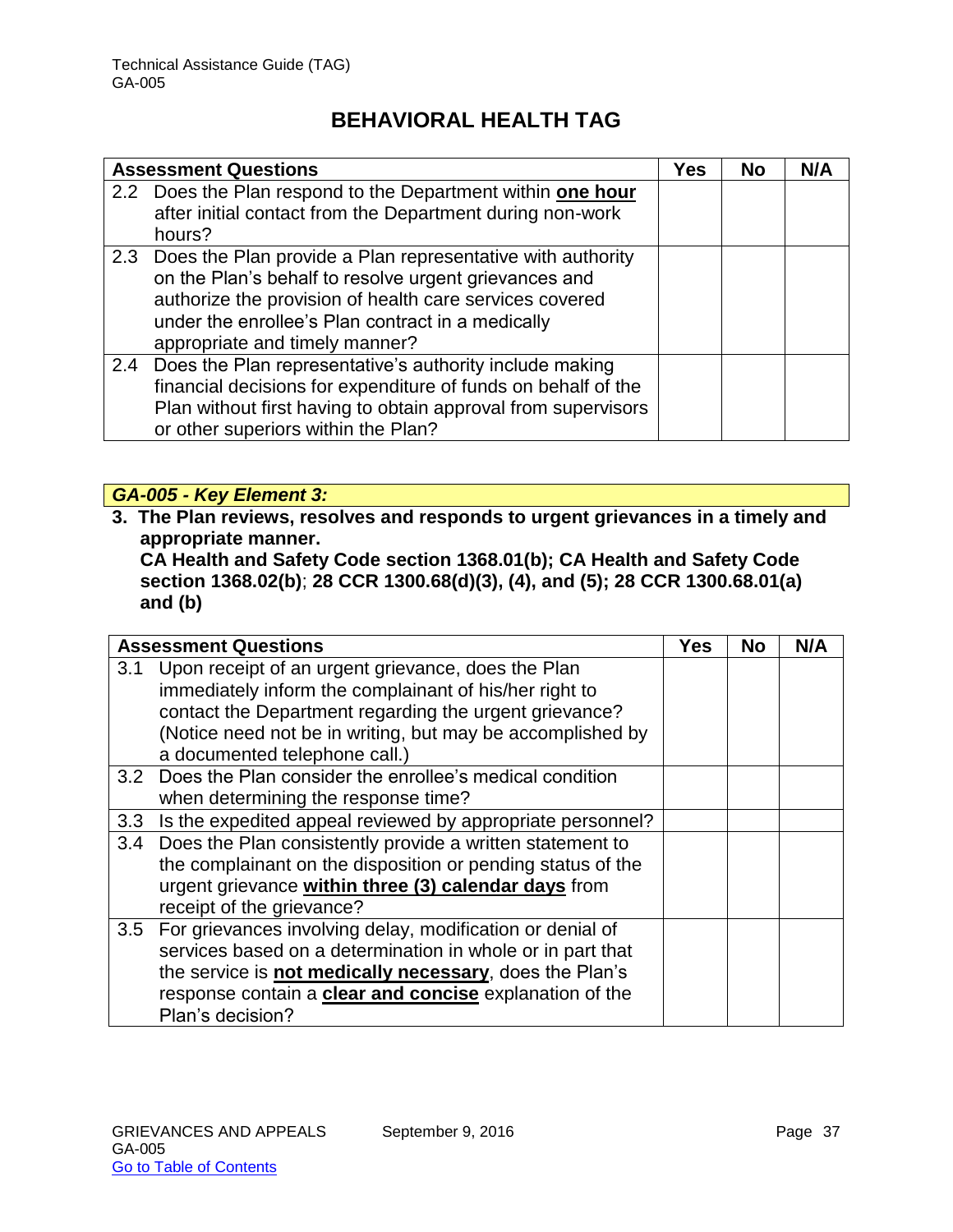| <b>Assessment Questions</b> |                                                                      | <b>Yes</b> | <b>No</b> | N/A |
|-----------------------------|----------------------------------------------------------------------|------------|-----------|-----|
| 3.6                         | For grievances involving delay, modification or denial of            |            |           |     |
|                             | services based on a determination in whole or in part that           |            |           |     |
|                             | the service is not medically necessary, does the Plan's              |            |           |     |
|                             | response contain a clear statement of the <b>criteria</b> , clinical |            |           |     |
|                             | guidelines, or medical policies used in reaching the                 |            |           |     |
|                             | determination?                                                       |            |           |     |
| 3.7                         | For grievances involving delay, modification or denial of            |            |           |     |
|                             | services based on a determination in whole or in part that           |            |           |     |
|                             | the service is not medically necessary, does the Plan's              |            |           |     |
|                             | response contain (1) an IMR application and instructions;            |            |           |     |
|                             | (2) the Department's toll-free telephone number; and (3) an          |            |           |     |
|                             | envelope addressed to the Department?                                |            |           |     |
| 3.8                         | For grievances involving delay, modification or denial of            |            |           |     |
|                             | services based on a determination in whole or in part that           |            |           |     |
|                             | the service is not medically necessary, does the Plan's              |            |           |     |
|                             | response contain (1) the Department's telephone number;              |            |           |     |
|                             | (2) the CA Relay Service's telephone number; (3) the Plan's          |            |           |     |
|                             | telephone number; (4) the Department's Internet address;             |            |           |     |
|                             | (5) a response in 12-point boldface type; and (6) the                |            |           |     |
|                             | 1368.02(b) statement?                                                |            |           |     |
| 3.9                         | For grievances involving a determination that the requested          |            |           |     |
|                             | service is not a covered benefit, does each response                 |            |           |     |
|                             | contain the specific provision in the contract, EOC or               |            |           |     |
|                             | member handbook that excludes the services (either by                |            |           |     |
|                             | identifying the document and page where the provision is             |            |           |     |
|                             | found, by directing the grievant to the applicable section of        |            |           |     |
|                             | the contract or by providing a copy of the provision)?               |            |           |     |
|                             | 3.10 For grievances involving a determination that the requested     |            |           |     |
|                             | service is not a covered benefit, does each response                 |            |           |     |
|                             | contain clear and concise language that explains how the             |            |           |     |
|                             | exclusion applied to the specific health care service or             |            |           |     |
|                             | benefit requested by the enrollee?                                   |            |           |     |
|                             | 3.11 For grievances involving a determination that the requested     |            |           |     |
|                             | service is not a covered benefit, does each response                 |            |           |     |
|                             | contain notice that if the enrollee believes the decision was        |            |           |     |
|                             | denied on the grounds that it was not medically necessary,           |            |           |     |
|                             | the Department should be contacted to determine whether              |            |           |     |
|                             | the decision is eligible for an <i>independent medical</i>           |            |           |     |
|                             | review?                                                              |            |           |     |
|                             | 3.12 Does the Plan resolve the urgent grievance and send             |            |           |     |
|                             | notification to the enrollee in a timely manner considering          |            |           |     |
|                             | the enrollee's medical condition?                                    |            |           |     |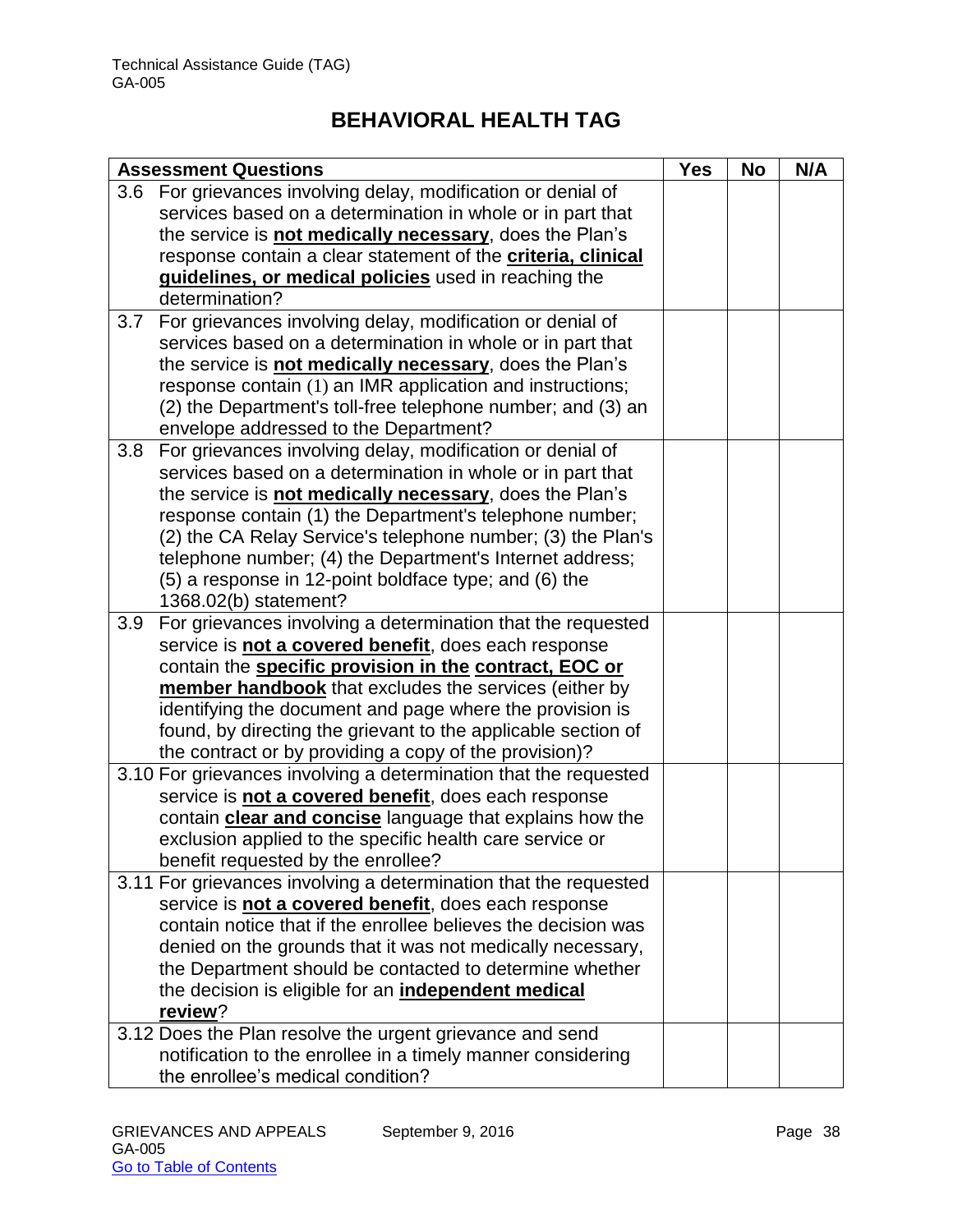## **End of Requirement GA-005: Expedited Review of Urgent Grievances**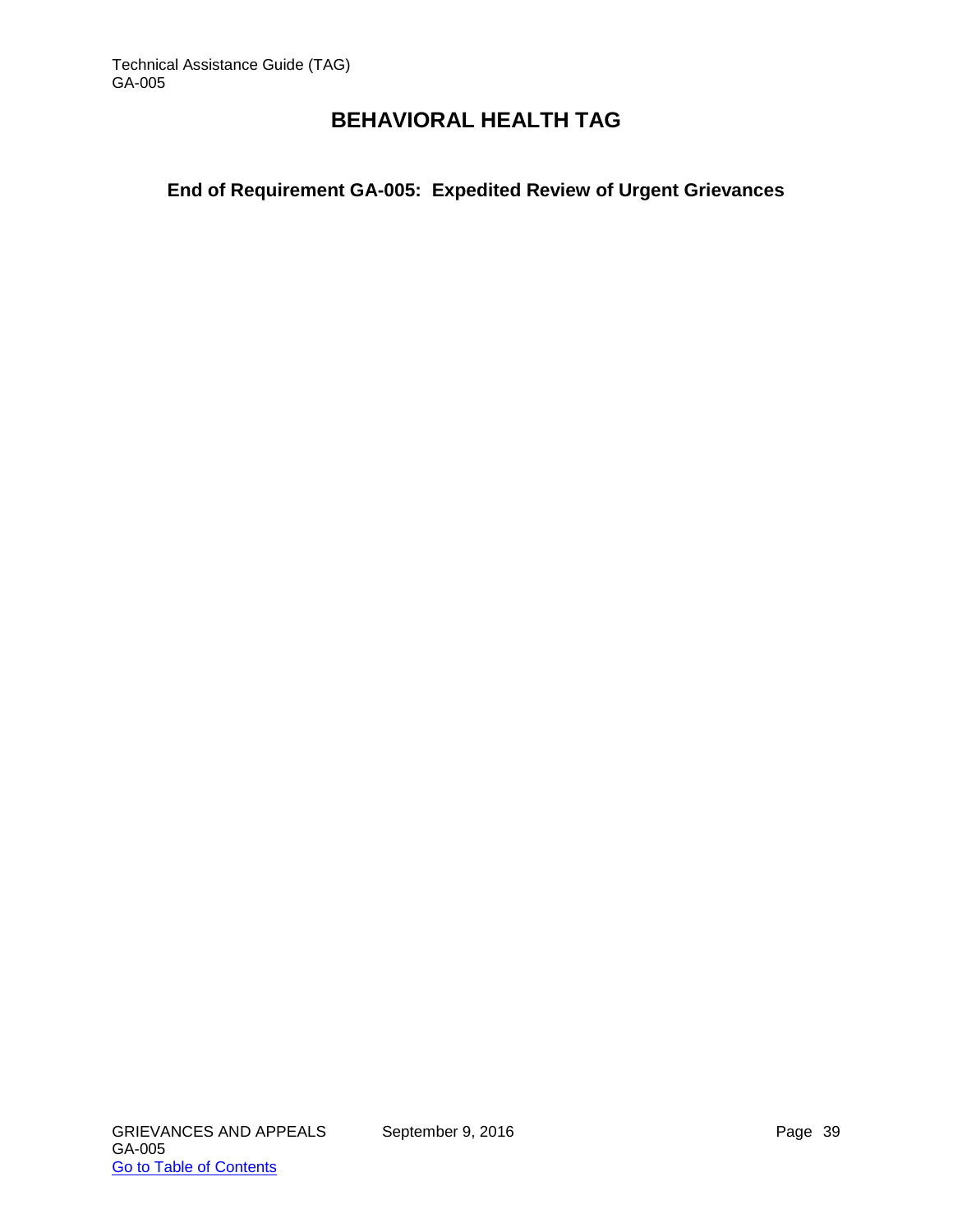## <span id="page-40-0"></span>**Requirement GA-006: Independent Medical Review (IMR)**

### **STATUTORY/REGULATORY CITATION(S)**

### **CA Health and Safety Code section 1367.01(h)(3)**

(h) In determining whether to approve, modify, or deny requests by providers prior to, retrospectively, or concurrent with the provision of health care services to enrollees, based in whole or in part on medical necessity, a health care service plan subject to this section shall meet the following requirements:

(3) Decisions to approve, modify, or deny requests by providers for authorization prior to, or concurrent with, the provision of health care services to enrollees shall be communicated to the requesting provider within 24 hours of the decision. Except for concurrent review decisions pertaining to care that is underway, which shall be communicated to the enrollee's treating provider within 24 hours, decisions resulting in denial, delay, or modification of all or part of the requested health care service shall be communicated to the enrollee in writing within two business days of the decision. In the case of concurrent review, care shall not be discontinued until the enrollee's treating provider has been notified of the plan's decision, and a care plan has been agreed upon by the treating provider that is appropriate for the medical needs of that patient.

### **CA Health and Safety Code section 1374.30(e)**

(e) Every plan contract that is issued, amended, renewed or delivered in this state (California) on or after January 1, 2000, shall, effective January 1, 2001, provide an enrollee with the opportunity to seek an independent medical review whenever health care services have been denied, modified, or delayed by the plan, or by one of its contracting providers, if the decision was based in whole or in part, on a finding that the proposed health care services are not medically necessary. An enrollee may designate an agent to act on his or her behalf. The provider may join with or otherwise assist the enrollee in seeking an independent medical review and may advocate on behalf of the enrollee.

### **CA Health and Safety Code sections 1374.30(j)(1) and (3)**

(j) An enrollee may apply to the department for an independent medical review when all of the following conditions are met:

(1)(A) The enrollee's provider has recommended a health care service as medically necessary, or

(B) The enrollee has received urgent care or emergency services that a provider determined was medically necessary, or

(C) The enrollee, in the absence of a provider recommendation under subparagraph (A) or the receipt of urgent care or emergency services by a provider under subparagraph (B), has been seen by an in-plan provider for the diagnosis or treatment of the medical condition for which the enrollee seeks independent review. The plan shall expedite access to an in-plan provider upon request of an enrollee. The in-plan provider need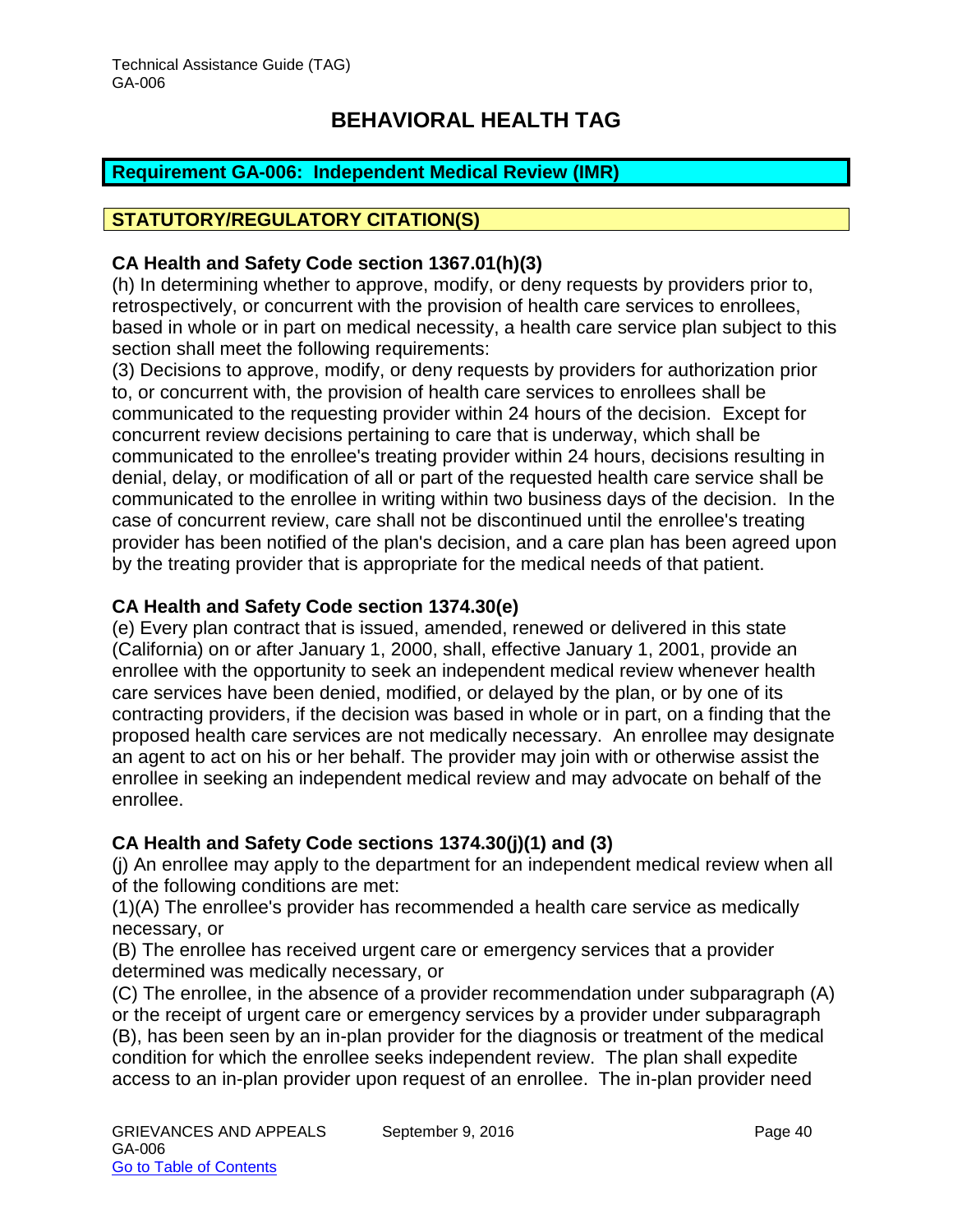not recommend the disputed health care service as a condition for the enrollee to be eligible for an independent review.

For purposes of this article, the enrollee's provider may be an out-of-plan provider. However, the plan shall have no liability for payment of services provided by an out-ofplan provider, except as provided pursuant to subdivision (c) of Section 1374.34. (3) The enrollee has filed a grievance with the plan or its contracting provider pursuant to Section 1368, and the disputed decision is upheld or the grievance remains unresolved after 30 days. The enrollee shall not be required to participate in the plan's grievance process for more than 30 days. In the case of a grievance that requires expedited review pursuant to Section 1368.01, the enrollee shall not be required to participate in the plan's grievance process for more than three days.

### **CA Health and Safety Code section 1374.30(l)**

(l) The enrollee shall pay no application or processing fees of any kind.

### **CA Health and Safety Code section 1374.30(n)**

(n) Upon notice from the department that the health care service plan's enrollee has applied for an independent medical review, the plan or its contracting providers shall provide to the independent medical review organization designated by the department a copy of all of the following documents within three business days of the plan's receipt of the department's notice of a request by an enrollee for an independent review: (1)(A) A copy of all of the enrollee's medical records in the possession of the plan or its contracting providers relevant to each of the following:

(i) The enrollee's medical condition.

(ii) The health care services being provided by the plan and its contracting providers for the condition.

(iii) The disputed health care services requested by the enrollee for the condition.

(B) Any newly developed or discovered relevant medical records in the possession of the plan or its contracting providers after the initial documents are provided to the independent medical review organization shall be forwarded immediately to the independent medical review organization. The plan shall concurrently provide a copy of medical records required by this subparagraph to the enrollee or the enrollee's provider, if authorized by the enrollee, unless the offer of medical records is declined or otherwise prohibited by law. The confidentiality of all medical record information shall be maintained pursuant to applicable state and federal laws.

(2) A copy of all information provided to the enrollee by the plan and any of its contracting providers concerning plan and provider decisions regarding the enrollee's condition and care, and a copy of any materials the enrollee or the enrollee's provider submitted to the plan and to the plan's contracting providers in support of the enrollee's request for disputed health care services. This documentation shall include the written response to the enrollee's grievance, required by paragraph (4) of subdivision (a) of Section 1368. The confidentiality of any enrollee medical information shall be maintained pursuant to applicable state and federal laws.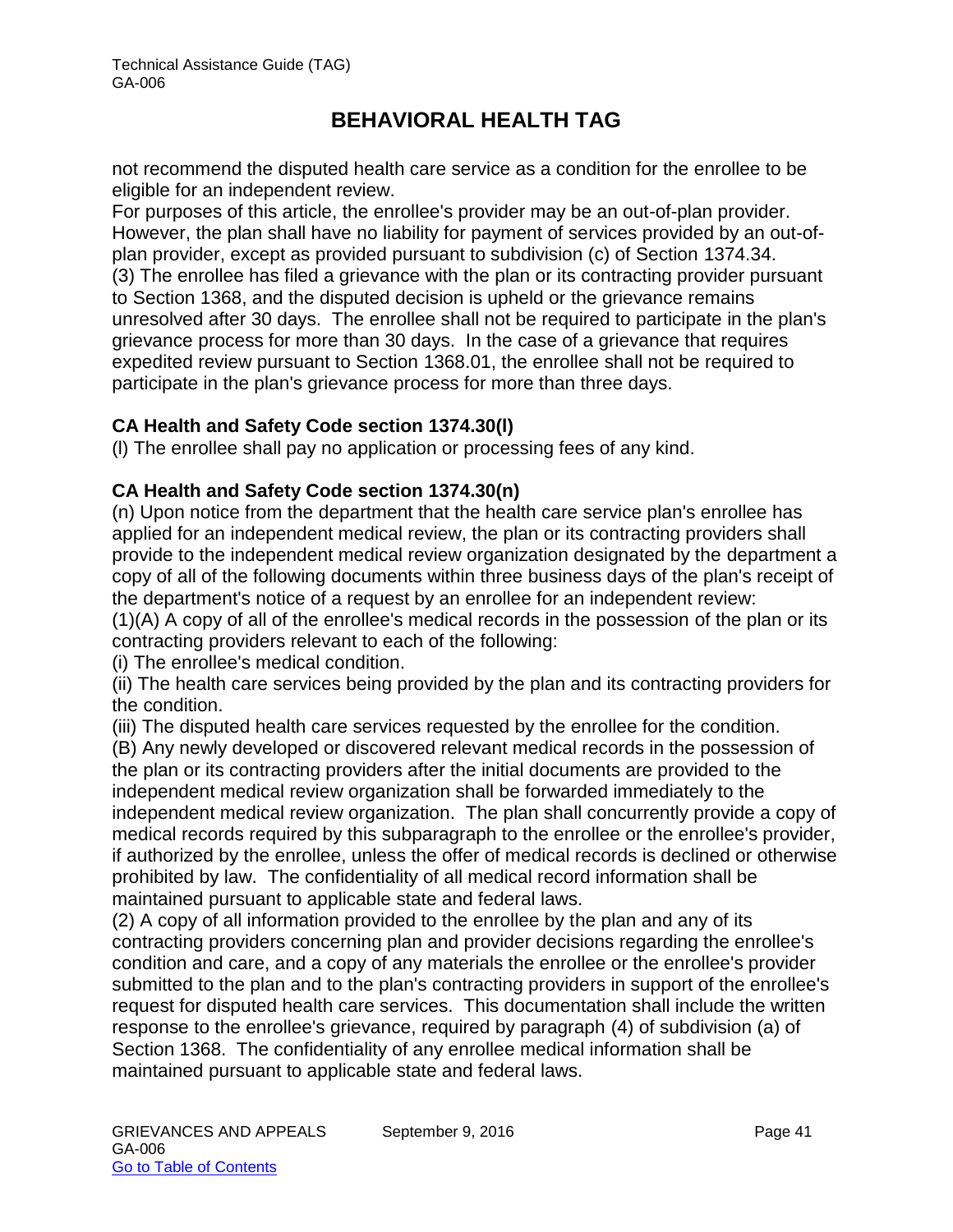(3) A copy of any other relevant documents or information used by the plan or its contracting providers in determining whether disputed health care services should have been provided, and any statements by the plan and its contracting providers explaining the reasons for the decision to deny, modify, or delay disputed health care services on the basis of medical necessity. The plan shall concurrently provide a copy of documents required by this paragraph, except for any information found by the director to be legally privileged information, to the enrollee and the enrollee's provider. The department and the independent review organization shall maintain the confidentiality of any information found by the director to be the proprietary information of the plan.

## **CA Health and Safety Code section 1374.31**

(a) If there is an imminent and serious threat to the health of the enrollee, as specified in subdivision (c) of Section 1374.33, all necessary information and documents shall be delivered to an independent medical review organization within 24 hours of approval of the request for review. In reviewing a request for review, the department may waive the requirement that the enrollee follow the plan's grievance process in extraordinary and compelling cases, where the director finds that the enrollee has acted reasonably. (b) The department shall expeditiously review requests and immediately notify the enrollee in writing as to whether the request for an independent medical review has been approved, in whole or in part, and, if not approved, the reasons therefore. The plan shall promptly issue a notification to the enrollee, after submitting all of the required material to the independent medical review organization that includes an annotated list of documents submitted and offer the enrollee the opportunity to request copies of those documents from the plan. The department shall promptly approve enrollee requests whenever the enrollee's plan has agreed that the case is eligible for an independent medical review. The department shall not refer coverage decisions for independent review. To the extent an enrollee request for independent review is not approved by the department, the enrollee request shall be treated as an immediate request for the department to review the grievance pursuant to subdivision (b) of Section 1368. (c) An independent medical review organization, specified in Section 1374.32, shall conduct the review in accordance with Section 1374.33 and any regulations or orders of the director adopted pursuant thereto. The organization's review shall be limited to an examination of the medical necessity of the disputed health care services and shall not include any consideration of coverage decisions or other contractual issues.

### **CA Health and Safety Code section 1374.31(a)**

(a) If there is an imminent and serious threat to the health of the enrollee, as specified in subdivision (c) of Section 1374.33, all necessary information and documents shall be delivered to an independent medical review organization within 24 hours of approval of the request for review. In reviewing a request for review, the department may waive the requirement that the enrollee follow the plan's grievance process in extraordinary and compelling cases, where the director finds that the enrollee has acted reasonably.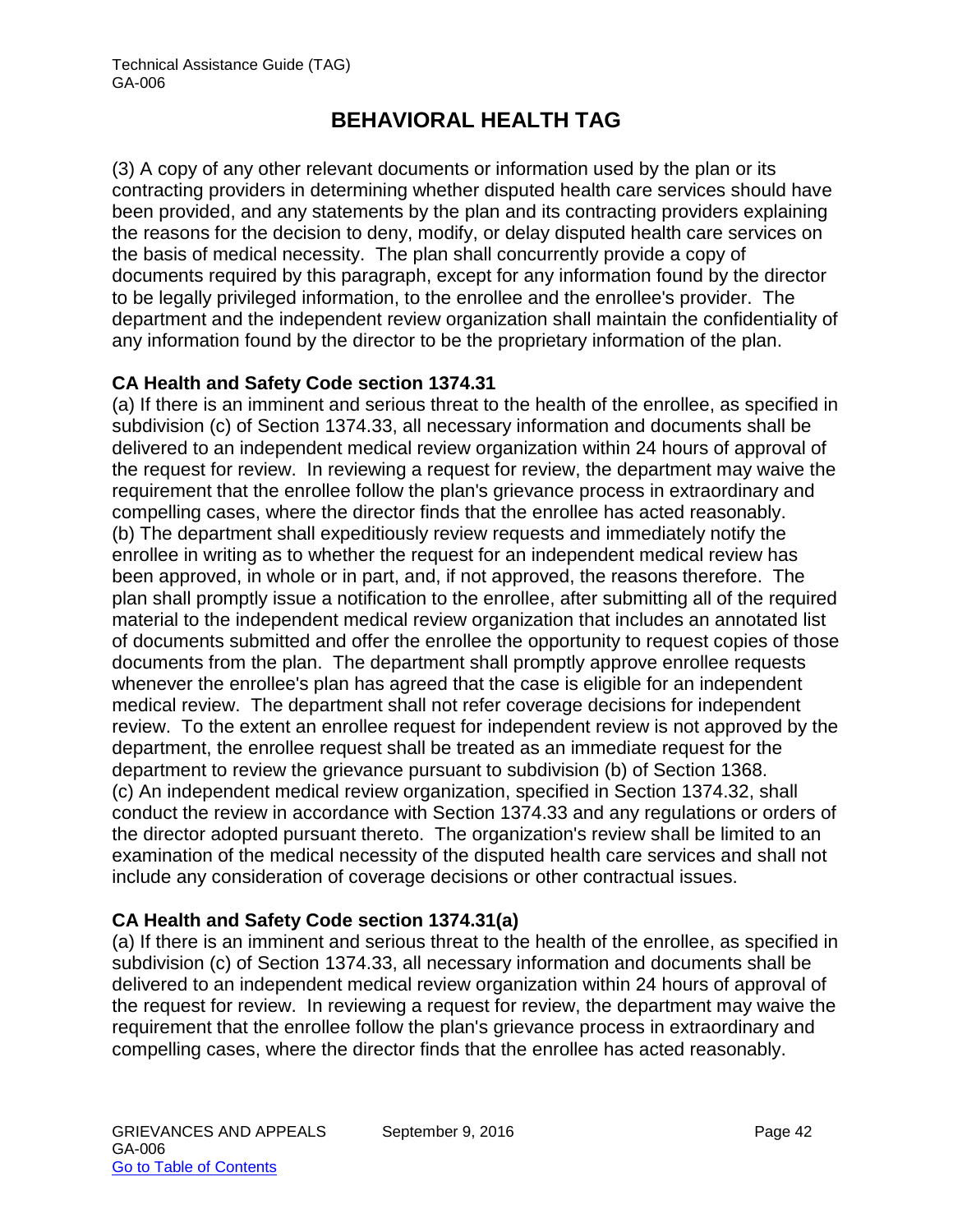## **CA Health and Safety Code section 1374.34(a)**

(a) Upon receiving the decision adopted by the director pursuant to Section 1374.33 that a disputed health care service is medically necessary, the plan shall promptly implement the decision. In the case of reimbursement for services already rendered, the plan shall reimburse the provider or enrollee, whichever applies, within five working days. In the case of services not yet rendered, the plan shall authorize the services within five working days of receipt of the written decision from the director, or sooner if appropriate for the nature of the enrollee's medical condition, and shall inform the enrollee and provider of the authorization in accordance with the requirements of paragraph (3) of subdivision (h) of Section 1367.01.

### **28 CCR 1300.68(d)(4)**

(d) The plan shall respond to grievances as follows:

(4) For grievances involving delay, modification or denial of services based on a determination in whole or in part that the service is not medically necessary, the plan shall include in its written response, the reasons for its determination. The response shall clearly state the criteria, clinical guidelines or medical policies used in reaching the determination. The plan's response shall also advise the enrollee that the determination may be considered by the Department's independent medical review system. The response shall include an application for independent medical review and instructions, including the Department's toll-free telephone number for further information and an envelope addressed to the Department of Managed Health Care, HMO Help Center, 980 Ninth Street, 5th Floor, Sacramento, CA 95814.

### **28 CCR 1300.70.4(a)**

(a) Enrollees of a health care services plan may request an independent medical review pursuant to sections 1370.4, 1374.30 through 1374.34 of the Act and section 1300.74.30 of title 28 when the plan has denied a therapy or medical service that would otherwise be covered based on the plan's determination that the therapy or medical service is experimental or investigational.

## **28 CCR 1300.74.30(a) through (c), and (d)(4)**

(a) Plan enrollees may request independent medical review pursuant to this regulation for decisions that are eligible for independent medical review under Article 5.55 and section 1370.4 of the Act. The independent medical review process shall resolve decisions that deny, modify, or delay health care services, that deny reimbursement for urgent or emergency services or that involve experimental or investigational therapies. Specialized plans shall provide for independent medical reviews under this section if a covered service relates to the practice of medicine or is provided pursuant to a contract with a health plan providing medical, surgical and hospital services. The Department shall be the final arbiter when there is a question as to whether a dispute over a health care service is eligible for independent medical review, and whether extraordinary and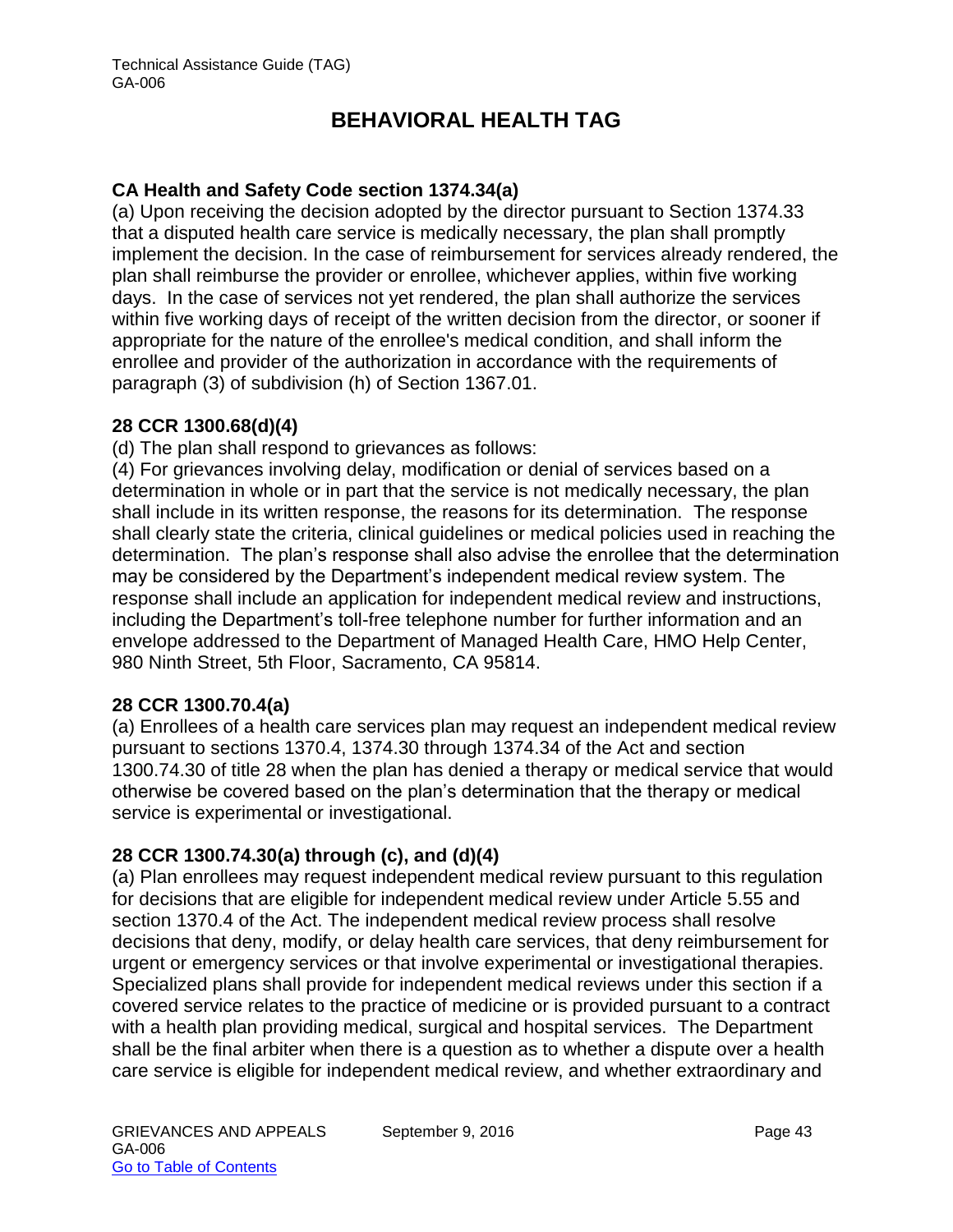compelling circumstances exist that waive the requirement that the enrollee first participate in the plan's grievance system.

(b) An enrollee may apply for an independent medical review under the conditions specified in Section 1374.30(j) of the Act. The Department may waive the requirement that the enrollee participate in the plan's grievance process if the Department determines that extraordinary and compelling circumstances exist, which include, but are not limited to, serious pain, the potential loss of life, limb or major bodily function, or the immediate, and serious deterioration of the health of the enrollee.

(c) In cases involving a claim for out of plan emergency or urgent services that a provider determined were medically necessary, the independent medical review shall determine whether the services were emergency or urgent services necessary to screen and stabilize the enrollee's condition. For purposes of this section "emergency services" are services for emergency medical conditions as defined in section 1300.71.4 of title 28, and "urgent services" are all services, except emergency services, where the enrollee has obtained the services without prior authorization from the plan, or from a contracting provider.

(d) Applications for independent medical review shall be submitted on a one-page form entitled Independent Medical Review Application (DMHC IMR 11/00), which is incorporated by reference, and shall be provided by the Department. The form shall contain a signed release from the enrollee, or a person authorized pursuant to law to act on behalf of the enrollee, authorizing release of medical and treatment information. Additionally, the enrollee may provide any relevant material or documentation with the application including, but not limited to:

(4) If expedited review is requested for a decision eligible for independent medical review pursuant to Article 5.55 of the Act, the application shall include a certification from the enrollee's physician or provider indicating that an imminent and serious threat to the health of the enrollee exists. If expedited review is requested for a decision eligible for independent medical review pursuant to section 1370.4 of the Act, the application shall include a certification from the enrollee's physician that the proposed therapy would be significantly less effective if not promptly initiated.

### **28 CCR 1300.74.30(j) and (k)**

(j) Following receipt of the Department's notification that an application for independent medical review has been assigned to an independent medical review organization, the plan shall provide the organization with all information that was considered in relation to the disputed health care service, the enrollee's grievance and the plan's determination. The plan shall forward all information to the medical review organization within three (3) business days for a regular review and within one (1) calendar day in the case of an expedited review.

(1) Unless otherwise advised in the notification or by the assigned review organization, the plan shall submit a complete set of the materials described below for the independent review organization.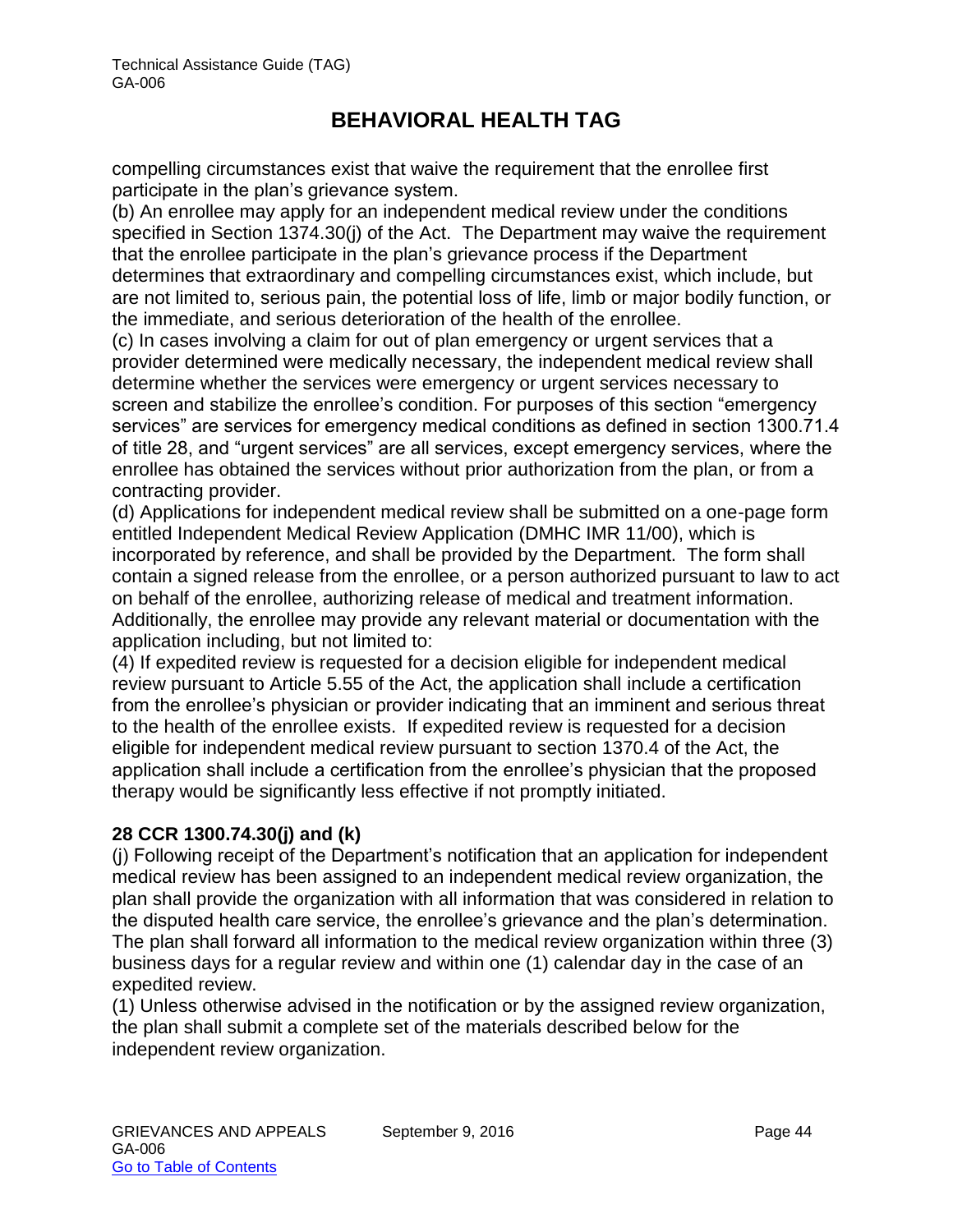(A) A copy of all correspondence from and received by the plan concerning the disputed health care service, including but not limited to, any enrollee grievance relating to the requested service;

(B) A complete and legible copy of all medical records and other information used by the plan in making its decision regarding the disputed health care service. An additional copy of medical records shall be submitted for each reviewer.

(C) A copy of the cover page of the evidence of coverage and complete pages with the referenced sections highlighted or underlined sections, if the evidence of coverage was referenced in the plan's resolution of the enrollee's grievance;

(D) The plan's response to any additional issues raised in the enrollee's application for independent medical review.

(2) The plan shall promptly provide the enrollee with an annotated list of all documents submitted to the independent medical review organization, together with information on how copies may be requested.

(k) Plans shall be responsible for providing additional information as follows:

Any medical records or other relevant matters not available at the time of the Department's initial notification, or that result from the enrollee's on-going medical care or treatment for the medical condition or disease under review. Such matters shall be forwarded as soon as possible upon receipt by the health plan, not to exceed five (5) business days in routine cases or one (1) calendar day in expedited cases,

Additional medical records or other information requested by the IMR organization shall be sent within five (5) business days in routine cases or one (1) calendar day in expedited cases. In expedited reviews, the health care plan shall immediately notify the enrollee and the enrollee's health care provider by telephone or facsimile to identify and request the necessary information, followed by written notification, when the request involves materials not in the possession of the plan or its contracting providers.

### **\*IMR is not applicable to EAP plans since services are not based on medical necessity nor is the treatment ever experimental or investigational.**

## **INDIVIDUAL(S)/POSITION(S) TO BE INTERVIEWED**

**Staff responsible for the activities described above, for example:**

- Utilization Management Director
- Medical Director
- Officer with primary responsibility for the grievance system

### **DOCUMENT(S) TO BE REVIEWED**

- Policies and procedures regarding IMR for service delays, modifications, or denials based on medical necessity or on a determination that a therapy is experimental or investigational.
- Other policies and procedures in support of the IMR system.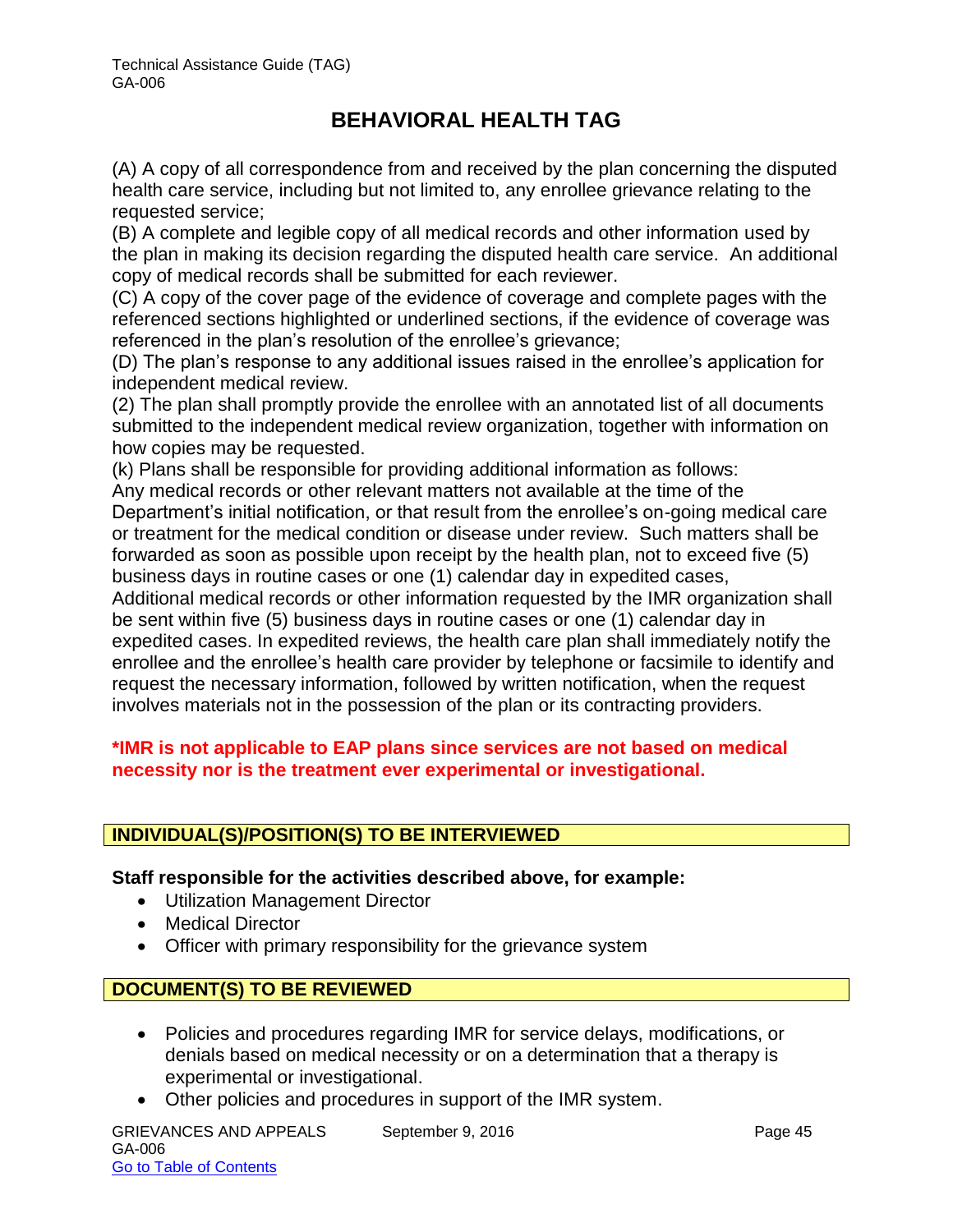- Plan's audit tools and reports used to monitor against IMR program requirements (timeliness, communications, etc.).
- IMR Logs.
- Sample Plan denials reversed by IMR.

### *GA-006 - Key Element 1:*

**1. The Plan has established policies and procedures that support the Department's IMR system.** 

**CA Health and Safety Code section 1374.30(e); Health and Safety Code sections 1374.30(j)(1) and (3); Health and Safety Code section 1374.31; CA Health and Safety Code section 1374.30(l); 28 CCR 1300.70.4(a); 28 CCR 1300.74.30(a) through (c) and (d)(4)** 

| <b>Assessment Questions</b>                                                                                          | <b>Yes</b> | <b>No</b> | N/A |
|----------------------------------------------------------------------------------------------------------------------|------------|-----------|-----|
| Does the Plan have established policies and procedures<br>1.1                                                        |            |           |     |
| that provide enrollees an opportunity to file for an IMR when                                                        |            |           |     |
| the Plan or a contracting provider has denied a therapy,                                                             |            |           |     |
| medical service or a claim for urgent and emergency                                                                  |            |           |     |
| service based in whole or in part on a finding that the                                                              |            |           |     |
| services were not medically necessary or were                                                                        |            |           |     |
| experimental or investigational?                                                                                     |            |           |     |
| Do the Plan's procedures outline a process that allows the<br>1.2                                                    |            |           |     |
| enrollee to be assisted/represented by an agent or the                                                               |            |           |     |
| enrollee's provider?                                                                                                 |            |           |     |
| Do the Plan's procedures outline a process that allows the<br>1.3                                                    |            |           |     |
| enrollee to be not financially responsible for application or                                                        |            |           |     |
| processing fees of any kind?                                                                                         |            |           |     |
| Do the Plan's procedures outline a process that allows the<br>1.4                                                    |            |           |     |
| enrollee to be not required to participate in the Plan's                                                             |            |           |     |
| grievance process if the Department determines that                                                                  |            |           |     |
| extraordinary and compelling circumstances exist, which                                                              |            |           |     |
| include but are not limited to, serious pain, the potential loss                                                     |            |           |     |
| of life, limb or major bodily function, or the immediate and<br>serious deterioration of the health of the enrollee? |            |           |     |
| 1.5                                                                                                                  |            |           |     |
| Does the Plan have procedures for IMR cases involving                                                                |            |           |     |
| claims for out of plan emergency or urgent services, which                                                           |            |           |     |
| a provider determined were medically necessary and                                                                   |            |           |     |
| require independent medical review to determine if services<br>were medically necessary?                             |            |           |     |
| Does the Plan allow an enrollee to file an expedited IMR if<br>1.6                                                   |            |           |     |
| the disputed service has not been provided?                                                                          |            |           |     |
|                                                                                                                      |            |           |     |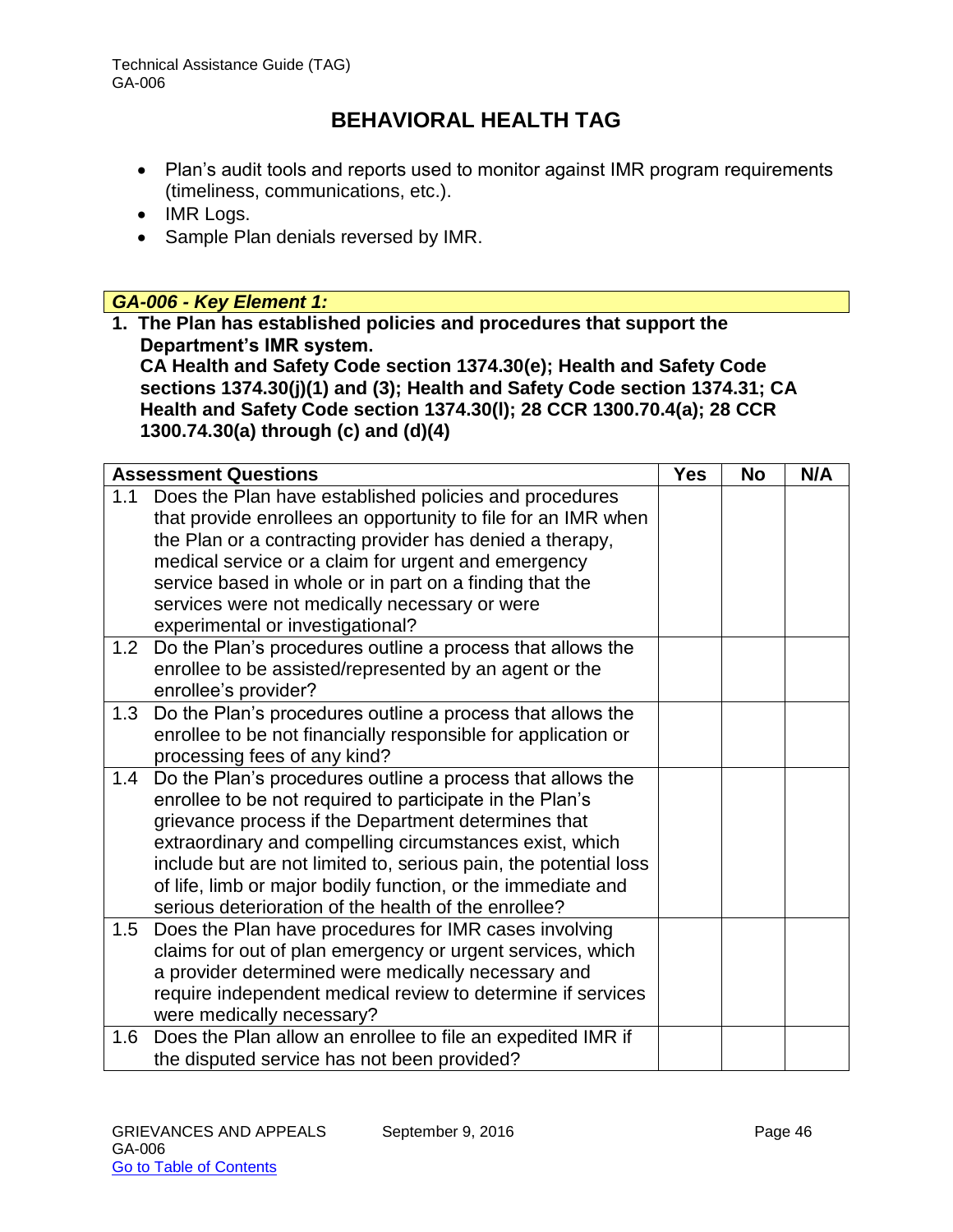| <b>Assessment Questions</b> |                                                                  | Yes | <b>No</b> | N/A |
|-----------------------------|------------------------------------------------------------------|-----|-----------|-----|
| 1.7                         | Does the Plan allow an enrollee to file an expedited IMR if      |     |           |     |
|                             | the enrollee's provider certifies in writing that an imminent    |     |           |     |
|                             | and serious threat to the health of the enrollee may exist,      |     |           |     |
|                             | including but not limited to serious pain, the potential loss of |     |           |     |
|                             | life, limb or major bodily function, or the immediate and        |     |           |     |
|                             | serious deterioration of the health of the enrollee?             |     |           |     |

### *GA-006 - Key Element 2:*

**2. The Plan submits required information to the IMR organization in a timely manner.** 

**CA Health and Safety Code section 1374.30(n); CA Health and Safety Code section 1374.31(a); 28 CCR 1300.74.30(j) and (k)**

|     | <b>Assessment Questions</b>                                     | Yes | No | N/A |
|-----|-----------------------------------------------------------------|-----|----|-----|
| 2.1 | In the case of a regular IMR, does the Plan submit all          |     |    |     |
|     | required information to the medical review organization         |     |    |     |
|     | within three (3) business days following receipt of the         |     |    |     |
|     | Department's notification that an application for an IMR has    |     |    |     |
|     | been assigned to an external review organization?               |     |    |     |
|     | 2.2 In the case of a regular IMR, does the Plan forward any     |     |    |     |
|     | additional information not available at the time of the initial |     |    |     |
|     | submission to the external review organization as soon as       |     |    |     |
|     | possible, but not to exceed five (5) business days?             |     |    |     |
|     | 2.3 In the case of an expedited IMR, does the Plan submit all   |     |    |     |
|     | required information to the medical review organization         |     |    |     |
|     | within one (1) calendar day following receipt of the            |     |    |     |
|     | Department's notification that an application for an IMR has    |     |    |     |
|     | been assigned to an external review organization?               |     |    |     |
| 2.4 | In the case of an expedited IMR, does the Plan forward any      |     |    |     |
|     | additional information not available at the time of the initial |     |    |     |
|     | submission to the external review organization as soon as       |     |    |     |
|     | possible, but not to exceed one (1) calendar day?               |     |    |     |

### *GA-006 - Key Element 3:*

**3. The Plan implements IMR decisions promptly. CA Health and Safety Code section 1367.01(h)(3); CA Health and Safety Code section 1374.34(a)**